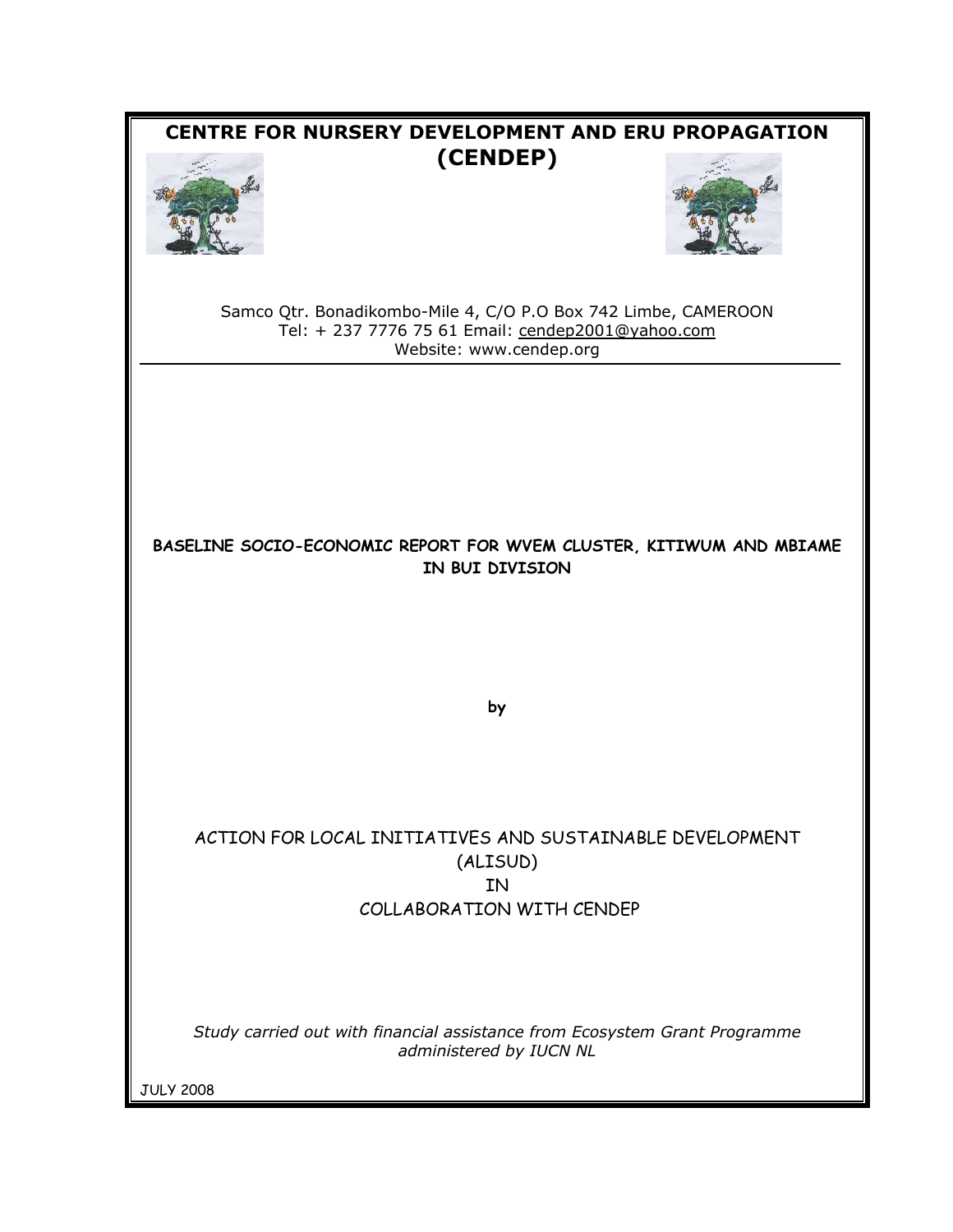**BASELINE SOCIO-ECONOMIC REPORT FOR WVEM CLUSTER, KITIWUM AND MBIAME IN BUI DIVISION** 

**BY** 

# ACTION FOR LOCAL INITIATIVES AND SUSTAINABLE DEVELOPMENT (ALISUD) E-mail: alisudcameroon@yahoo.com Tel: (237) 77 59 09 81 P.O. Box 1125 Limbe Southwest province, Cameroon

## IN COLLABORATION WITH CENDEP

Authors:

**LINGONDO P. E., F. Y.LAWIR, P. NDZEFEMMEGHO, E.FONBA, G. A. TANDA, E. F. JIVIRKA, G. NJODZEKA, P. B. NGAH AND M. FONYUY** 

JULY 2008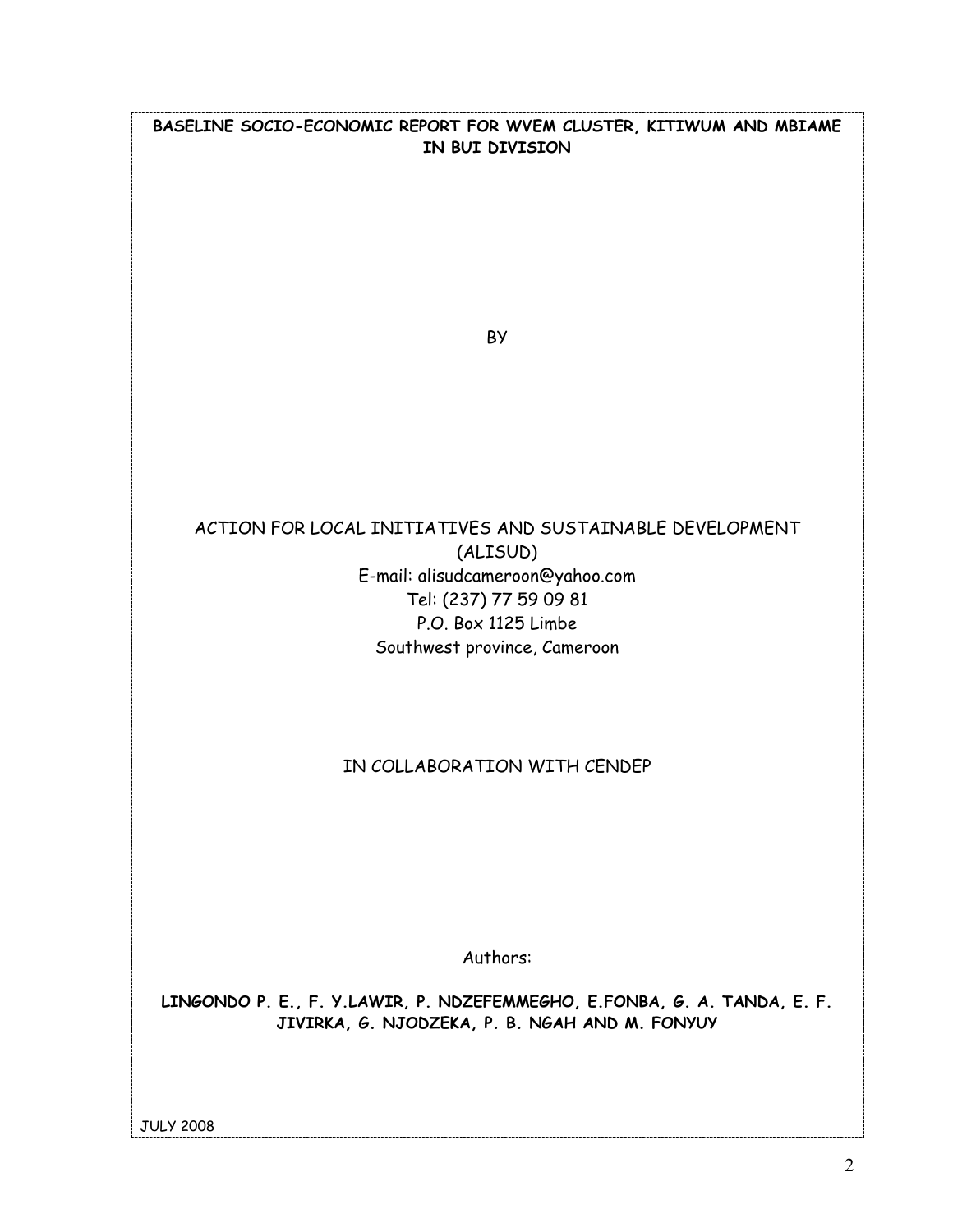#### **DISCLAIMER**

This product report has been prepared with the financial assistance of the IUCN – Netherlands Committee (IUCN NL). The views expressed, the information and material presented, and the geographical and geopolitical designations used in this report do not imply the expression of any opinion whatsoever on the part of IUCN NL or the institutions and organisations providing IUCN NL with funds.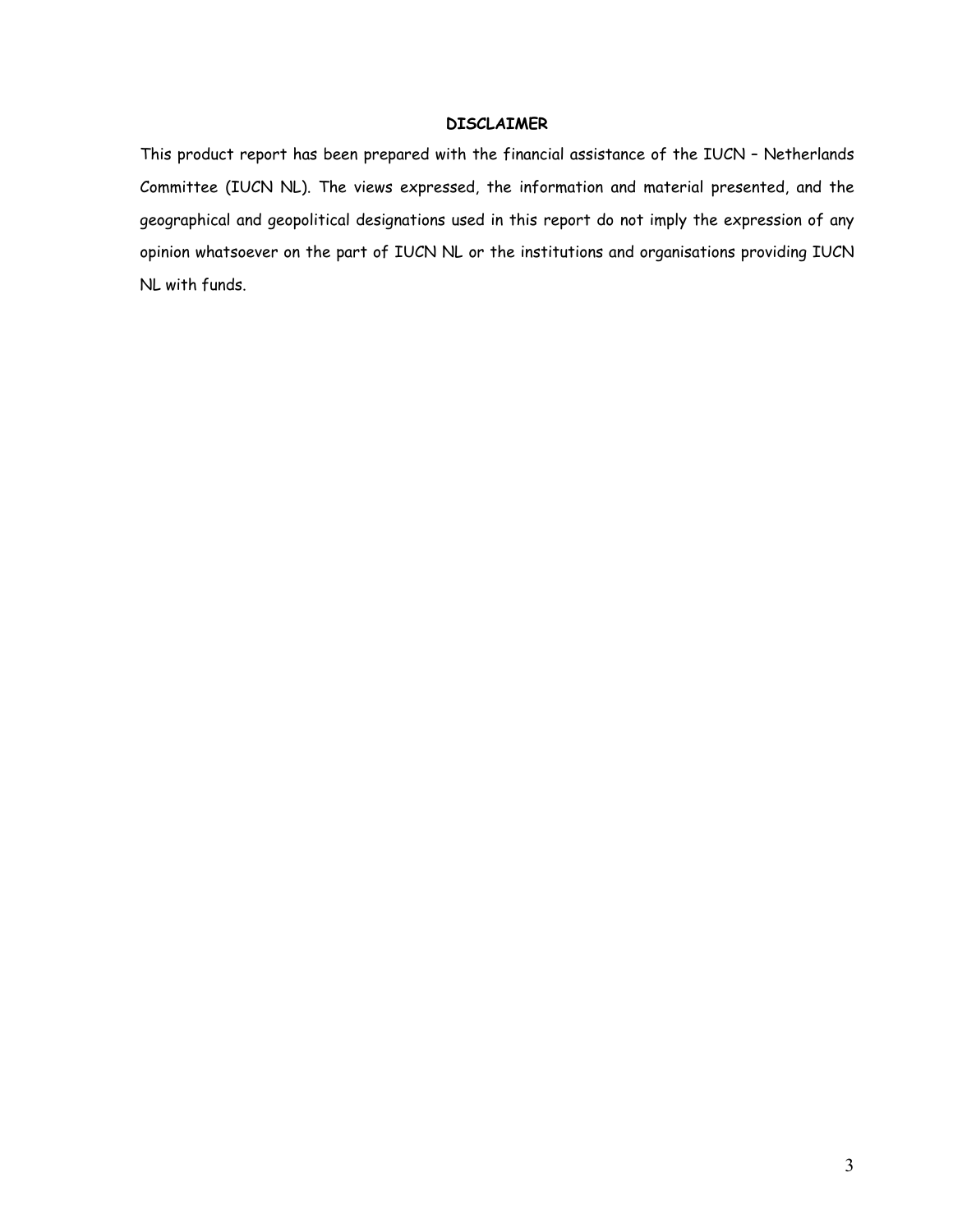| $\mathbf{1}$ .<br>1.1<br>1.2<br>1.3<br>1.4<br>1.5<br>1.6<br>1.7<br>OVERVIEW OF SOCIO-ECONOMIC CHARACTERISTICS OF TARGET VILLAGES 12<br>2.1<br>2.1.1<br>2.1.2<br>2.1.3<br>2.1.4<br>2.1.5<br>$2.2\phantom{0}$<br>2.3<br>2.3.1<br>2.3.2<br>2.3.3<br>2.3.4<br>2.3.5<br>2.3.6<br>2.3.7<br>2.3.8<br>2.4<br>2.5<br>2.6<br>2.7<br>2.8<br>3.1<br>3.2<br>3.2.1<br>3.2.2<br>3.2.3<br>3.2.4 |     |  |
|---------------------------------------------------------------------------------------------------------------------------------------------------------------------------------------------------------------------------------------------------------------------------------------------------------------------------------------------------------------------------------|-----|--|
|                                                                                                                                                                                                                                                                                                                                                                                 |     |  |
|                                                                                                                                                                                                                                                                                                                                                                                 |     |  |
|                                                                                                                                                                                                                                                                                                                                                                                 |     |  |
|                                                                                                                                                                                                                                                                                                                                                                                 |     |  |
|                                                                                                                                                                                                                                                                                                                                                                                 |     |  |
|                                                                                                                                                                                                                                                                                                                                                                                 |     |  |
|                                                                                                                                                                                                                                                                                                                                                                                 |     |  |
|                                                                                                                                                                                                                                                                                                                                                                                 |     |  |
|                                                                                                                                                                                                                                                                                                                                                                                 |     |  |
|                                                                                                                                                                                                                                                                                                                                                                                 |     |  |
|                                                                                                                                                                                                                                                                                                                                                                                 |     |  |
|                                                                                                                                                                                                                                                                                                                                                                                 | 2.  |  |
|                                                                                                                                                                                                                                                                                                                                                                                 |     |  |
|                                                                                                                                                                                                                                                                                                                                                                                 |     |  |
|                                                                                                                                                                                                                                                                                                                                                                                 |     |  |
|                                                                                                                                                                                                                                                                                                                                                                                 |     |  |
|                                                                                                                                                                                                                                                                                                                                                                                 |     |  |
|                                                                                                                                                                                                                                                                                                                                                                                 |     |  |
|                                                                                                                                                                                                                                                                                                                                                                                 |     |  |
|                                                                                                                                                                                                                                                                                                                                                                                 |     |  |
|                                                                                                                                                                                                                                                                                                                                                                                 |     |  |
|                                                                                                                                                                                                                                                                                                                                                                                 |     |  |
|                                                                                                                                                                                                                                                                                                                                                                                 |     |  |
|                                                                                                                                                                                                                                                                                                                                                                                 |     |  |
|                                                                                                                                                                                                                                                                                                                                                                                 |     |  |
|                                                                                                                                                                                                                                                                                                                                                                                 |     |  |
|                                                                                                                                                                                                                                                                                                                                                                                 |     |  |
|                                                                                                                                                                                                                                                                                                                                                                                 |     |  |
|                                                                                                                                                                                                                                                                                                                                                                                 |     |  |
|                                                                                                                                                                                                                                                                                                                                                                                 |     |  |
|                                                                                                                                                                                                                                                                                                                                                                                 |     |  |
|                                                                                                                                                                                                                                                                                                                                                                                 |     |  |
|                                                                                                                                                                                                                                                                                                                                                                                 |     |  |
|                                                                                                                                                                                                                                                                                                                                                                                 | 3.  |  |
|                                                                                                                                                                                                                                                                                                                                                                                 |     |  |
|                                                                                                                                                                                                                                                                                                                                                                                 |     |  |
|                                                                                                                                                                                                                                                                                                                                                                                 |     |  |
|                                                                                                                                                                                                                                                                                                                                                                                 |     |  |
|                                                                                                                                                                                                                                                                                                                                                                                 |     |  |
|                                                                                                                                                                                                                                                                                                                                                                                 |     |  |
|                                                                                                                                                                                                                                                                                                                                                                                 | 3.3 |  |
| 3.3.1                                                                                                                                                                                                                                                                                                                                                                           |     |  |
| 3.3.2                                                                                                                                                                                                                                                                                                                                                                           |     |  |

# TABLE OF CONTENTS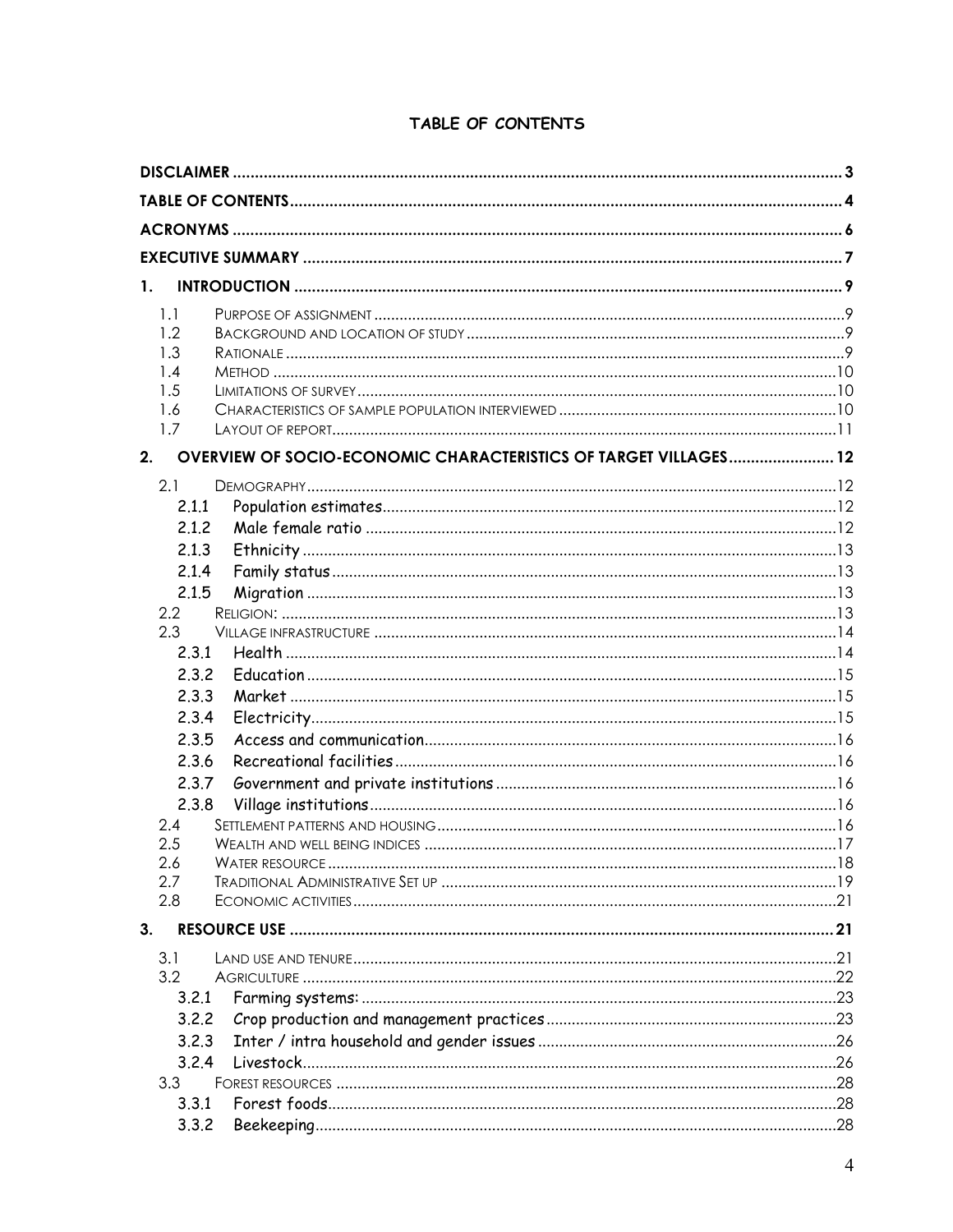| 333   |  |
|-------|--|
| 3.3.4 |  |
|       |  |
| 3.4   |  |
|       |  |
|       |  |
|       |  |
|       |  |
|       |  |
|       |  |
|       |  |
|       |  |
|       |  |
|       |  |
|       |  |

## **TABLES**

| 24<br>25 |  |
|----------|--|
|          |  |
|          |  |
|          |  |
|          |  |
|          |  |
|          |  |
|          |  |
|          |  |
|          |  |
|          |  |
|          |  |

# **FIGURES**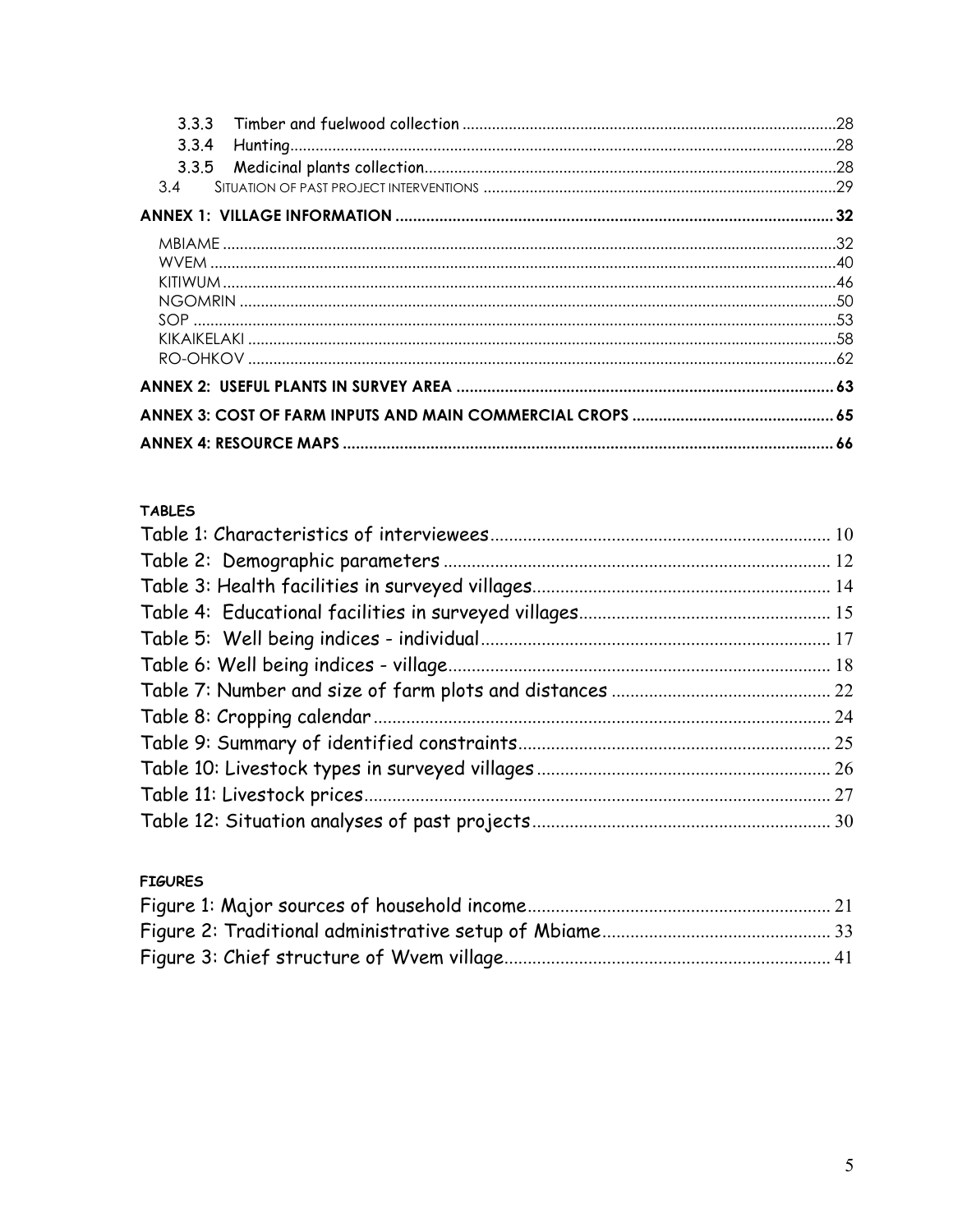## **ACRONYMS**

| CIG          | COMMON INITIATIVE GROUP                              |
|--------------|------------------------------------------------------|
| <b>CPDM</b>  | CAMEROON PEOPLE'S DEMOCRATIC PARTY                   |
| CWA          | CATHOLIC WOMEN'S ASSOCIATION                         |
| <b>FSLC</b>  | FIRST SCHOOL LEAVING CERTIFICATE                     |
| HPI          | HEIFER PROJECT INTERNATIONAL                         |
| <b>IGAs</b>  | INCOME GENERATING ACTIVITIES                         |
| <b>KIDA</b>  | KIKAIKELAKI DEVELOPMENT ASSOCIATION                  |
| KIDU         | KITIWUM DEVELOPMENT UNION                            |
| <b>NPK</b>   | NITROGEN PHOSPHORUS POTASSIUM FERTILIZER             |
| <b>NTFPs</b> | NON TIMBER FOREST PRODUCTS                           |
| <b>WADO</b>  | WVEM AREA DEVELOPMENT ASSOCIATION                    |
| <b>WCPDM</b> | CAMEROON PEOPLE'S DEMOCRATIC MOVEMENT (WOMEN'S WING) |
| <b>WMC</b>   | WATER MANAGEMENT COMMITTEE                           |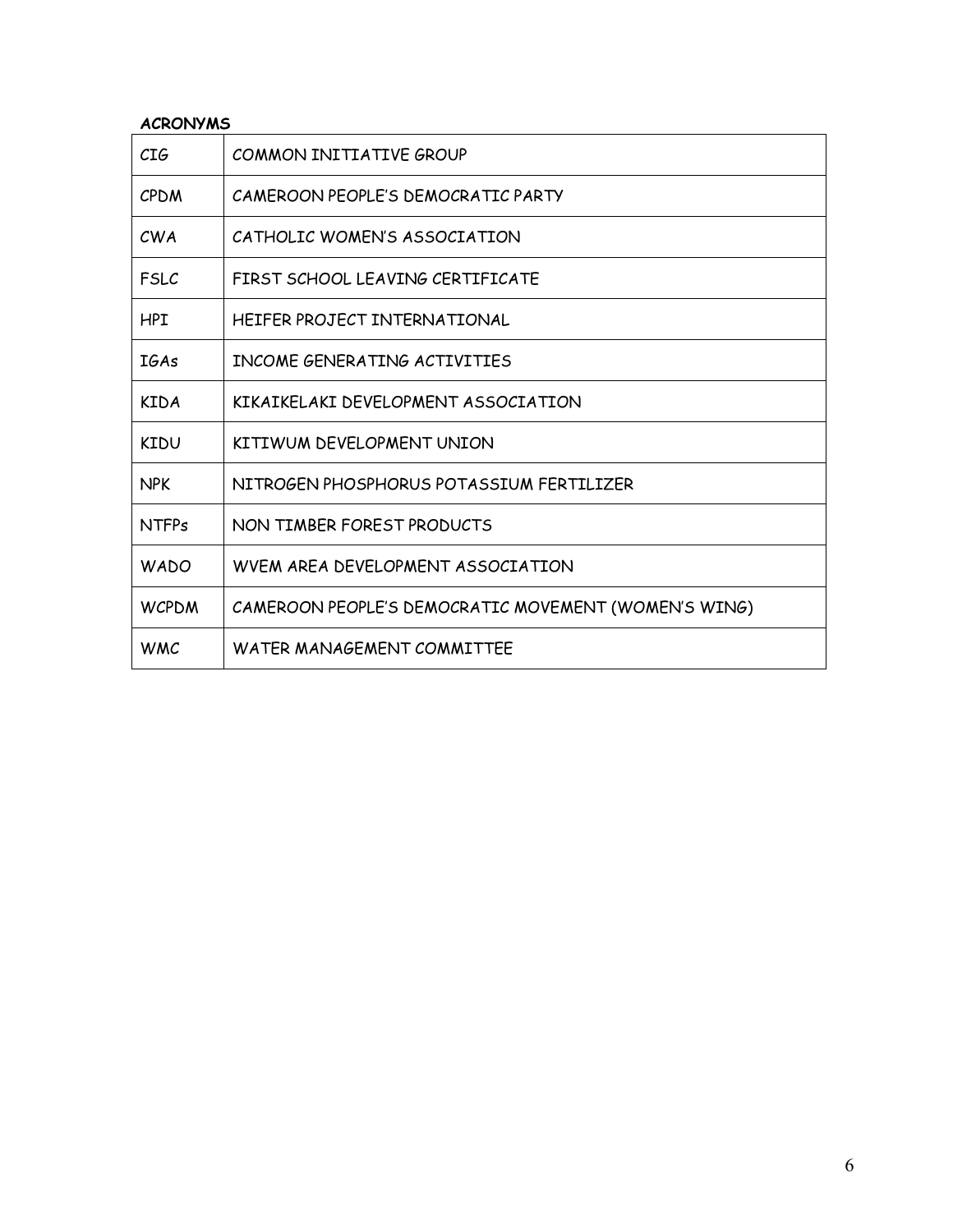#### **EXECUTIVE SUMMARY**

- 1. The purpose of this report is to document baseline socio-economic and resource use information on three communities earmarked for Analog Forestry introduction by CENDEP. It provides information on the demographic, socio-economic and socio-political environment and resource patterns in the earmarked villages.
- 2. The estimated population in the five target villages is about 37,800 inhabitants. It is a typically rural population having over 90% of this population of Nso ethnic origin. Generally the female population is said to be higher than male.
- 3. Over 95% of the population depends on agriculture as a source of livelihood. Farming contributes close to 70% of household income with the main commercial crops produced being beans, potato and maize. Other sources of livelihood are livestock rearing, remittance, apiculture, provision of hired labour and petty trade. Major livestock reared include cattle, sheep, goats, pigs and local chicken. Average annual household incomes are 136,348FCFA for Kitiwum, 286,375FCFAfor Wvem cluster and 442,440FCFA for Mbiame.
- 4. A multi-tier traditional administrative system operates in the area, having distinct traditional structures and functions, highly respected in the communities. These structures elaborate rules which regulate access to land and other resources, although with increasing modernization several aspects have been adapted to Government regulations and policies.
- 5. Basic social infrastructures are either absent or inadequate. Poor road accessibility, inadequate extension services, inadequate health and education facilities, lack of electricity in some villages, land scarcity, declining soil fertility and crop productivity, degraded water catchments, water shortages, high costs of and low quality agricultural inputs and poor market accessibility are some of the problems contributing to low standards of living.
- 6. The target villages are land scarce, resulting in fragmentation of farm plots and seasonal migration to other villages in search of agro-business employment opportunities and fertile and additional agricultural land. Although all land belongs to the State land is distributed and owned in these villages through lineage systems based on traditional rules and customs. Lineage membership implied the right to live on and till the land, often with the knowledge of the lineage head or 'land lord' in charge. In the past, non lineage members provided a token comprising a calabash of wine and a local chicken to the lineage head in exchange for a gift of agricultural land and subsequently provided defined measures of maize during harvesting seasons annually. Non lineage members access land either by purchase, gift or rents (paying either cash or farm produce). Women may acquire and inherit land although inheritance is still largely by male children. Grazing land which in the past was common property with open access is increasingly being secured by graziers through the acquisition of title deeds over defined areas.
- 7. The main local agricultural zones present are forest, home gardens, swamps, hill slopes and lower plain fields where different cropping systems are practiced. Intercropping is common practice in all villages. Cereals, legumes, annual and perennial tree crops are intercropped to diversify food and income sources, minimize risks, optimize land and labour resources and control erosion. The main cropping season is in the rains where a variety of cereals, legumes, fruits and vegetables are produced. Potato, beans and vegetables are relayed in the dry season especially in the swamps. Irrigation is practiced on a small scale to produce dry season crops largely for commercial purposes. Land preparation is labour intensive with bush burning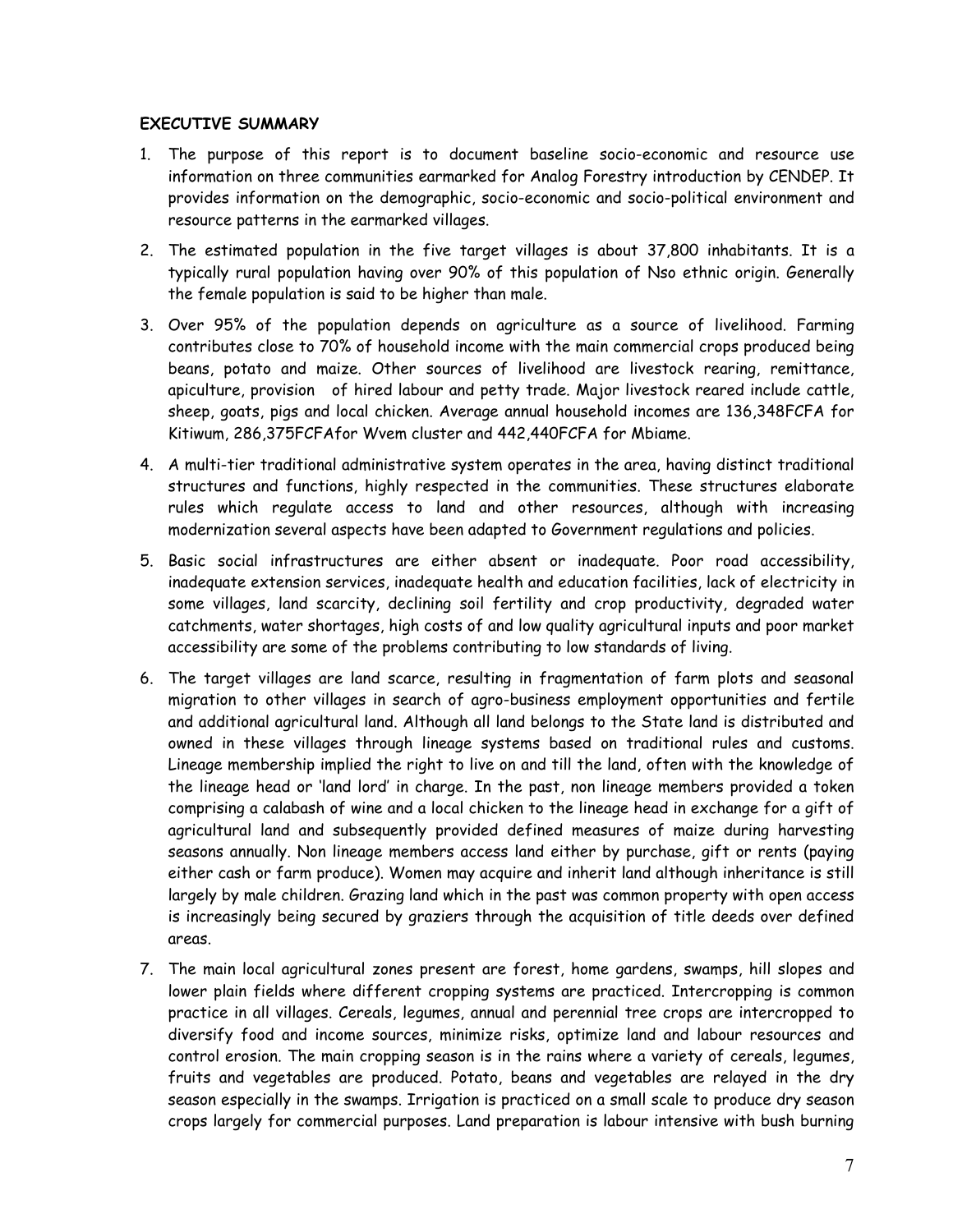still in practice. Inorganic fertilizers are in use for the production of maize and to some extent potato and vegetables. Main problems faced by farmers include among others disease and pests, high costs of fertilizers, declining soil fertility, low cost of farm produce and limited knowledge on improved farming techniques.

- 8. Water availability is critical in the villages and main sources include portable water harnessed by gravity mainly from springs, streams, springs, and to a lesser extent wells. Water related problems include inadequate treatment, shortages in the dry season, long distanced to existing water points, contamination by livestock, lack of finances to renovate existing structures and or exploit additional sources.
- 9. The most important forest resources are land for agricultural purposes and grazing of livestock, water for domestic and other uses and wild honey. There is high competition for available land by farmers in search for new and more fertile farmlands, cattle graziers in search of natural pastures and the need to maintain natural forests as forests for conservation and other purposes. High altitudes, destruction of forest cover, coupled with the presence of species such as eucalyptus which deplete soil moisture result in reduced water tables. The degradation of forests by anthropogenic, edaphic and natural factors remains a major challenge if not curbed through mitigation methods such as forest restoration, improved agricultural practices and integrated landscape management practices. Other products of less significance include forest foods such as mushroom, medicinal plants, fuelwood and timber.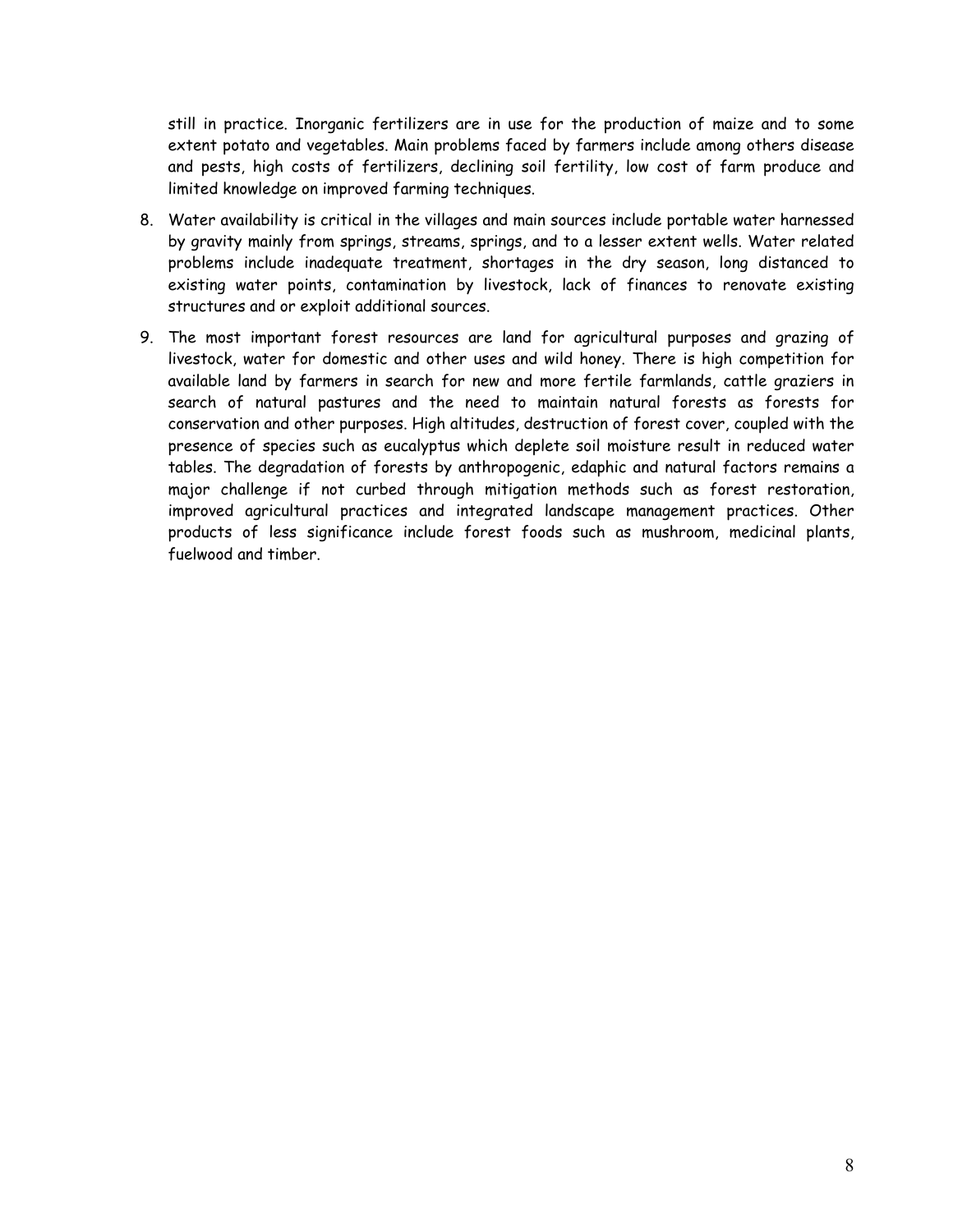## **1. INTRODUCTION**

## 1.1 Purpose of assignment

This survey has been commissioned by the Center for Nursery Development and Eru Propagation (CENDEP) to provide baseline information on the socio-economic environment and resource use necessary to inform decision making for the promotion of Analog Forestry in three communities in Bui Division, NW Province Cameroon.

## 1.2 Background and location of study

The survey targeted three main communities located across three sub-divisions in Bui Division of the Northwest province, Cameroon. Bui Division is one of the seven Divisions in the Northwest province. It has five Sub-divisions namely, Kumbo, Jakiri, Mbven, Noni and Oku. The Northwest province is found in the western highlands of Cameroon. It lies between latitudes 5° 40' and 7° N longitudes 9°45 and 11°10' E. It is bordered to the south-west by the Southwest province, to the south by West province, to the east by Adamawa province, and to the north by the Federal Republic of Nigeria.

The target communities are Rifem in Mbiame (Mbven Sub-division), Kitiwum (Kumbo Sub-division) and Wvem cluster comprising Sop, Wvem and Ngomrin villages (Jakiri Sub-division). In addition general information was collected from Kikaikelaki, a settlement close to Kitiwum interested in improving and protecting its degraded water catchment. Basic information was also gathered from the owner of a private water catchment which provides portable water to over 3500 inhabitants in Ro-ohkov and neighbouring quarters in the Jakiri municipality. The vicinity of this catchment also has potential for Analog Forestry. The three degraded water catchments earmarked by CENDEP for restoration using analog forestry techniques are located within the proposed community forest around Bahnsan in Mbiame, Berlem in Kitiwum and Luun in Wvem. Thirteen quarters in Sop village and four families in Ngomrin village make use of portable water from one of the two springs located at Luun catchment in Wvem village. Ten of the fourteen quarters in Mbiame benefit from portable water sourced from the water catchment within the community forest. About 65% of Kitiwum benefits from portable water, with Rookov, Rookitiwum and Shukai not benefiting from the main water supply scheme.

These villages are located in the highland region of Cameroon having sudano-sahelian vegetation. The area has two distinct seasons namely the rainy season which runs from March to October and a dry season which runs from November to February. The dry season is characterized by cold dry hamattan winds, usually colder at night while the rainy season has cold wet monsoon winds. Rains fall heaviest between August and September. The topography is characterized by undulating hills and valleys, with small water courses flowing from hill slopes, many of them seasonal. Larger streams tend to flood their banks during the rainy season, making provision for the cultivation of vegetables and legumes in the swamps. Soil types are diverse, ranging from clayey, sandy, humus, alluvial, granitic to basaltic. These favour diverse activities ranging from agriculture, quarry extraction to livestock rearing.

## 1.3 Rationale

In its effort to promote poverty alleviation, biodiversity conservation and the sustainable management of natural resources in the target communities CENDEP is initiating Analog Forestry as a potential mitigation measure to some identified problems. Analog forestry is an innovative concept in Bui Division and in Cameroon as a whole and it is important to establish a platform from which changes, effects and impacts resulting from CENDEP's interventions may be measured.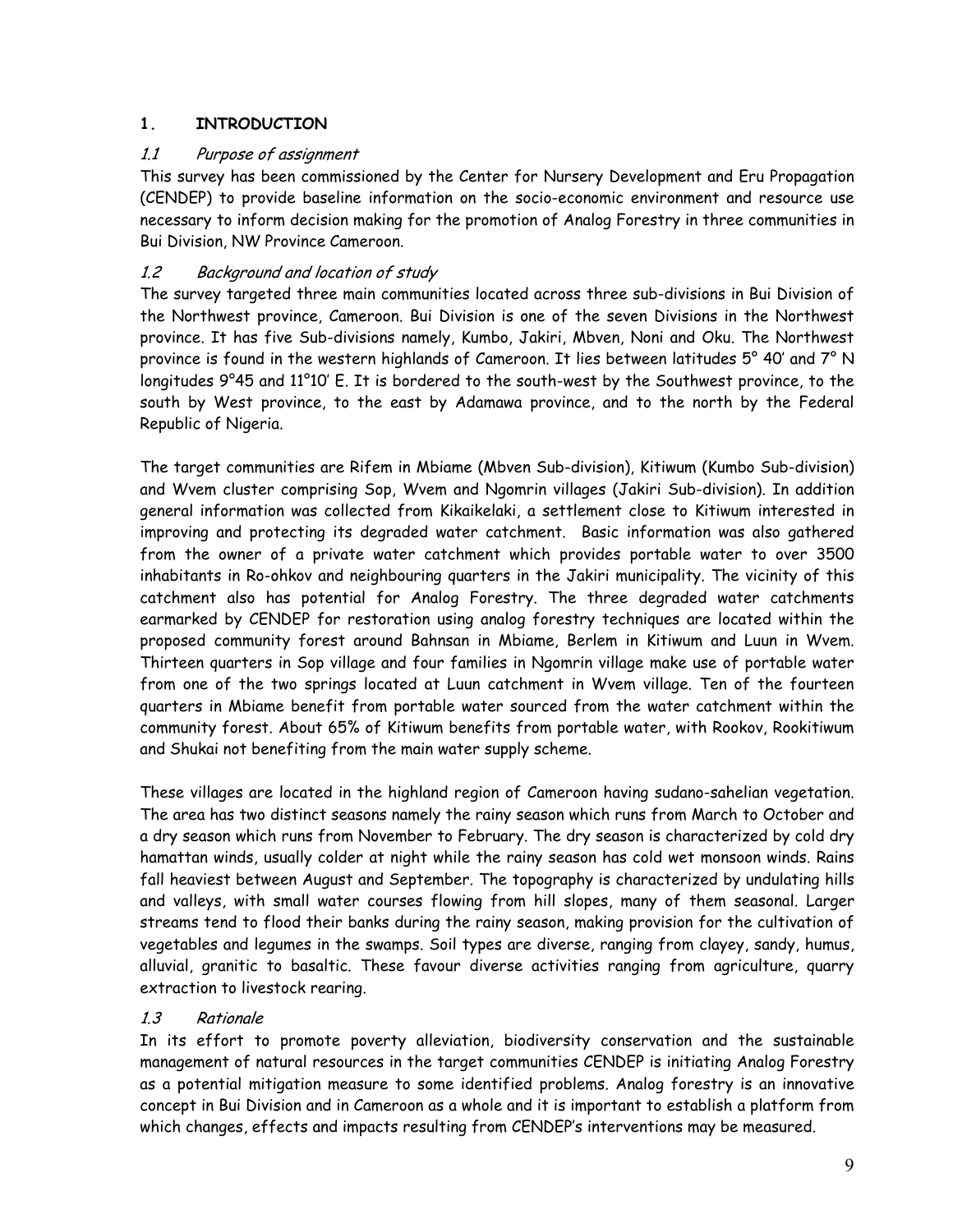## 1.4 Method

Structured and semi structured interviews, resource use maps, rankings, seasonal calendars and direct observations were used to gather individual, household and village based information. Structured questionnaires were used to gather individual and household information from different categories of the social strata while general information on the community was collected from group interviews and triangulated with key informants. Resource maps were drawn by knowledgeable villagers to indicate location of various features in the village such as boundaries, water sources, land use, forests, quarters, institutions, roads, historical features and other infrastructure. These maps gave a quick insight into the layout of the village and an indication of the constraints and opportunities present.

Information on rainfall pattern and intensity, labour peaks, cropping patterns, food and cash supply, competition and complementarities of different farming activities were provided by seasonal calendars.

## 1.5 Limitations of survey

One of the tasks of the consultant in this assignment was to provide hands-on training on socioeconomic data collection tools and techniques during the survey for CENDEP staff involved in data collection, who had little or no prior knowledge on these. Inadequate experience of the team members influenced the data collection process, number of interviews conducted and the quality of information generated. However, the data collected present a fair picture of the communities earmarked for this exercise.

## 1.6 Characteristics of sample population interviewed

A total of 187 persons were interviewed in Wvem cluster, Mbiame and Kitiwum, of which 95 were interviewed using structured questionnaires and 92 interviewed either in groups using semi structured questions or as key informants to triangulate information gathered. The number and characteristics of interviewees are presented in Table 1 below.

|                        |               |                |               | <b>WVEM</b>                   | <b>GRAND</b> |
|------------------------|---------------|----------------|---------------|-------------------------------|--------------|
| <b>DESCRIPTION</b>     |               | <b>KITIWUM</b> | <b>MBIAME</b> | <b>CLUSTER</b>                | <b>TOTAL</b> |
| TOOL                   | <b>SEX</b>    |                |               | NUMBER OF PERSONS INTERVIEWED |              |
| <b>STRUCTURED</b>      | <b>MALE</b>   | 7              | 19            | 27                            | 53           |
| <b>QUESTIONS</b>       | <b>FEMALE</b> | 7              | 17            | 18                            | 42           |
| SUB-TOTAL (STRUCTURED) |               | 14             | 36            | 45                            | 95           |
| <b>GROUP &amp; KEY</b> |               |                |               |                               |              |
| <b>INFORMANT</b>       | <b>MALE</b>   | 31             | 10            | 35                            | 76           |
| <b>INTERVIEWS</b>      | FEMALE        | 7              | 1             | 8                             | 16           |
| SUB-TOTAL GROUP / KIS  |               | 38             | 11            | 43                            | 92           |
| TOTAL (SEX)            | <b>MALE</b>   | 38             | 29            | 62                            | 129          |
|                        | <b>FEMALE</b> | 14             | 18            | 26                            | 58           |
| <b>GRAND TOTAL</b>     |               | 52             | 47            | 88                            | 187          |

## **Table 1: Characteristics of interviewees**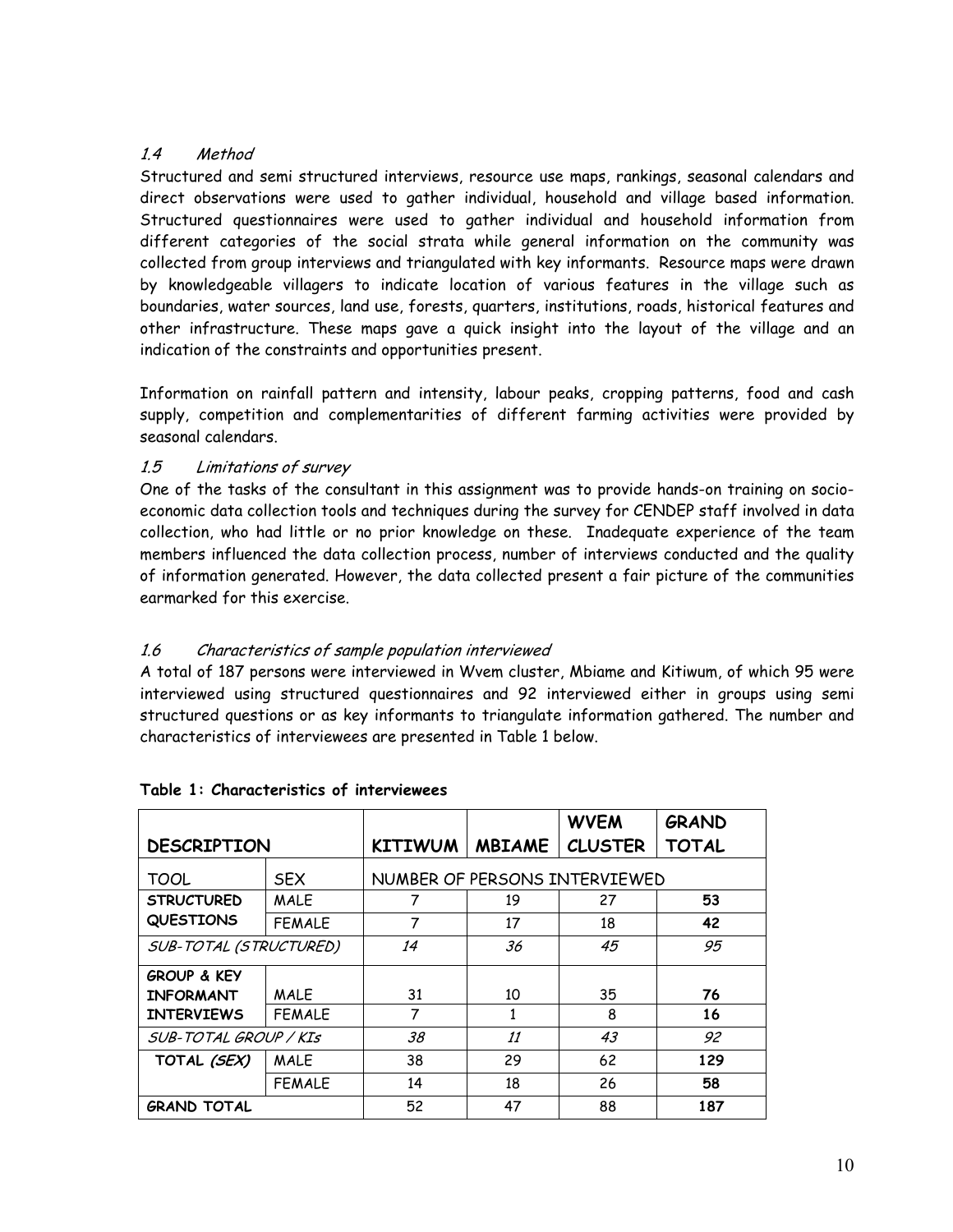|                          |                        |                | <b>WVEM</b>             | <b>GRAND</b>   |  |  |  |  |  |
|--------------------------|------------------------|----------------|-------------------------|----------------|--|--|--|--|--|
| <b>DESCRIPTION</b>       | KITIWUM   MBIAME       |                | <b>CLUSTER</b>          | <b>TOTAL</b>   |  |  |  |  |  |
| LEVEL OF EDUCATION       |                        |                |                         |                |  |  |  |  |  |
| <b>BASIC CERTIFICATE</b> | 7                      | 12             | 25                      | 44             |  |  |  |  |  |
| COLLEGE CERTIFICATE      | 0                      | 3              | $\overline{c}$          | 5              |  |  |  |  |  |
| <b>DEGREE</b>            | $\mathbf{1}$           | 0              | 0                       | $\mathbf{1}$   |  |  |  |  |  |
| <b>DIPLOMA</b>           | 0                      | $\Omega$       | 4                       | 4              |  |  |  |  |  |
| <b>NONE</b>              | $\overline{c}$         | 10             | 4                       | 16             |  |  |  |  |  |
| PRIMARY SCHOOL           | 3                      | 5              | 5                       | 13             |  |  |  |  |  |
| SECONDARY SCHOOL         | $\mathbf{1}$           | 4              | 5                       | 10             |  |  |  |  |  |
| <b>UNKNOWN</b>           | $\overline{O}$         | $\overline{c}$ | $\mathsf{O}$            | $\overline{c}$ |  |  |  |  |  |
| <b>GRAND TOTAL</b>       | 14                     | 36             | 45                      | 95             |  |  |  |  |  |
|                          | <b>MAIN OCCUPATION</b> |                |                         |                |  |  |  |  |  |
| <b>FARMING</b>           | 12                     | 32             | 34                      | 78             |  |  |  |  |  |
| GRAZING                  | 0                      | $\overline{c}$ | 0                       | $\overline{c}$ |  |  |  |  |  |
| PETTY TRADE              | 0                      | $\mathbf{1}$   | $\overline{c}$          | 3              |  |  |  |  |  |
| <b>SALARY EARNER</b>     | $\mathbf{1}$           | 0              | $\overline{\mathbf{4}}$ | 5              |  |  |  |  |  |
| SELF EMPLOYED            | $\mathbf{1}$           | $\mathbf{1}$   | 5                       | $\overline{7}$ |  |  |  |  |  |
| <b>GRAND TOTAL</b>       | 14                     | 36             | 45                      | 95             |  |  |  |  |  |
|                          | <b>SEX</b>             |                |                         |                |  |  |  |  |  |
| <b>FEMALE</b>            | $\overline{7}$         | 17             | 18                      | 42             |  |  |  |  |  |
| <b>MALE</b>              | $\overline{7}$         | 19             | 27                      | 53             |  |  |  |  |  |
| <b>GRAND TOTAL</b>       | 14                     | 36             | 45                      | 95             |  |  |  |  |  |
|                          | <b>MARITAL STATUS</b>  |                |                         |                |  |  |  |  |  |
| <b>MARRIED MALE</b>      | $\overline{7}$         | 18             | 24                      | 49             |  |  |  |  |  |
| <b>MARRIED FEMALE</b>    | $\overline{4}$         | 15             | 15                      | 34             |  |  |  |  |  |
| SINGLE FEMALE            | 1                      | $\overline{2}$ | 3                       | 6              |  |  |  |  |  |
| <b>WIDOW</b>             | 1                      | $\mathbf 0$    | $\overline{0}$          | $\mathbf{1}$   |  |  |  |  |  |
| <b>WIDOWER</b>           | $\overline{0}$         | 0              | 3                       | 3              |  |  |  |  |  |
| <b>DIVORCED MALE</b>     | 0                      | $\mathbf{1}$   | 0                       | $\mathbf{1}$   |  |  |  |  |  |
| <b>DIVORCED FEMALE</b>   | 1                      | 0              | 0                       | $\mathbf{1}$   |  |  |  |  |  |
| <b>TOTAL</b>             | 14                     | 36             | 45                      | 95             |  |  |  |  |  |

## 1.7 Layout of report

This report is divided into four main sections. Section one is the introduction, describing the purpose of the study, the method and a brief description/overview of the area under consideration. Section two presents a general overview of the socio-economic characteristics of the three areas under study including traditional administrative structures. Section three describes land and resource use. Section four is the annex and presents a summary on individual villages surveyed including some resource maps.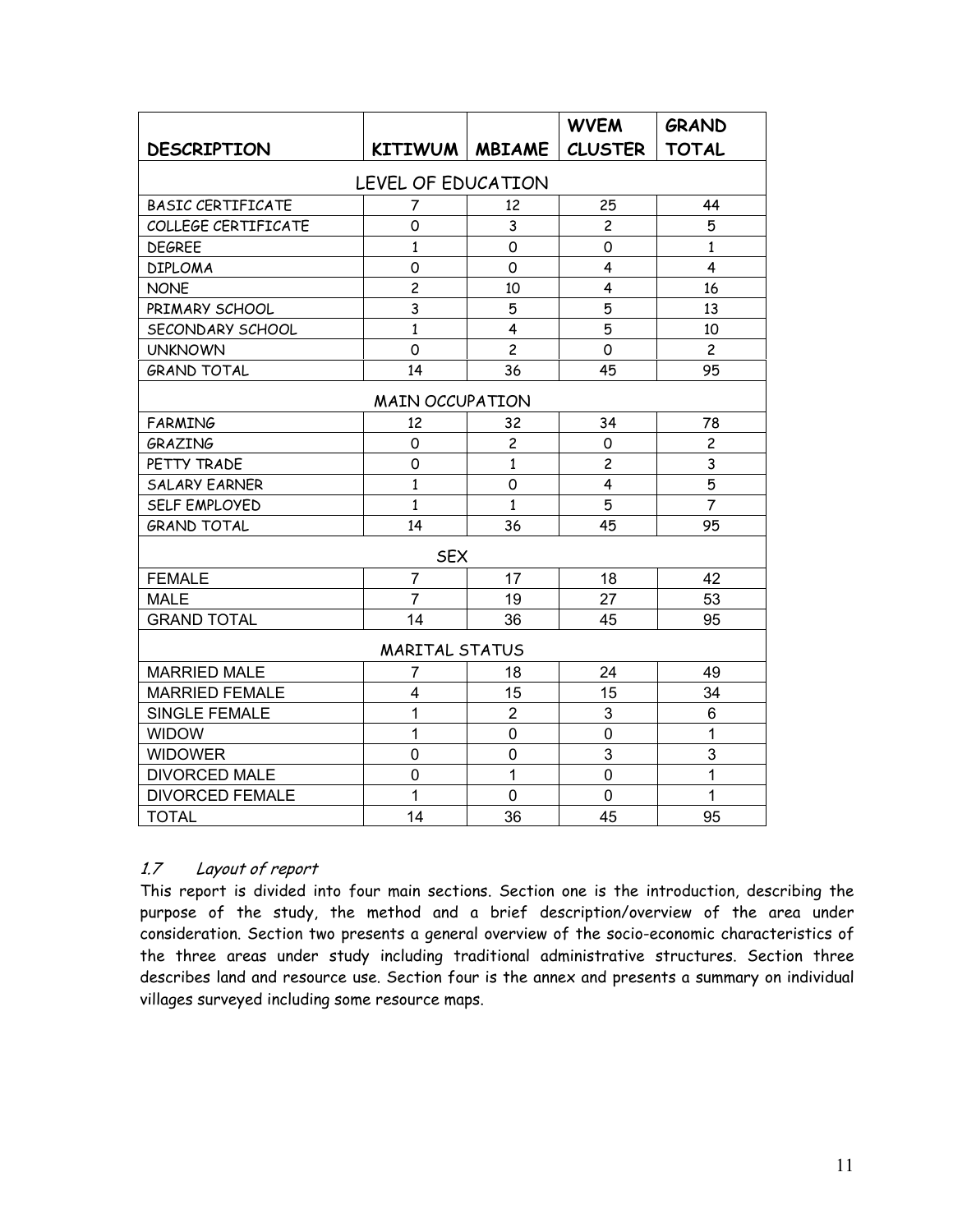## **2. OVERVIEW OF SOCIO-ECONOMIC CHARACTERISTICS OF TARGET VILLAGES**

## 2.1 Demography

Figures on the different demographic parameters presented in this report are rough estimates as perceived by knowledgeable community members and may be as close to reality as possible. We were unable to access recent census figures for the target communities.

| Description        | <b>Kitiwum</b> | Rifem, Mbiame    | Sop              | Ngomrin  | Wvem          | Kikaikelaki |
|--------------------|----------------|------------------|------------------|----------|---------------|-------------|
| Estimated          | 8000           | >5000            | 7000             | 1800     | 6000          | 4000        |
| population         |                |                  |                  |          |               |             |
| Average household  | 8.5            | 8.3              | 6.2              | 7.8      | 7.6           |             |
| size               |                |                  |                  |          |               |             |
| Male female ratio  | $35\% : 65\%$  |                  |                  |          | $42\% : 58\%$ |             |
| Ethnic composition | Nso: 98%       | Nso:             | Nso: 98%         | Nso: 81% | Nso: 98%      | Nso: 95%    |
|                    | Nkambe: 1%     | Other nationals: | Oku/Nkambe: 1%   | Oku: 19% | Fulani: 2%    | Noni: 3%    |
|                    | Oku: 1%        | Non nationals:   | Non nationals:1% |          |               | Others: 2%  |
| Marital status     |                |                  |                  |          |               |             |
| Monogamy:          | 65%            | 80%              | 80%              | 98%      | 60%           | 75%         |
| Polygamy:          | 20%            | 10%              | 5%               | $1\%$    | 5%            | 10%         |
| Single:            | 15%            | 10%              | 15%              | $1\%$    | 15%           | 15%         |
| Religion           |                |                  |                  |          |               |             |
| Roman Catholics:   | 60%            | 60               | 60%              | 99%      | 80%           | 40%         |
| Other Christians:  | 20%            | 15               | 40%              | $1\%$    | 5%            | 45%         |
| Muslems:           | 20%            | 20               | 0                |          | 15%           | 15%         |
| Others:            |                | 5                |                  |          |               |             |

**Table 2: Demographic parameters** 

## **2.1.1** Population estimates

The estimated population size of the five villages targeted for CENDEP;s activities is about 31,800. These figures are rough estimated from key informants in the respective villages. Average household sizes range from 6.2 in Sop to 8.5 in Kitiwum. The large household size of Kitiwum may result from the high rate of polygamy in the village recorded in both Kitiwum and Mbiame, because polygamous families are generally known to have large families. Over 50% of the population is estimated to be less than 21 years of age while those 60 years and above constitute less than 10%. With increasing migration of the active population either for agro-business purposes or for employment in larger towns these villages may be deprived of the labour force needed in the agricultural sector.

## **2.1.2** Male female ratio

In all the villages surveyed the male population is perceived to be generally lower than female population. This is reflected in number of inhabitants, enrolment in schools and birth records in existing health facilities. The higher proportion of females than males may not only be due to higher number of female births recorded but also attributed to higher number of males migrating to other areas in search of employment, education and or better living standards. The low male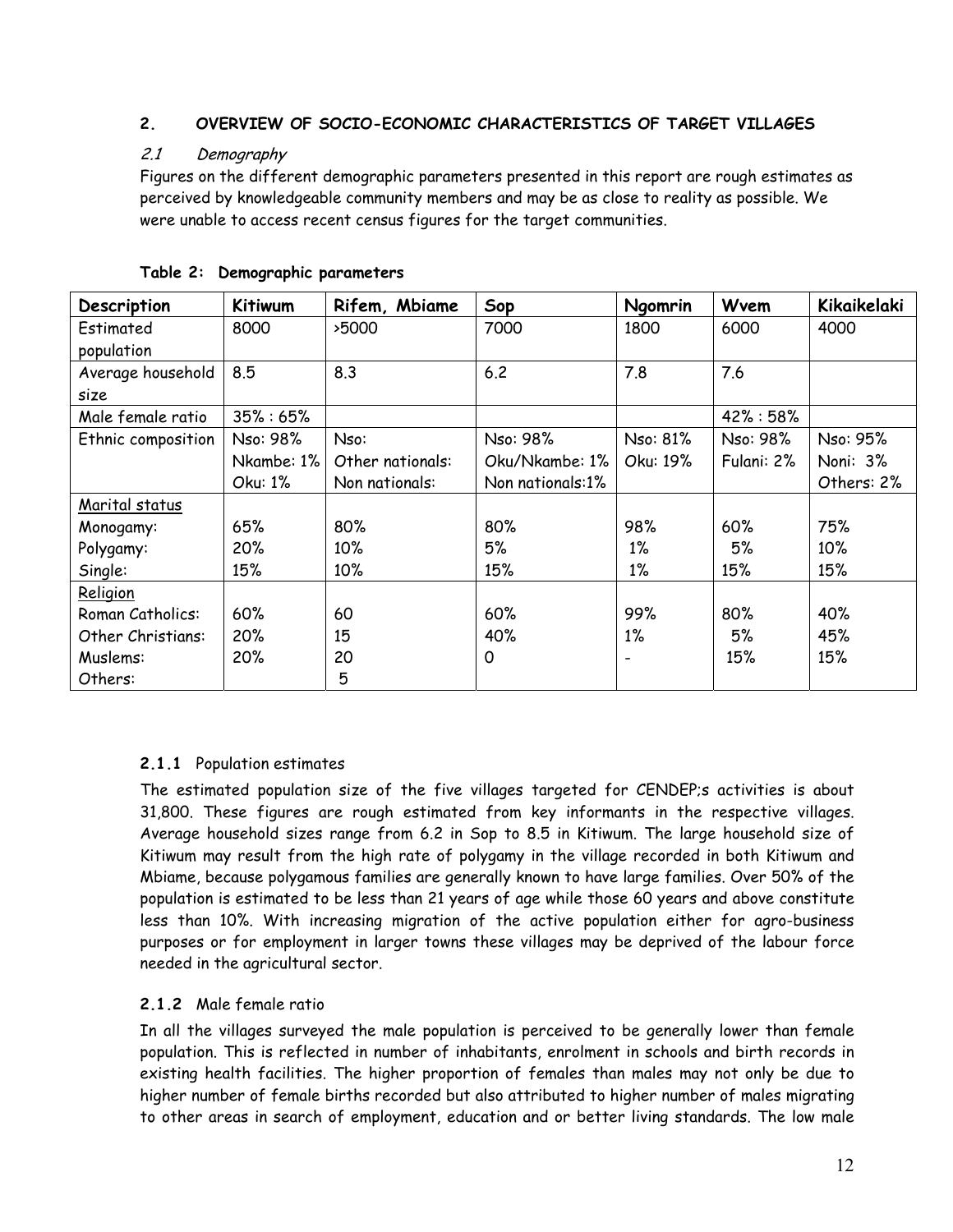population may have direct repercussions on the existing agricultural practices and outputs which are labour intensive.

## **2.1.3** Ethnicity

The predominant ethnic group inhabiting the surveyed villages is Nso, constituting over 90% of the population. The Nso tribe originates from Tikar plain in Adamawa province, it is the largest tribe in Bui Division and the language spoken is Lamnso. Other minority ethnic groups in the area include Fulani, Oku, Nkambe, other parts of Cameroon as well as very few immigrants from Ethiopia, Nigeria, Benin and Ivory Coast. The Fulanis who are mainly cattle rearers were known to be nomadic in the past but they are gradually engaging in subsistence farming and also residing in settlements with proper housing. The other ethnic groups are mainly farmers; however increasingly farmers of Nso origin are acquiring and rearing cattle and other livestock for economic purposes. Although a fairly homogenous population, there are diversities in perceptions about access and use of the resource base between the inhabitants of Fulani and Nso origin, resulting in farmer – grazier conflicts.

## **2.1.4** Family status

Trends in family status observed in the surveyed villages show close links with the religious inclinations of the villagers as shown in Table 2 above. Monogamous marriage is common in all the villagers, each having a correspondingly high Christian population For instance monogamy is least (60%) with a corresponding 85% Christian population in Wvem and highest in Ngomrin (98%) with a corresponding 100% Christian population. Villages having a high Muslem population such as Kitiwum (20%) also recorded a correspondingly high level (20%) of polygamous marriages. Polygamy is mostly practiced by Muslems, lineage heads and title holders like the Shufais and Fais in the communities. The number of single parents is said to be on the increase in these villages and common among teenage girls. Divorce rate is said to be low and not part of the Nso culture.

## **2.1.5** Migration

Four patterns of migration exist in the surveyed villages namely seasonal migration of farmers from land-scarce areas to access new and fertile farmlands out of their villages, seasonal migration of farmers in search of agro-business job and other business opportunities, transhumance by cattle rearers to the Mbaw, Tikar and Ndop plains as well as migration of youths to larger towns either for educational purposes or in search for job opportunities.

Farming related migratory activities occur during the farming seasons while transhumance occurs between November and March. Activities which attract farm labour include land preparation, weeding, harvesting and transportation of crops from the farm to the village. There are established rates for hired labour based on the duration, type of activity, amount of work to be done, distance to be covered in case of transportation of crops and the size of farming plot. Payments for services hired are either in cash or food crops. For instance, during potato harvesting a hired labourer receives a tin (15 litre bucket equivalent) of potato as the day's wage. The absence of improved pasture and the search for lush pastures by cattle graziers during the dry season are major reasons for transhumance to the wet and fertile plains.

## 2.2 Religion:

The main religions identified in the surveyed villages are traditional religion or ancestral worship, Christianity and Islam. Ancestral worship is the most predominant religion practiced in all the villages, and involves church goers, Muslims and traditionalists. This is evidenced by the frequency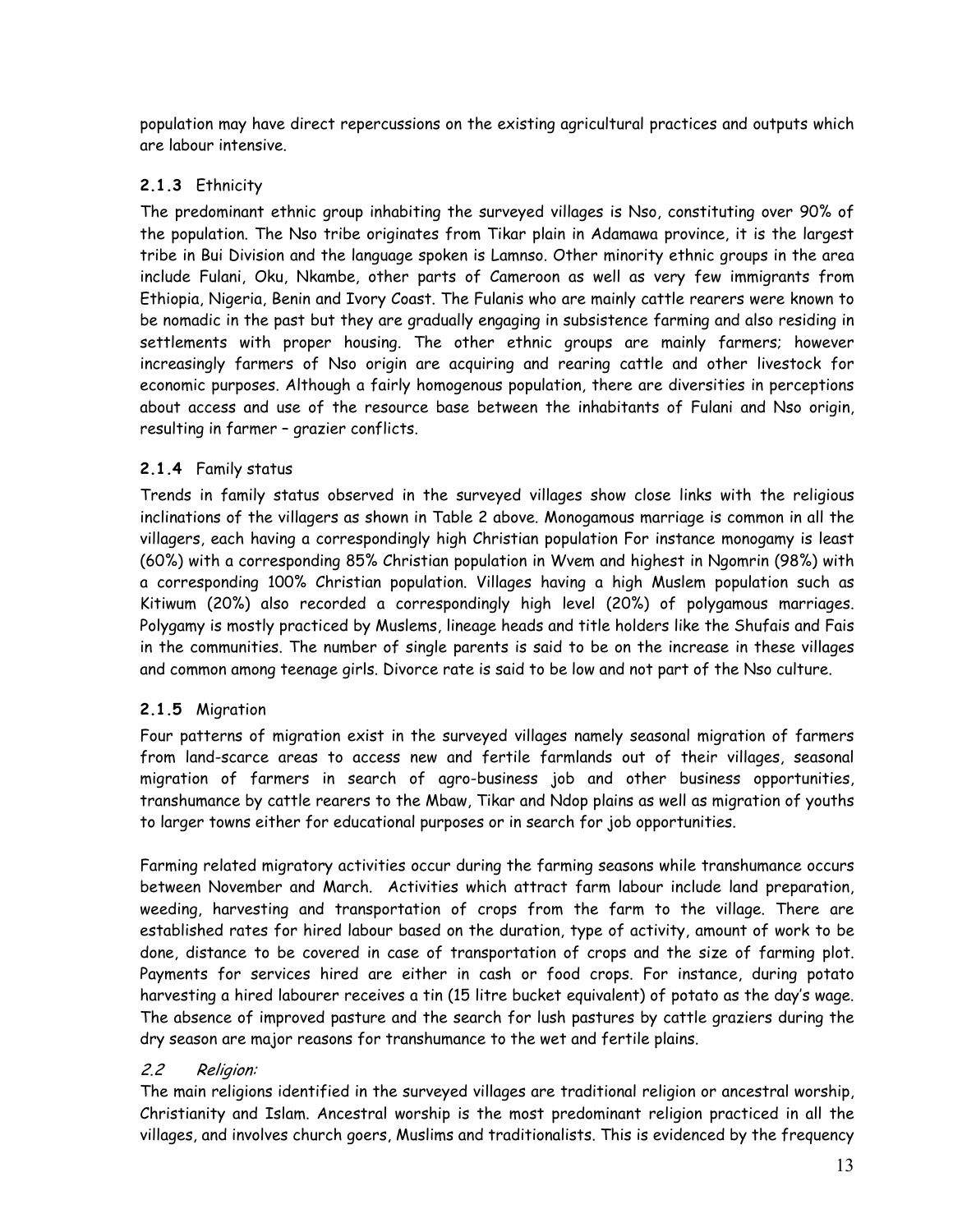and tenacity with which local holidays (also known as 'contry Sundays') meant for ritual sacrifices are observed weekly in the villages. Ritual sacrifices are carried out at household, lineage and village shrines on specific week days namely Ntangri and Ngoilum in Mbiame and on Reveey and Ngoilum in Wvem, Kitiwum and Sop. Wvem has an additional day named Kiloveey on which ritual sacrifices may also be offered to the gods. Only household heads, lineage heads and persons with special titles and honours are permitted to perform these rituals at the different levels. Occasionally ritual sacrifices are observed at the clan level as in the case of the recently celebrated 'Ngonso' festival that witnessed a visit to the degraded forest shrine where the Nso people first settled before moving to their present site in Kumbo.

Among the modern forms of religion, Roman Catholicism is the most predominant in all the villages possibly because they were the first missionaries into the Nso land, they arrived in 1912. Other Christian institutions like the Presbyterian and Baptist came into Nso land in the early 1930s. Islam was brought into Nso land by Hausas and Fulanis. There is a relatively small Muslim population in the villages, of either Nso or Fulani ethnic origin. These religious institutions are very influential in information dissemination and mobilizing people for various development activities such as road maintenance, tree planting, community manual labour and other information of public interest.

## 2.3 Village infrastructure

## **2.3.1** Health

Health facilities are available in all villages surveyed except Ngomrin as shown in Table 3 although the quality of the facilities, availability of essential drugs and equipment, and number of adequately trained personnel may be insufficient. Well equipped church-based and public hospitals are found in Kumbo, the Divisional headquarter and difficult cases are referred to any of these. The introduction of portable water and health facilities into these has greatly improved the well being of the local people as disease incidences have reduced significantly. Medical reports indicate that water borne diseases have significantly reduced in number and intensity in these villages with the introduction of portable water. However, cases of diarrhoea and typhoid are reported throughout the year, diarrhea being at its peak at the onset of rains between March and May. Other common diseases include malaria and respiratory diseases. Reports also indicate that none of the water sources is treated chemically. This coupled with poor hygiene and sanitation and the use of water contaminated by other sources may explain the incidence of typhoid and diarrhea throughout the year. Traditional healers and midwives are present in these villages and these make use of medicinal plants both from the wild, home gardens and along water courses.

| <b>LOCATION</b> | <b>HEALTH FACILITY</b>                               |
|-----------------|------------------------------------------------------|
| Mbiame          | Sub-divisional Hospital                              |
| Kitiwum         | <b>Integrated Health Center</b>                      |
| Sop             | <b>Integrated Health Center</b>                      |
| Wvem            | Catholic Health Center                               |
| Ngomrin         | None, nearest facility is at Sop (about 2.7 km away) |
| Kumbo           | Banso Baptist Hospital                               |
| Kumbo           | Saint Elisabeth's Catholic Hospital                  |

|  |  |  | Table 3: Health facilities in surveyed villages |  |  |  |
|--|--|--|-------------------------------------------------|--|--|--|
|--|--|--|-------------------------------------------------|--|--|--|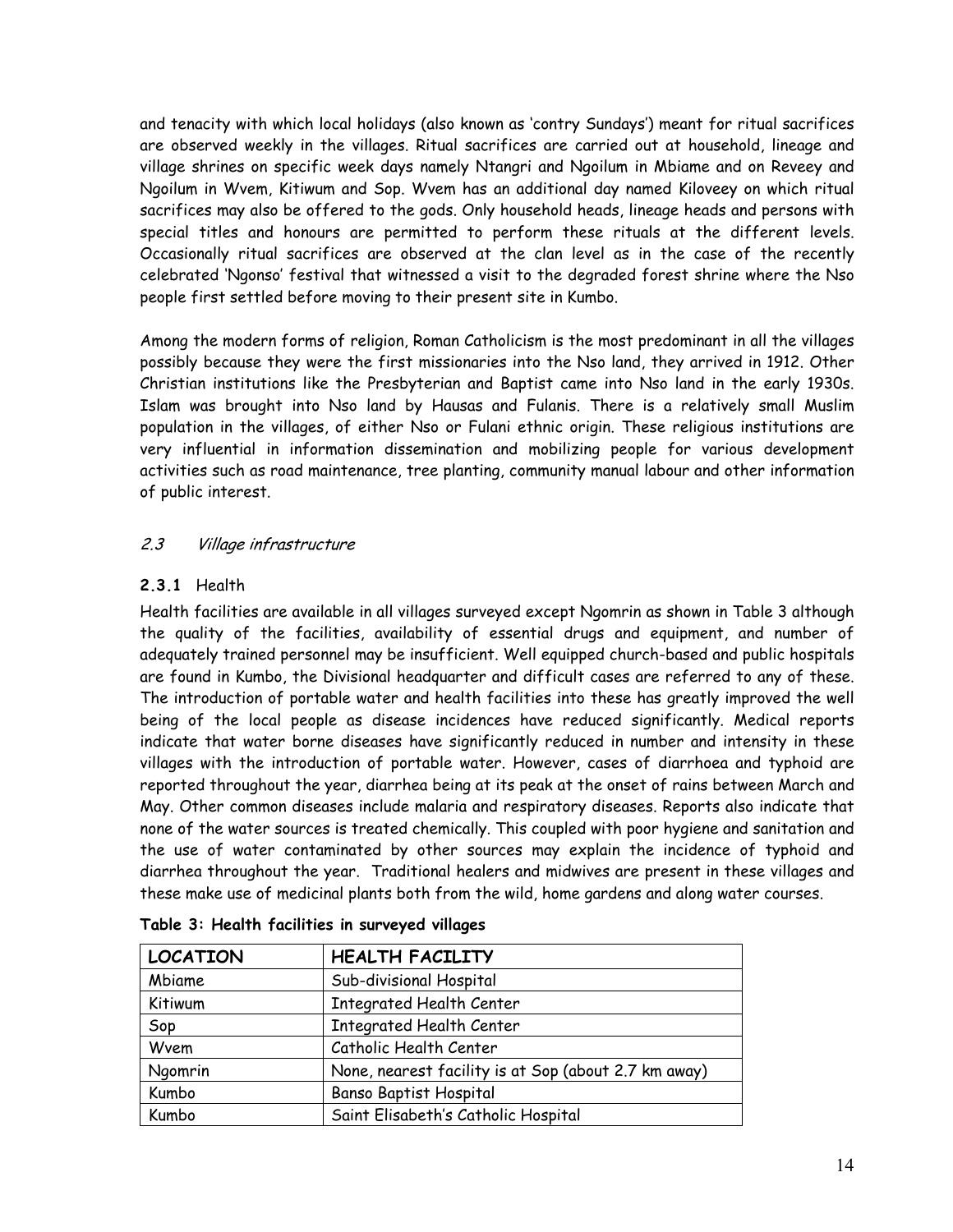| <b>LOCATION</b> | <b>HEALTH FACILITY</b> |
|-----------------|------------------------|
| Kumbo           | District Hospital      |

## **2.3.2** Education

The ability to read and write is of great interest to the inhabitants in the surveyed villages evidenced by the number of children who attend school and the fact that wealth and well being is judged by a parent's ability to provide at least basic (primary) education or meet the educational needs of his/her children. Generally the men are said to be more literate than the women over 40 years of age. The younger folks were more exposed to education with increase in the number of schools opened in the area and today most schools have more boys than girls.

There is at least one primary private or public school in all the villages surveyed as shown in Table 4 below, although there is general scarcity in the necessary facilities such as classrooms, desks and teachers. The presence of basic and secondary educational infrastructure in all the villages except Ngomrin which does not have a secondary school improves access to education and reduces the number of youths who must leave the village for educational purposes. Statistics show a lack of technical schools in the target villages, which usually prepare youths for the job market and also self employment. Problems of pregnancy of primary school girls and either outright withdrawal of children from school or irregularities at school to provide child labour or due to inability of some parents to meet school needs such as school fees were vices identified.

| School                             | Kitiwum | Mbiame | Sop | Ngomrin | Wvem | Kikaikelaki |
|------------------------------------|---------|--------|-----|---------|------|-------------|
| Nursery schools                    |         |        | 5   |         |      |             |
| Primary school                     |         | 5      |     |         |      |             |
| Secondary school                   |         |        |     |         |      |             |
| Technical school                   |         |        |     |         |      |             |
| Post primary<br>vocational schools |         |        | 2   |         |      |             |

**Table 4: Educational facilities in surveyed villages** 

## **2.3.3** Market

Each of the villages has a market irrespective of its state. Most markets in the villages have temporal, poorly constructed stalls, with some of the market transactions taking place in the open. Access to markets is further constrained by lack of market structures, poor roads and lack of local processing facilities. Buyers come from surrounding quarters, villages and towns. A major problem reported is low prices of food stuffs, especially during crop harvesting in the rainy season. Most of the food crops and vegetables are highly perishable therefore the absence of adequate processing and storage facilities and know-how compels farmers to sell their crops at very low prices offered by the buyers since they have no alternatives. There may be need for the creation of food cooperatives to coordinate and promote market structures that may reduce vulnerability of farmers and improve on benefits accrued from farming.

## **2.3.4** Electricity

Wvem, Ngomrin and Mbiame are not connected to the national grid. There are very few generators owned by the "well-to-do" in these villages. Kitiwum, Sop and Kikaikelaki are connected to the national grid although not all households have electricity installed. The presence of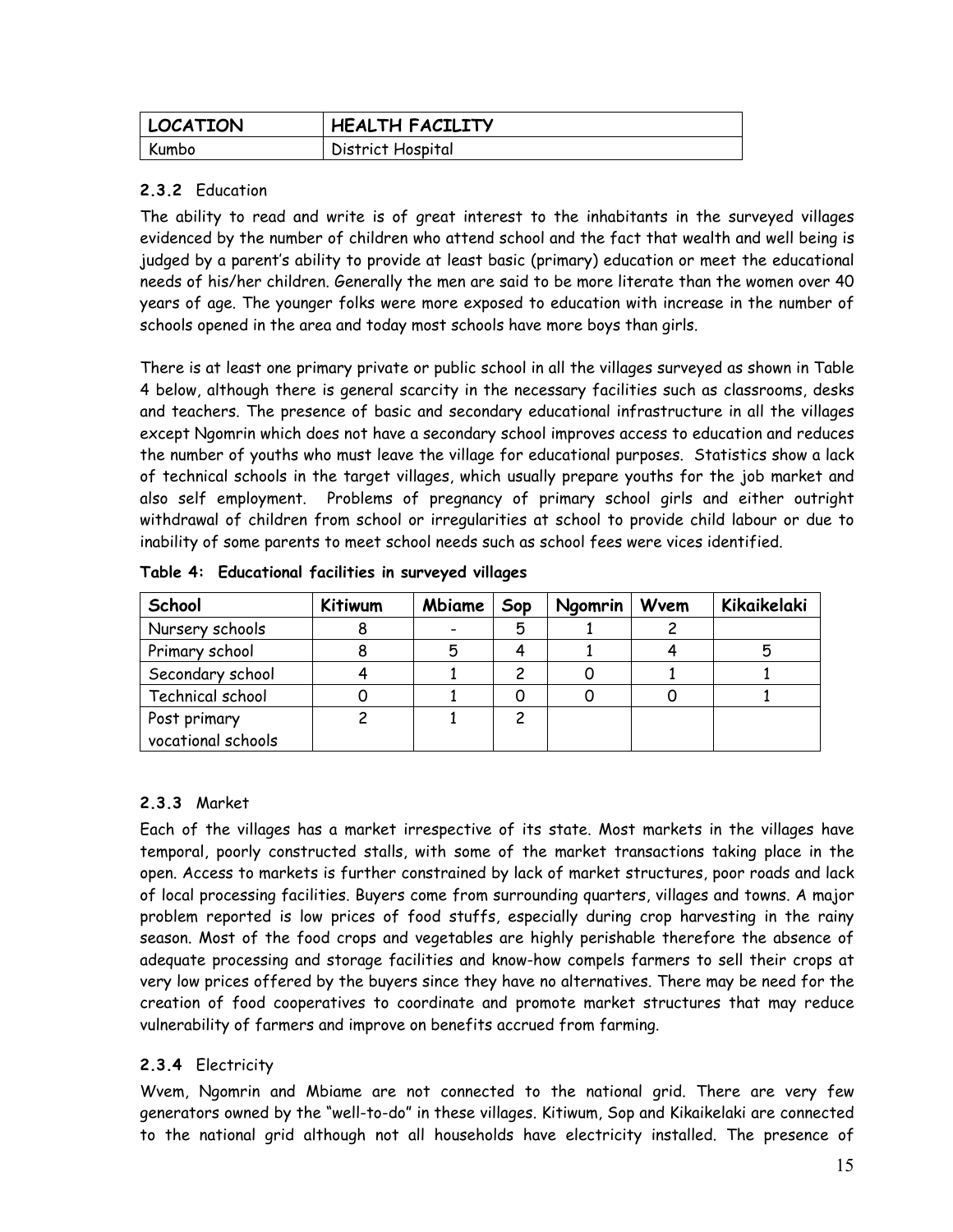electricity is accompanied by presence of electrical gadgets such as television and radio sets, mentioned as well being indicators.

## **2.3.5** Access and communication

Wvem, Mbiame, Ngomrin and Kitiwum are accessible from Kumbo, the Bui Divisional headquarter either by vehicle or motor cycle. The road condition is generally poor, untarred, muddy or stony, and especially difficult to ply during the rainy season. The Bamenda – Nkambe highway which is tarred in some sections such as hill slopes passes through Sop and Kikaikelaki. Farm to market roads are generally in poor state and goods are transported by vehicles, motor cycles, head load, push trucks. Horses and donkeys are still in use in Mbiame to transport goods and persons. Commercial vehicles which ply the Wvem, Kitiwum and Mbiame roads are specially adapted to withstand the rough terrain. Ngomrin is accessible either by motor cycle or on foot. In some cases messages, letters and parcels are transmitted through drivers of motor cycles and vehicles which commute in these areas.

Mobile telephone network coverage is available in Sop, Kitiwum and Kikaikelaki but signals are received in isolated spots in Wvem, Ngomrin and Mbiame. Television and radio signals are equally poor in the last three villages.

## **2.3.6** Recreational facilities

Recreation in these villages mostly takes the form of drinking beer, locally brewed corn beer or raffia palm wine for men and thrift and loan (njangi) meetings for the women. Occasionally youths engage in sporting activities as entertainment. Recreational facilities are limited to community halls where meetings and other social functions may be held, drinking parlours and football fields. There are two modest guest houses in Rifem, Mbiame which also have drinking parlours.

## **2.3.7** Government and private institutions

The most common Government and private institutions in the villages are schools and health facilities. Although agricultural and veterinary extension services are expected to cover these areas their presence at the grassroot still needs to be felt. The presence of Forces of Law and Order on the highway is obvious.

## **2.3.8** Village institutions

These include among others traditional societies, village development associations, food crop, livestock and bee farming groups, and thrift and loan (njangi) groups. Apart from traditional societies and village development groups which are active, the effectiveness of the other groups depends on the relevance of their objectives and leadership. Issues of capacity development on financial and group management were raised to help development oriented and self help groups improve on their effectiveness in almost all villages.

## 2.4 Settlement patterns and housing

The settlement pattern in the target area can be broadly classified into two categories namely, small nucleated villages such as Ngomrin and larger linear and or nucleated villages, divided into quarters. Village land is divided among patrilineal kin-groups and each village has developed into quarters, based on the founding patrilineal kin-groups, although where an individual lives in the village or quarter is a matter of personal choice. The layout is either linear and or nucleated, with few clustered 'compounds'. Some lineage also known as compound heads and/or polygamous title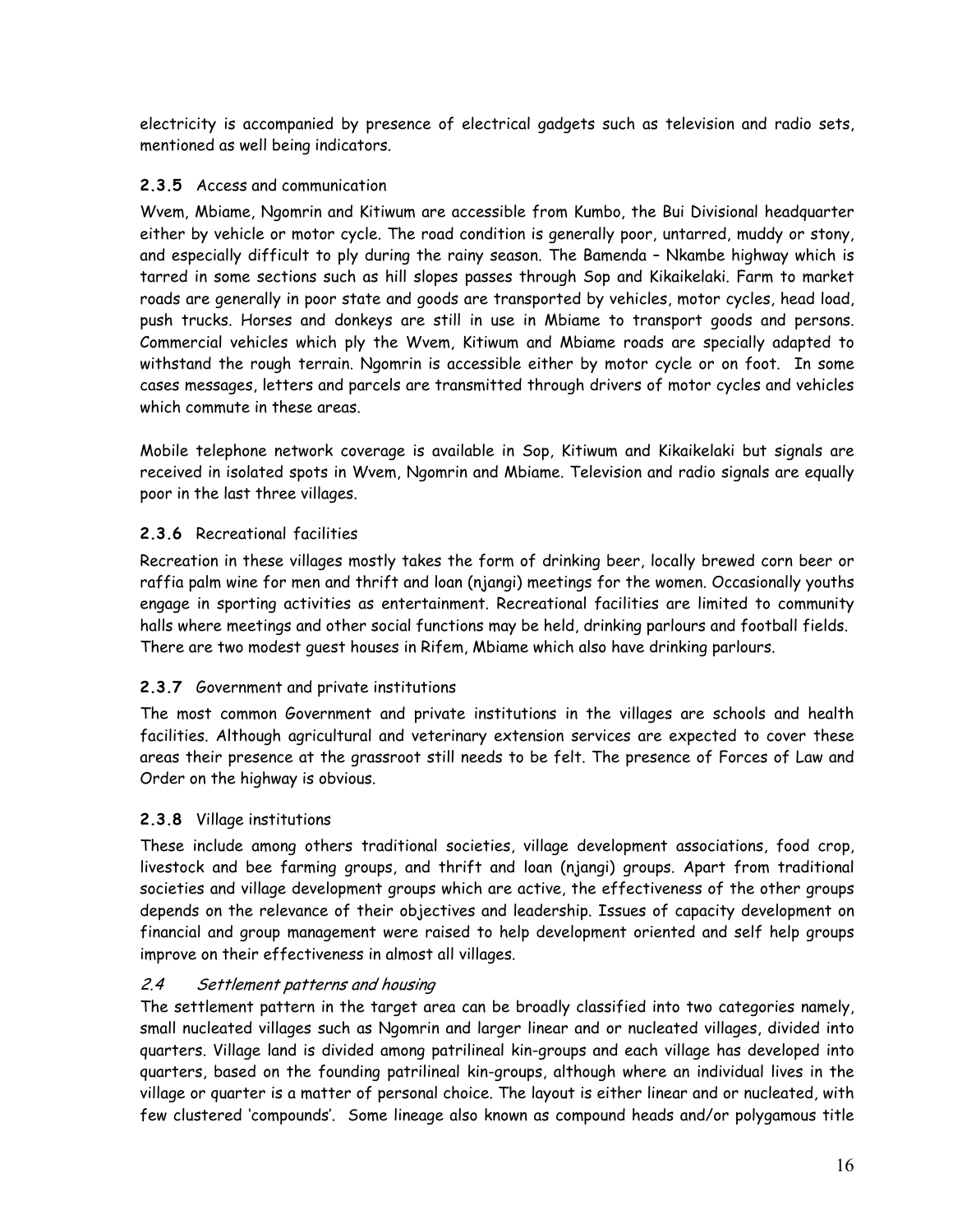holders construct clustered houses, usually belonging to members of the same household. The streets are clearly demarcated in the villages, often distinguishing one quarter from another.

Over 90% of houses in all the villages have sun-dry mud brick walls and aluminium roofing sheets. Having walls plastered and or painted and floor cemented is an indication of wealth in all the villages. Normal sized houses have three rooms, a living room or parlour, an external kitchen and an external toilet. Thatch roofs, unplastered walls and uncemented floors are marks of poverty. Generally the size of the house, quality of construction materials, level of finishing as well as the quality and quantity of furniture are all indicators of wealth.

## 2.5 Wealth and well being indices

Perceptions on indicators of wealth and well being summarized in Table 5 are largely similar across the villages with focus on the following:

- ability to provide the family's basic need such as medical bills, adequate feeding through out the year, clothing for wife and children, household consumables and other basic utilities;
- quality of construction material, size of house as well as type and quality of furniture;
- ability to meet children's educational needs, including affording post primary education;
- type, quality and quantity of assets (land, car, motor cycle, television, livestock) owned by the family as well as availability of alternative sources of income other than farming; and
- type and number of livestock owned by the family;
- health of the individual.

Although the indicators of the wealth status of a village presented in Table 6 are not quantified, focus is on the availability of basic social amenities.

| POOR PEOPLE                                | TOTAL | <b>RICH PEOPLE</b>                       | <b>TOTAL</b> |
|--------------------------------------------|-------|------------------------------------------|--------------|
| Cannot meet basic family needs             | 74    | Able to provide basic family needs       | 41           |
| Small or poorly constructed house          | 38    | Well constructed house with many rooms   | 32           |
| Irregular schooling for children           | 37    | Owns livestock in large number           | 31           |
| Lazy                                       | 23    | Able to sponsor children in school       | 30           |
| Disabled / dependent                       | 22    | Owns assets (car, houses or motor cycle) | 28           |
| Sick                                       | 21    | Operates a business / trader             | 25           |
| No farmland                                | 9     | Generous, not indebted                   | 16           |
| No livestock                               | 3     | Healthy                                  | 8            |
| Indebted, cannot contribute village levies | 2     | Has many farms                           | 7            |
| Cannot read and write                      | 1     | Does not lack money                      | 7            |
| No electricity                             |       | Basic utilities at home                  | 6            |
| None is poor                               |       | Farmer with high crop yields             | 4            |
| Cannot afford fertilizer                   | 1     | Owns electrical or electronic gadgets    | 4            |
|                                            |       | Gifted                                   | 3            |
|                                            |       | Educated                                 | 2            |
|                                            |       | Hires labour to work on the farm         | 2            |
|                                            |       | Hard working                             |              |
|                                            |       | Manages land well                        |              |

**Table 5: Well being indices - individual**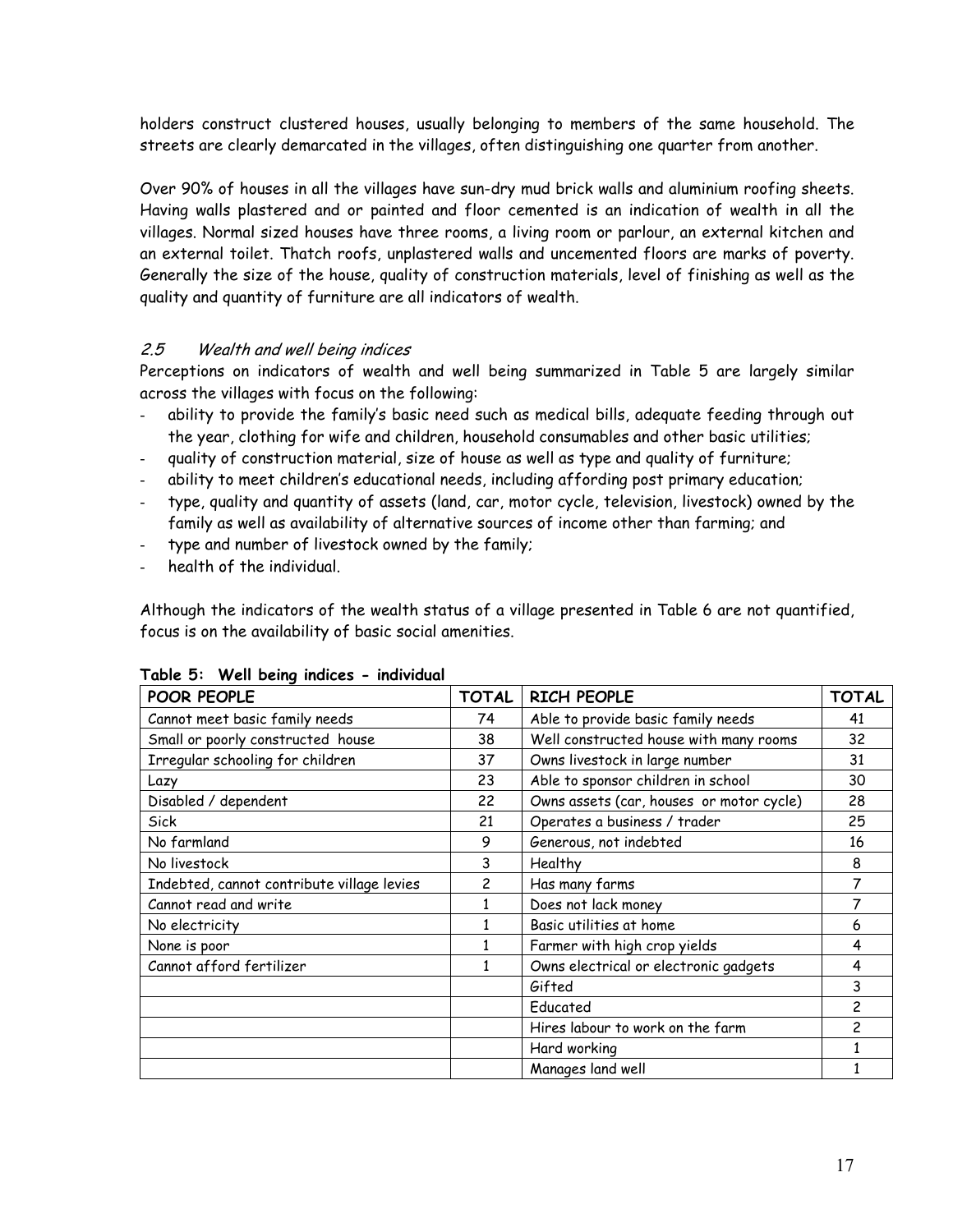| POOR VILLAGE                         | <b>RICH VILLAGE</b>                               |
|--------------------------------------|---------------------------------------------------|
| No electricity                       | Has electricity                                   |
| No roads                             | Has mobile telephone network                      |
| Poorly constructed bridges           | Regular portable water supply                     |
| No schools                           | Has a market                                      |
| No health center                     | Well constructed, plastered and painted buildings |
| No portable water                    | Presence of many stores, bars and restaurants     |
| No mobile telephone network          | Good roads                                        |
| No communication facilities          | Many people with television, radios, telephones   |
| Absence or poorly constructed market | United                                            |
| No forest                            | Has good health facility                          |
| Large eucalyptus forests             | Presence of motor cycles and vehicles             |
| Few salary earners                   |                                                   |
| Not united                           |                                                   |

#### **Table 6: Well being indices - village**

#### 2.6 Water resource

Water is a very critical resource in all the target villages, hence the cry to protect water catchments. There are a few streams and springs in all the target villages and in wells as in Mbiame but there remains the problem of availability of safe and clean drinking water especially during the dry season, between January and April. Efforts have been made to harness springs to provide portable water in all the communities, but not without major challenges. The challenges include among others:

- none treatment of portable water;
- shortage of water during the dry season due to reduced water tables;
- presence of eucalyptus trees around water catchments and spring sources; how is this a problem? It is important to explain.
- livestock and human beings share drinking water points, leading to contamination of such water sources;
- drying up of several streams and springs during the dry season;
- high cost of improved wells such that local people are unable to afford them on their own;
- lack of good will among some community members to pay levies to the water management committee, in order to effect timely repairs and renovations;
- insufficient number of public taps;
- lack of money to extend public taps to some areas of the villages causing women and children to travel long distances to fetch portable water;
- need to replace obsolete asbestos water pipes with either galvanized or polyvinyl pipes;
- insufficient number of stop valves along the channels; and
- inadequate training in water management.

In spite of the importance of water to the target population, it is evident that taking responsibility for the maintenance of the water supply systems in terms of payment of token sums levied has not been easy. The water management committee members would require technical and institutional capacity building as well as be equipped with adequate materials and finances to renovate the water supply channels and accessories. Additional efforts are needed to protect existing water sources and exploit more sources to meet demands of the growing populations, especially during the dry season and to put more stringent measures in place to ensure prompt payment of household levies towards the maintenance of the supply scheme and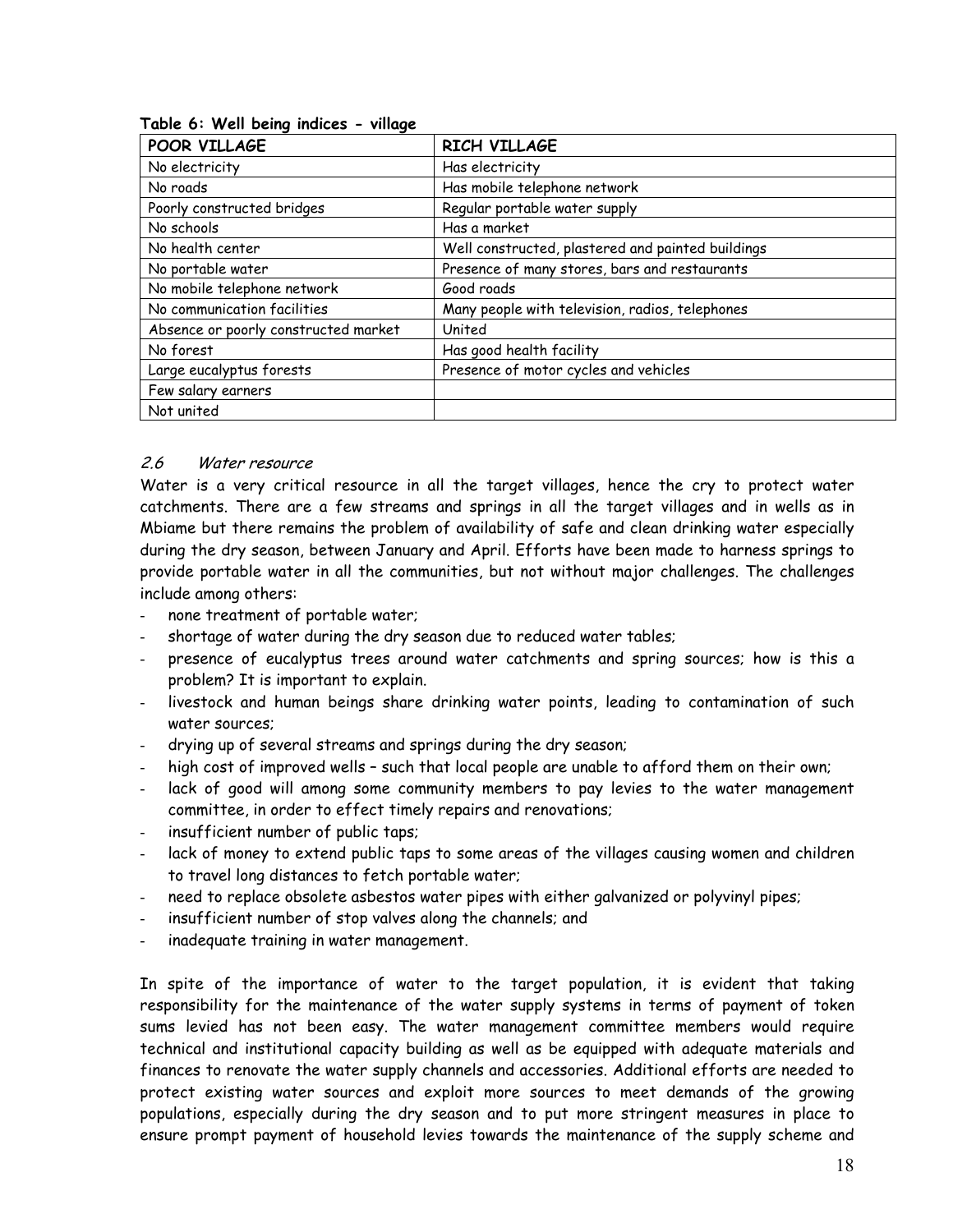motivation of the caretakers. Catchment protection requirements include enrichment planting, construction of permanent demarcations and barriers to prevent access to stray animals, securing title deeds for the land and regular fire tracing.

## 2.7 Traditional Administrative Set up

The target villages are under two distinct dynasties or clans namely the Mbiame and Nso. Wvem, Ngomrin, Sop and Kitiwum are under the Nso dynasty while Mbiame is a separate dynasty, all under the Nso tribe and speaking Lamnso. These clans are run by similar well defined traditional structures with distinct functions and titles, although some of the powers, order and respect are being eroded and replaced by Government administration and policies. A multi-tier system of administration operates in the area. It begins at the clan level and ends at the village which is the basic administrative and political unit in the traditional administrative set up. This multi-tier system is made up of the Fon (king) who heads an agglomeration of villages in the clan, assisted by a number of sacred societies and dignitaries. He is custodian of all traditional authority, overlord of all his territory through de-facto control of large tracts of land vested in lineage heads and also head of all political, legislative, administrative and spiritual functions.

Each village consists of number of small patrilineages generally claiming descent from a common ancestor who founded the village, although members of these patrilineages may not necessarily live together in clearly defined parts of the village. The management of village land is vested by the Fon on lineage heads known locally as 'landlords'. Each village is made up of 'quarters' and each quarter made up of 'compounds' or lineage groups and non-related inhabitants. The village, quarter and compounds are administered by village, quarter and compound heads, respectively. Each village has a traditional council made up of quarter heads, lineage heads, elders and representatives of different social categories and development organizations in the village. Traditional councils are responsible for general village administration, socio-cultural and socio-economic development and depend on traditional societies to enforce sanctions in extreme cases. Each village is represented at the Fon's palace by a title holder who may either be a Fai or Shufai.

Existing sacred or traditional societies at the clan and village levels include Nwerong, Ngiri and Manjong societies, each with distinctive functions in the social, cultural and political life of the community. Dignitaries have titles such as Ya-wong and Ta-wong, Vibai, Ataa-ntoh, Shufai, Fai and Shey. These assist the Fon with legislative, administrative and spiritual functions. Ascendancy into these traditional structures and titled positions is mostly by inheritance, lineage, functions and or relationship to the palace; however the Fon may confer some titles to outstanding individuals in the community. Membership into titled positions is highly honoured and coveted by many an ordinary man, resulting in many financially viable men and women purchasing titles such as Fai and Shey, which in the past were reserved for a privileged few by inheritance and function. Traditional religion still has a very strong hold in the Nso tribe to the extent that special days have been set aside weekly for ritual sacrifices to be made to the ancestors and gods of the land either at the clan, lineage or household levels. Considering its importance, Sheys and Fais who purchased titles are not allowed to perform such rituals. Below is a detailed description of the titles and traditional societies.

Shey: Shey is a title normally conferred to male children of royal descent. Sons born to the royal family of the first and second generation acquire the title of Shey by virtue of their royal birth. Sheys of second generation must be sons of princes and are of higher status than Sheys who bought their titles. Generally Sheys are either given responsibility from the palace or from their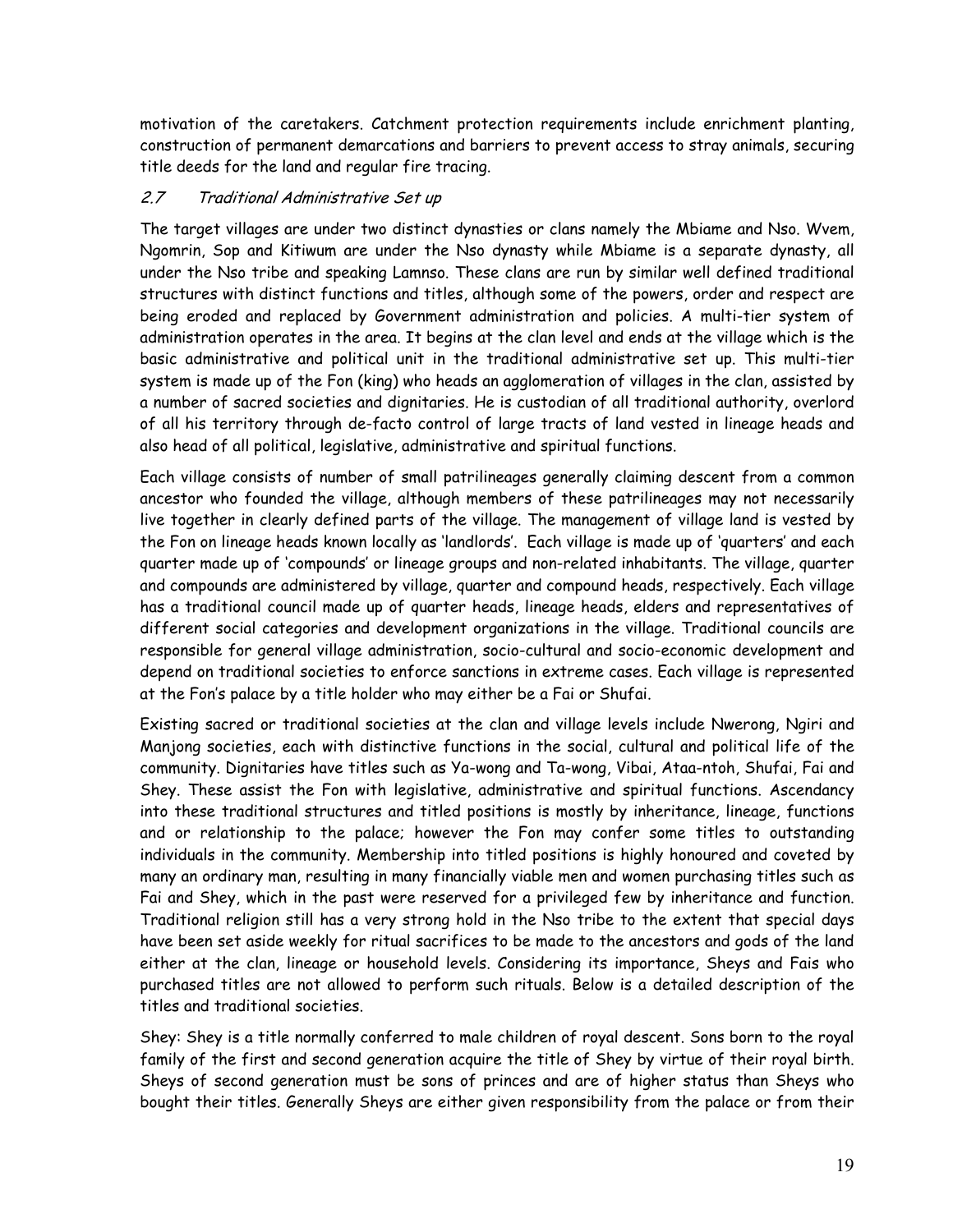respective families. Sheys with responsibility from the palace are of higher rank than Sheys from families.

Fai: Fais are lineage or extended family heads and are of different levels. Only lineage heads are allowed to perform traditional rituals and sacrifices. As mentioned above, titles of Shey and Fai can be bought by community members outside the royal family but such title holders cannot perform traditional rituals in the community and must not necessarily have families under them.

Shufai: Shufais are princes of the royal family, with or without responsibility to manage territories or large tracks of land, as delegated by the Fon or village head. Overseers of territories locally called 'Landlords' may or may not be village or quarter heads while those with responsibilities at the palace are known as Vibais.

Yaa (or Ye-wong): These are women of royal birth and queen mothers who assist in palace administration. In the event of the 'disappearance' (or death) of the Fon a Yaa may sit on the throne until a new Fon is appointed but a female may never become the Fon. A second category of Yaas are enthroned as children but not of royal blood. These participate in the performance of traditional rituals together with the Ta-wongs or Ataa-wongs. This title may also be conferred upon women who have distinguished themselves in the community or 'purchased' for prestige.

Ta-wong (or Ata-wong): These are members of the Nwerong society who perform all traditional sacrifices on behalf of the Fon. They work in collaboration with the Yaas.

Ataa-ntoh (or Taa-ntoh): They are members of the community but not of royal blood. They choose and enthrone the Fon from the first generation offspring of the royal dynasty.

Nwerong: Nwerong, known in other clans as Ngomba or Kwifon are palace servants. In the past they were slaves brought in to serve the Fon. They serve as town criers, carry out varied services in the palace, perform in traditional dances during celebrations and offer sacrifices on behalf of the clan. Such sacrifices are performed on 'Ntangri' in Mbiame or 'Revey' in Kumbo area, a day set aside for this purpose and observed as a non farming day in the community. Nwerong society is highly disciplined and has severe sanctioning mechanisms. Sacrifices by non Nwerong members may be offered on 'Ngoilum' another traditional holiday set aside by the Fon.

Njilav: These belong to the Nwerong society and perform various duties in the palace, without necessarily getting close to the Fon. Those closest and trustworthy caretakers of the Fon are called Njilav Fais. Occasionally a boy outside the royal family, specifically of the Nwerong class is selected to serve the Fon in the palace for 9 years after which he is given a wife. Those who served the 9 year term in the palace are known as 'Njilav' and could later be conferred the title of Shufai or Taantoh.

Ngiri: Ngiri society is made up of members and descendants of the royal family. Its members do not perform rituals.

Manjong: The Manjong society is a warlord society meant in the past to defend the clan and lead warriors during wars, and also hunt game for the Fon. Depending on the locality in the Northwest province they are also known as Mfu, Samba, Juim and Nchoro. Today they lead in and also carry out community labour. The Manjong is headed by a 'Taa-mfu'. Members who distinguish themselves in service within the warlord societies are conferred the 'Mformi' by the village head; they coordinate the activities of the manjong, serving as link persons between the palace and the group. They are found in all villages surveyed.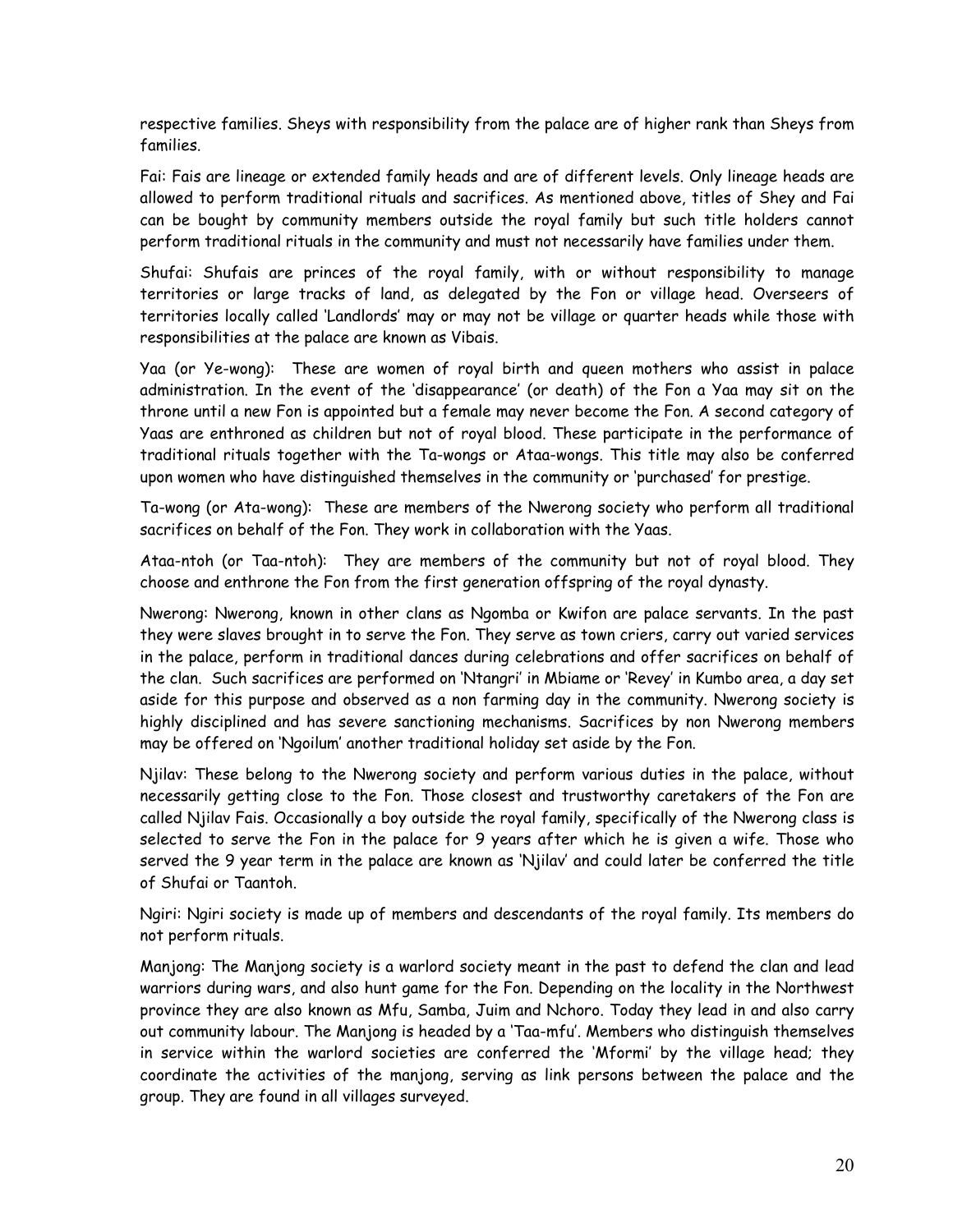Traditional non-farming days: The Fon of Mbiame has two traditional holidays or rest days, known locally as 'Country Sunday' during which sacrifices and rituals are carried out. 'Ngoilum' is set aside for traditional rituals to be performed and occurs once every 8 days. No hoeing or planting can be done during 'Ngoilum'. 'Ntangri' is set aside for Nwerong society to perform sacrifices on behalf of the clan and to carry out other duties in the palace in Mbiame. Wvem cluster and Kitiwum respect traditional holidays prescribed by the Nso fondom namely 'Ngoilum' and 'Reveey' corresponding to 'Ngoilum' and 'Ntangri' respectively observed in Mbiame. Wvem village observes a third holiday which falls on market days known as 'Kiloveey' instituted by the traditional ruler of the village. Similarly some Shufais may schedule another day for their sacrifices.

## **2.8 Economic** activities

Food crop farming constitutes the backbone of the local economy in the target villages. It contributes over 73% in Wvem cluster, 68% in Mbiame and 64% in Kitiwum. Livestock constituted 31% of household income in Mbiame, and 24% in Kitiwum and 21% in Wvem cluster. Other sources of household income included petty trading, beekeeping, tapping, remittance, traditional medicine, salary, wages from hired labour and other forms of service provision and contribute 6%, 12% and 2% to household incomes in Wvem cluster, Kitiwum and Mbiame respectively.



**Figure 1: Major sources of household income** 

Main avenues for expenditure include health, educational needs of children, farm inputs such as labour and fertilizer and household investments. Access to external credits for household and farm investments is scarce in the villages. Credit Union collection centers are the main external financing structures present at village level. However, there are complaints at Wvem about mismanagement of funds resulting in withdrawal of some members. The most common and effective savings and loan structures in the villages are local 'njangi' groups, transacted by both men and women. Funds for household investments are either from personal savings or loans from friends and njangi groups.

## **3. RESOURCE USE**

## 3.1 Land use and tenure

Land tenure in Cameroon is regulated by the Ordinance of 5th August 1974. It places all lands not manifesting human presence under National lands, with little or no recognition to land held by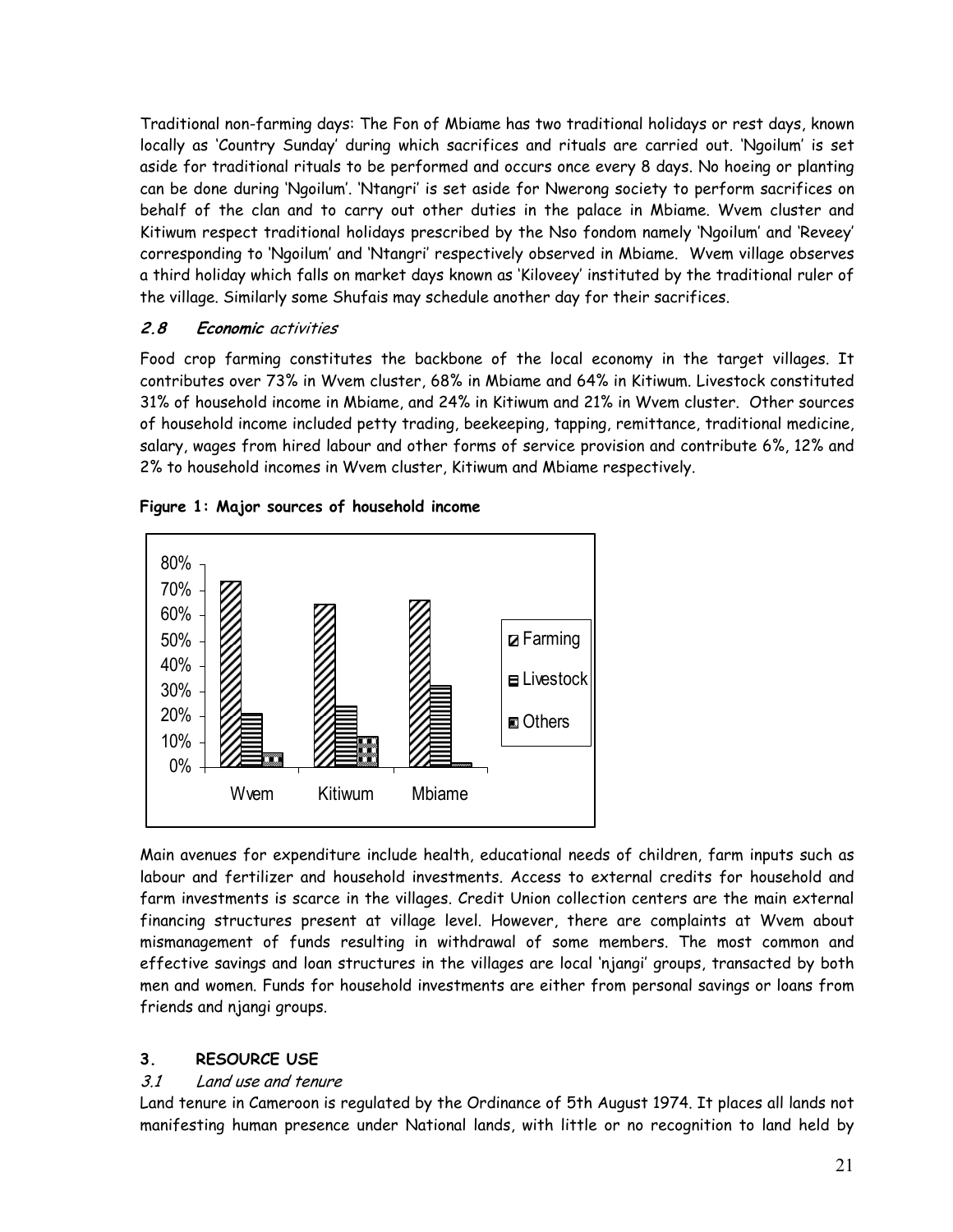local communities under customary law. Customarily all land is owned by the Fon, while village heads or traditional rulers administer land under their jurisdiction. At the village level control of land is vested with lineage heads. These control issues of access, sharing, succession and litigation. Access to land for farming and construction of houses in the surveyed villages is through one or more of the following ways namely inheritance, gift from the landlord, bought or rented for temporal use. Inherited land is based on patrilineages although exceptional cases where land was owned and inherited by women were recorded. A token comprising a calabash of wine and a local chicken at the onset and subsequently annual donations are presented to the landlord in exchange for land. Usually land obtained as gift may not necessarily be refunded to the landlord however the initial and subsequent tokens presented to the landlord serve to acknowledge him as owner of the land. Increasingly land is being sold both to lineage and non lineage members. Rented land is usually on short term basis for the cultivation of annual crops. Land sale is a recent phenomenon in the area. In Mbiame where vast unoccupied land is available away from the village, villagers may occupy parcels of land and later inform the landlord who may be either the Fon or a lineage head, presenting the token as prescribed culturally.

Access to grazing land is either by inheritance, gift or through government officials. Large expanses of land are said to be demarcated as grazing land for private purposes and title deeds established by government officials. Acquisition of such land through government officials is a recent phenomenon which was said to greatly undermine customary laws and may become a source of conflict in future if not adequately coordinated. So far there are no clearly distinct areas for either grazing or farming. Farmers are in search of fertile lands for farming while graziers are in search of natural pastures and grazing land. One of the greatest causes of farmer grazier conflicts in the target villages has been encroachment of either farmers or graziers into available land perceived as common property.

Fertile farmland is a very important resource in the project villages and scarce in Wvem cluster and Mbiame, evidenced by the fact that some farmers travel over 20 kilometers (km) and 40 km respectively to farm while others migrate to other villages during farming seasons as presented in Table 7. Every available land is optimally utilized and in Wvem, new farms are tending towards encroaching into the Kilum Mountain natural forest once demarcated for protection by the Kilum Ijim Forest Project, an exited donor-funded biodiversity conservation project. In addition, there is fragmentation of farm land, with farmers having more than one farm plot, with an average of 4.4 plots for Kitiwum, 2 for Mbiame and 3.9 for Wvem cluster. Farm sized range from 0.1 to 4 ha, with most farmers having less than 1 ha. Farmers with farm sizes of over 2.5 ha may be close lineage members in the villages.

| Cluster | Average number | Farm sizes | Distance to furthest |  |  |  |  |
|---------|----------------|------------|----------------------|--|--|--|--|
|         | of farm plots  | (ha)       | farms (average) km   |  |  |  |  |
| Kitiwum | 4.4            | $0.2 - 2$  | 7(5.4)               |  |  |  |  |
| Wvem    | 39             | $0.1 - 4$  | 20(4.1)              |  |  |  |  |
| Mbiame  |                | $0.3 - 10$ | 40 (4.8)             |  |  |  |  |

| Table 7: Number and size of farm plots and distances |  |  |  |  |  |
|------------------------------------------------------|--|--|--|--|--|
|------------------------------------------------------|--|--|--|--|--|

## 3.2 Agriculture

Agriculture is the main economic activity of the people in the project communities. Much of the area is well suited for agricultural production in spite of the poor soils resulting partly from poor farming practices. Poor road communications limit the export of produce and hence agricultural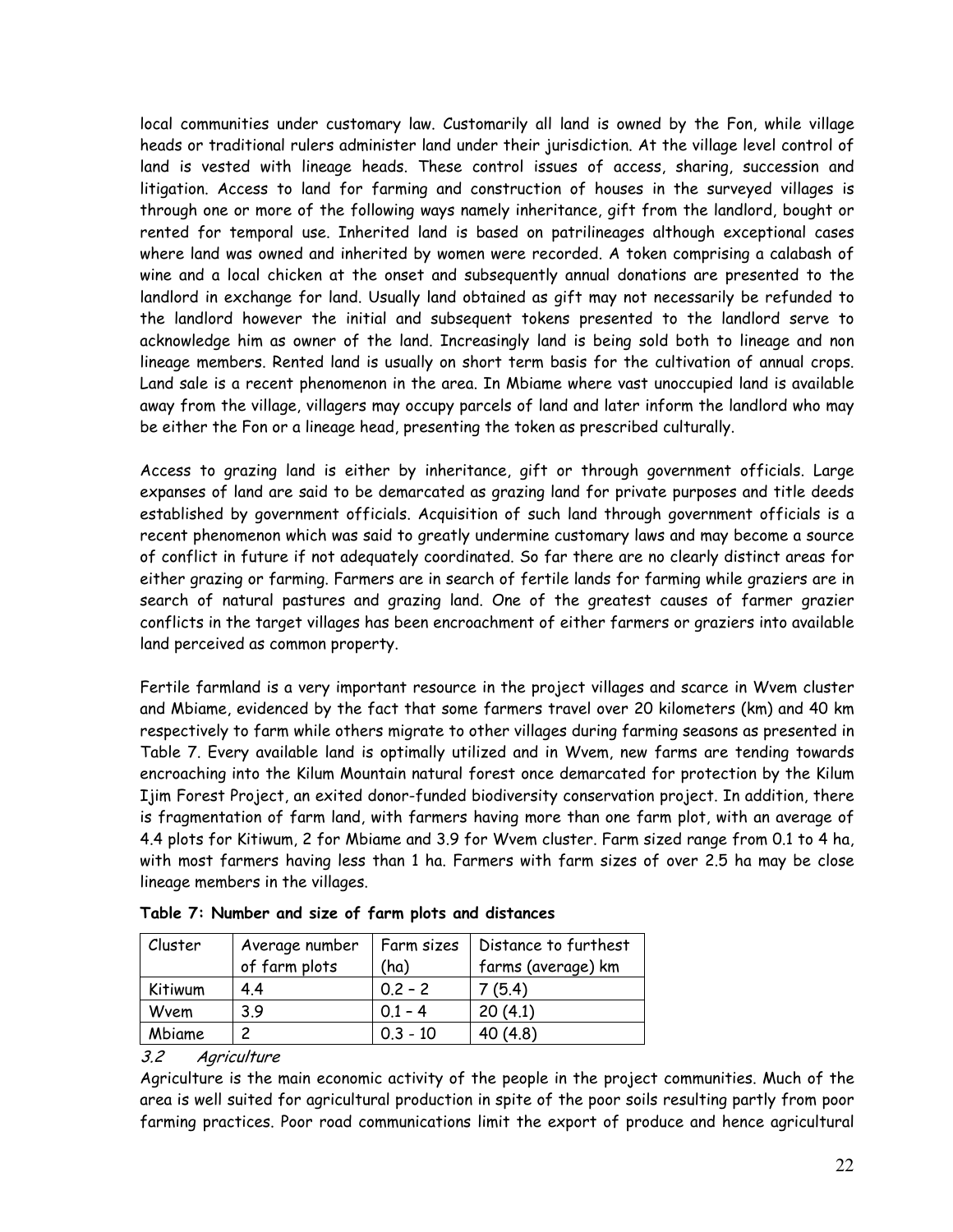production. Lack of trees on farm, slash-and-burn, inappropriate use of fertilizer, coupled with little or no fallow periods are common in the villages surveyed.

#### 3.2.1 Farming systems:

Five main local agricultural zones exist in the area namely forest, home gardens, swamps, upper slopes and lower plain fields. Forests serve as reservoir for new and fertile agricultural land. Home gardens are intensively cultivated multi-layered agroforestry systems. They may include multi-purpose tree crops, annual crops and livestock. Agricultural by-products, household and animal wastes are recycled as manure and used on home gardens. In some cases home gardens are a typical example of low-input intensive agriculture which makes optimal use of on-farm low-cost inputs. Home gardens provide easy access to food crops especially during the rainy season and additional household income. Farming along water courses and swamps is practiced, especially for vegetables such as potato, cabbage, carrot, onion, huckleberry and legumes such as beans and cowpea. Farms are usually cultivated on hill slopes, valleys and plains following the undulating landscape characteristic of the area. Most home gardens have one or more trees including coffee, kola nut and or prunus /pygeum but food crop farms are largely void of trees. Reasons advanced for the lack of trees in food crop farms is that productivity of crops is reduced by shade from the trees. The impact of agroforestry introduced by past projects is not fully realized as many food crop farms have little or no trees. It is however not clear how farmers intend to manage trees on farm when they indicate interest to cultivate trees of economic, agroforestry and medicinal values, given existing farming practices in food crop farms.

## 3.2.2 Crop production and management practices

Intercropping is practiced in most farming systems except for dry season cultivation of beans and potatoes which are cultivated as relay monocrops. Intercropping is practiced mainly to diversify food and income sources, minimize risks, optimize land, labour and water resources, control erosion, provide shade and serve as wind breaks. Bush burning is still being practiced by some farmers as a way of improving soil fertility. Inorganic fertilizer is widely used in all the villages in the production of maize and to a lesser extent in the production of potato and vegetables. Increasingly farmers are experimenting with recycled animal and agricultural wastes as manure to improve soil fertility with high rates of success, hence move away from the use of inorganic fertilizers. The main challenge is to be able to have large quantities of animal waste and the cost of transporting bulky animal waste to farms in distant places. Some farmers have also realized that guava has potential to deplete soils of moisture as much as eucalyptus would and are eradicating guava trees from home gardens and farms.

#### Crop production

The main food crops cultivated include maize, potatoes, beans, cassava, sweet potatoes, yams, sweet yams, pumpkin, pigeon peas, and a variety of vegetables (huckleberry, cabbage, carrot, tomato, leaks, celery, onion) and fruits (avocado pear, guava, apple, mango, orange, lemon). Food crops, vegetables and fruits serve a dual purpose both as food and commercial crops. Main commercial crops include potatoes and beans. Kola nut may be considered as a commercial crop and also important culturally but is prone to disease and high post harvest losses. The main cash crop produced is coffee, and on a low scale. A lot of coffee stands have been replaced by commercial crops due to age and fallen prices over the years.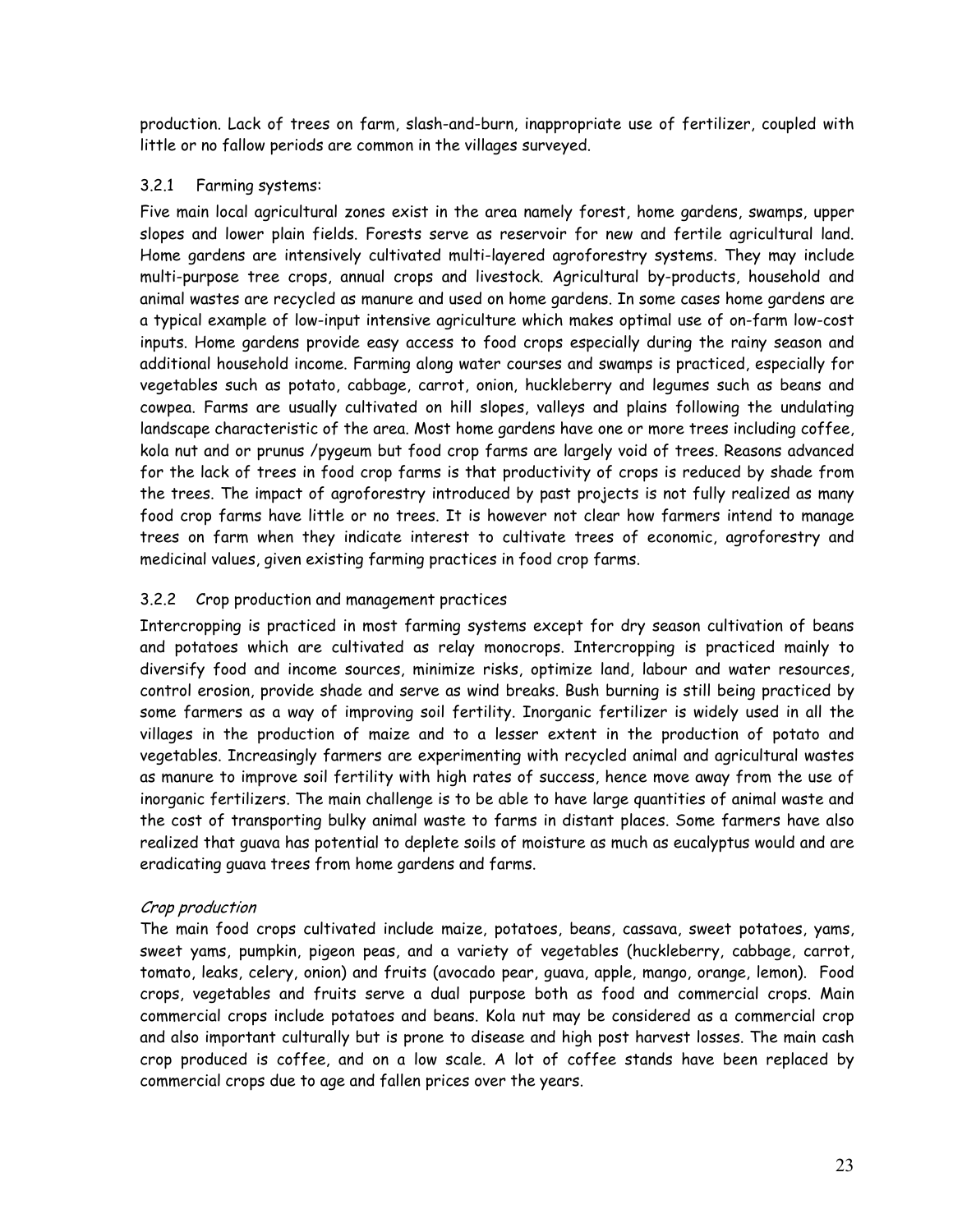Sources of planting materials include stocks from previous harvest, neighbours, markets and friends. Prices of farm inputs, planting materials and main commercial crops are presented in Annex 4. The repeated use of planting materials without selection and improvement results in depression in performance. Yields of both food and commercial crops are poor due particularly to low soil fertility and low yielding crop varieties. Highest crop yields recorded in last year's production for beans was 2.5 bags for Kitiwum, 16 bags for Mbiame and 6 bags for Wvem cluster while potato yields were 6 bags for Kitiwum, 30 bags for Mbiame and 40 bags for Wvem cluster. Wvem is said to be the highest potatoes producer in the Northwest province. Highest yields recorded for maize last year was 12 bags for Kitiwum, 50 bags for Mbiame and 25 bags for Wvem cluster. Maize and huckleberry are the main staple food in the area with most households produce maize mainly for domestic purposes and only sell the surplus. Although some farmers use farm yard manure and or inorganic fertilizers (urea and NKP) in maize, potatoes and vegetable production it is believed that yields are still below optimum due to low soil fertility and low yielding and poor seed materials.

## Cropping season

The main cropping season is in the rainy season in which potato, beans, maize, fruits, cocoyam, yam, sweet yam, banana and a variety of vegetables are produced as shown in Table 8 below. Maize is planted once a year as it takes about 7 months to mature due to high altitudes and corresponding climatic conditions. Farmers leave maize on farm until December as a storage method. Vegetables like huckleberry are planted throughout the year, with peak production during the main cropping season. Beans and potatoes are planted twice a year, during the main cropping season and in the dry season. Dry season crops are usually kept as planting material for the next planting season in March, because they are less prone to disease attack.

Farming activities are largely labour intensive namely clearing, tilling of ridges with hand hoes, weeding twice before crops are harvested, accompanied by mounding around crop stands during the second harvest and harvesting. With the high costs of labour reported and high costs of fertilizer, it may be important to consider alternative land preparation and farming techniques which are less labour intensive. The cropping calendar shows that labour demands are highest in May when weeding activities peak while there is minimal work in October. Harvesting occurs in the rainy season from June and peaks in August when rains are heaviest. This renders transportation and storage of farm produce difficult.

| . .<br>Honey |                          |     | ⊓      | A                 | ◘                 |                                                      |                         |          |            | උ           |                         |            |
|--------------|--------------------------|-----|--------|-------------------|-------------------|------------------------------------------------------|-------------------------|----------|------------|-------------|-------------------------|------------|
| Tobacco      | ⊓                        | ◘   | م      | ᠗<br>⊓            |                   |                                                      |                         |          | ⊓          | C           | ล                       |            |
| Huckleberry  | ිකි                      | O   | Q<br>⊓ | $\Box_{\!\varpi}$ | $\Box_{\alpha_1}$ | ${}^{\shortparallel }\mathbb{C}_{\widehat{\alpha }}$ | ⊓<br>$\sim$             | ⊓<br>ัจ  | C<br>ล     | A<br>$\sim$ | $\Box_{\!\!\mathsf{Q}}$ | A,         |
| Potatoes     |                          | ⋒   | ふ      | 心                 | 다.<br>음식          | ্য                                                   | $\Box_{\!\!\mathsf{Q}}$ | খ্যী     | ె<br>ัค    |             | Q                       | A          |
| Beans        | $\overline{\phantom{a}}$ |     | Q      | 仓                 | A<br>্⊡           | ⊓                                                    | ۴                       | ゆ<br>্≙ি | ぜ          |             |                         | ◘          |
| Maize        |                          |     | ふ      | फ़ि               | ⇔<br>ᠿ            | ♦                                                    |                         |          | $\Box$     | ◘           | ∩                       | □          |
|              | Jan                      | Feb | Mar    | Apr               | May               | Jun                                                  | Jul                     | Aug      | <b>Sep</b> | Oct         | Nov                     | <b>Dec</b> |

#### **Table 8: Cropping c**alendar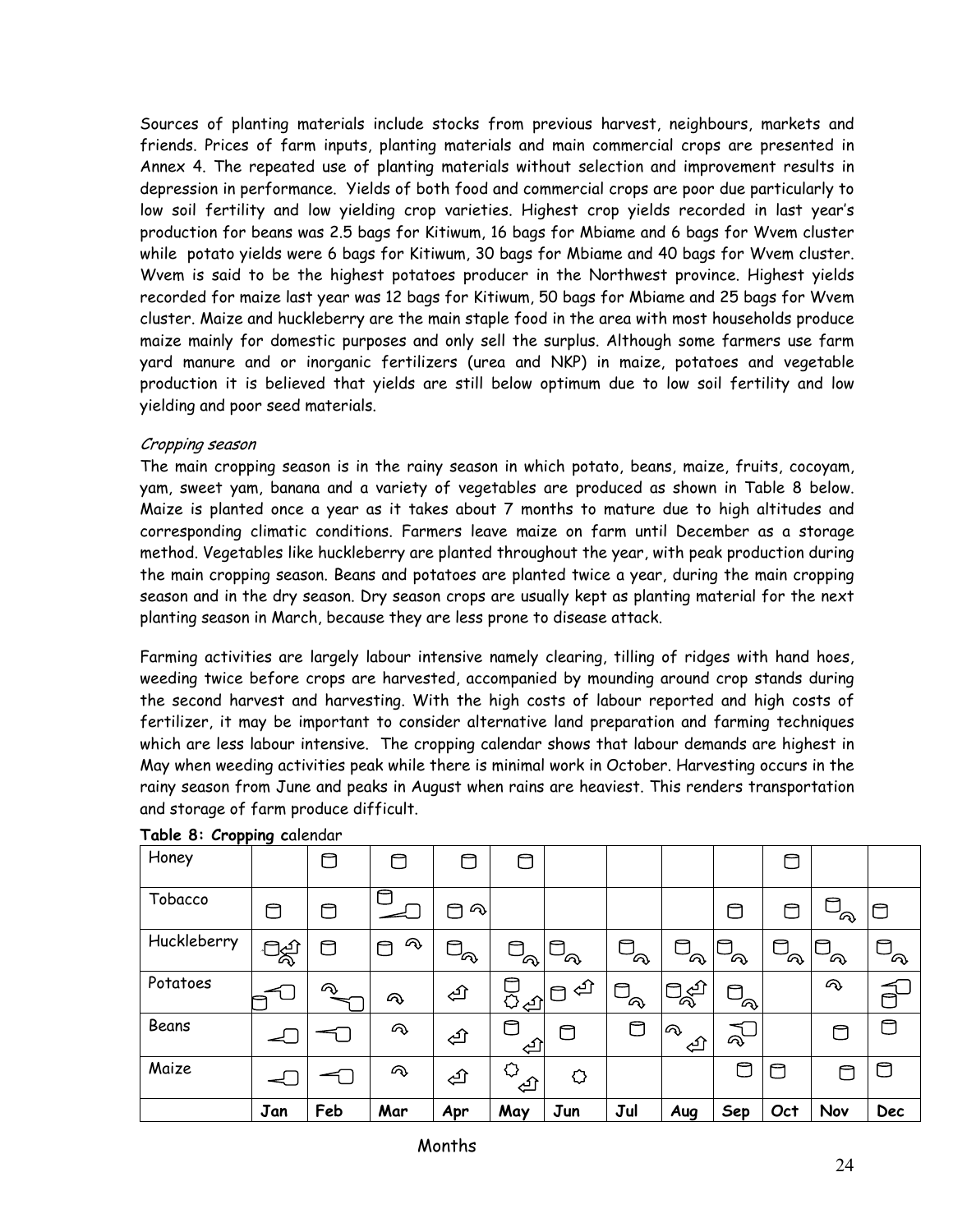## **Key: Cropping calendar**

|   | Land preparation | Fertilizer application |
|---|------------------|------------------------|
|   | Planting         | Harvesting             |
| ₫ | Weeding          |                        |

## Marketing of farm produce

Farm produce are either sold in the village, on farm or in bigger markets in the neighbourhood such as Kumbo, Sop and Mbiame. Traders move to production centers in search of farm produce during harvesting seasons and generally offer low prices on the pretext of poor road conditions, availability in surplus and the need for cash by farmers to meet their basic needs. Farmers who store their produce to sell during off seasons earn higher incomes due to scarcity. It may be necessary to promote the establishment of cooperatives to handle the marketing of main commercial crops namely beans, potato and to some extent maize.

## Constraints in farming

Farmers reported enormous post harvest losses due to diseases and pests, poor crop management practices, inappropriate inorganic fertilizer application and weeds. Specifically fungal and bacterial attacks on tomato, potato and other vegetables, rotting of beans and other legumes due to poor storage and high moisture content during the rainy season, insect pests such as weevils reduce the quality of crops produced, hence their market value. In addition, poor road accessibility and hence poor market accessibility, land shortage, poor quality planting materials, declining soil fertility, high costs of inorganic fertilizers and pesticides, inadequate knowledge on improved processing and storage techniques are some of the constraints hindering optimal crop production and hence financial benefits to farmers in these villages. Outbreaks of diarrhea in children were reported by health personnel in Mbiame and attributed to inappropriate use of inorganic fertilizers in the cultivation of vegetables. This calls for adequate sensitization of local people on the use of inorganic fertilizers in the cultivation of vegetables.

| <b>Issue</b>       | Problem                      | Suggestions                                             |
|--------------------|------------------------------|---------------------------------------------------------|
| Planting materials | Low yields, poor planting    | Create small enterprises on seed multiplication for     |
|                    | materials                    | commercial crops (beans, potatoes, maize); see          |
|                    |                              | SAILD for demonstration and lessons learnt.             |
| Fertilizers and    | Food rot, crop failure, high | Training on uses and types of inorganic fertilizers and |
| pesticides         | fertilizer and pesticide     | pesticides and method of application. Promote           |
|                    | cost, poverty                | organic farming.                                        |
| Bare soils         | Erosion, low productivity    | Introduce improved farming techniques                   |
| Food crops         | Diseases, pests and crop     | Training on improved farming techniques and control     |
|                    | spoilage                     | of post harvest losses                                  |
| Livestock disease  | Loss of food and income      | Train farmers on livestock management and disease       |
|                    | sources; poverty             | control.                                                |
| Trees on farm      | Poor tree management         | Provide training on on-farm-tree management.            |
|                    | resulting in low crop yields | Provide trees of economic value.                        |

|  |  | Table 9: Summary of identified constraints |
|--|--|--------------------------------------------|
|  |  |                                            |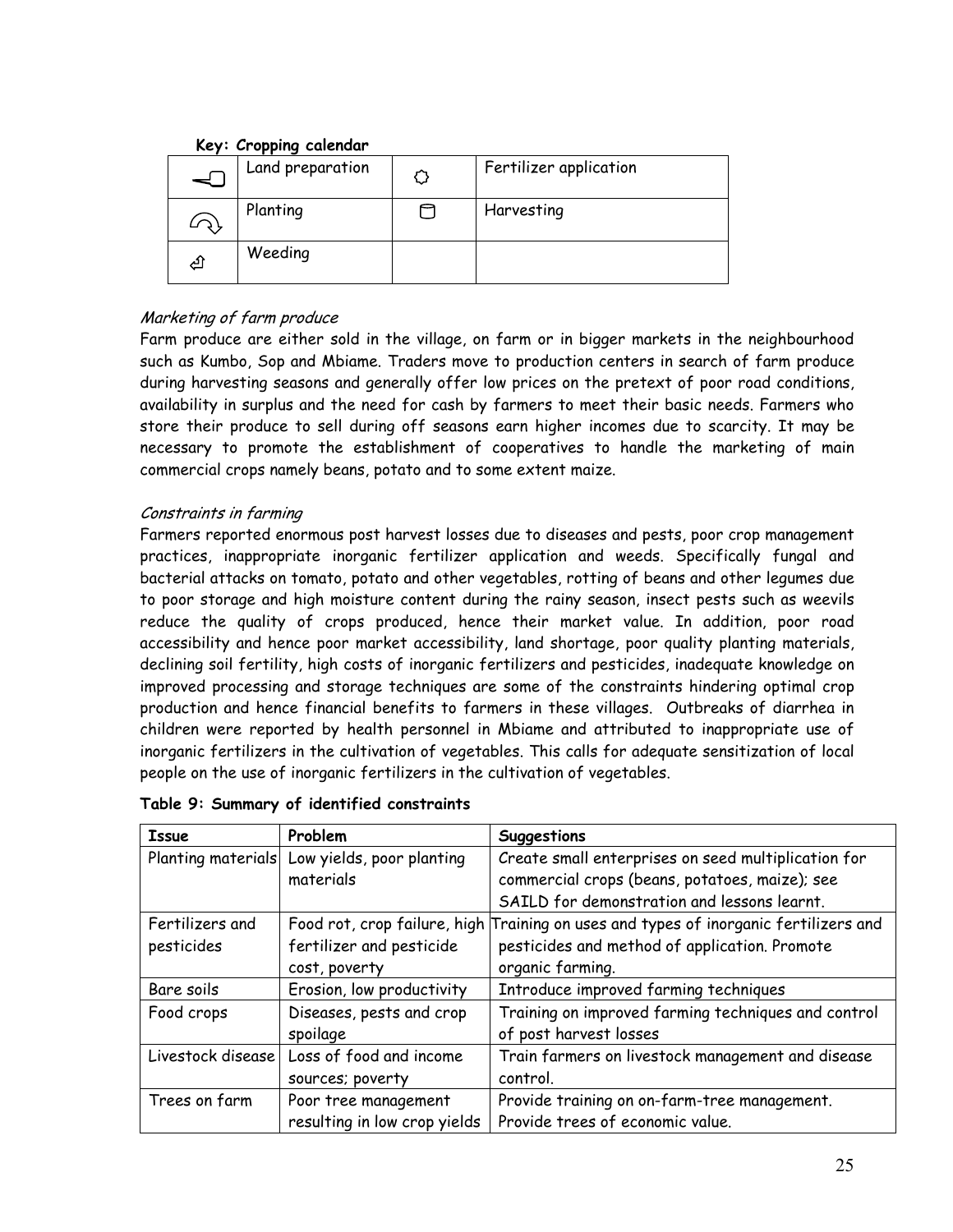| <b>Issue</b> | Problem                                                                                            | Suggestions                                                                             |
|--------------|----------------------------------------------------------------------------------------------------|-----------------------------------------------------------------------------------------|
| Marketing    | Low prices, food spoilage                                                                          | Explore appropriate storage methods and group<br>marketing of foodstuff (co-operatives) |
| Labour       | High labour costs,<br>dependence on external<br>labour force for<br>commercial scale<br>production | Introduce less labour intensive farming practices                                       |

## 3.2.3 Inter / intra household and gender issues

Decisions related to household finances, land use and labour input are jointly made by both husband and wife in most cases. In the past, farm labour was gender specific with men involved in clearing, transportation of farm produce, tree crop management and sale of livestock and cash crops while women and children were engaged in weeding, planting, harvesting and selling of farm produce. Increasingly these tasks are shared by both every member of the family, with the men and children still doing much of the transportation by head load. Men and women of all ages collect fuelwood and engage in community manual labour. Beekeeping was traditionally a male affair but increasingly women are getting involved. Cattle, sheep and goats are mostly owned and sold by the husband while the wife owns fowls, however the tending of these animals may be done by both men and women depending on the activities and responsibilities at hand. Cattle are mostly owned and driven by men but women and children may drive cattle in and out to graze when the men are not disposed.

## 3.2.4 Livestock

Livestock reared in the project villages include local chicken (fowls), goats, sheep, cattle, few rabbits and guinea pigs. Livestock are reared mainly for cultural and economic reasons. Culturally local fowls are owned by every typical Nso household and are used for traditional rites ranging from birth, naming and death celebrations as well as various rituals and sacrifices. Fowls are sold occasionally to provide basic needs in the family. Sheep and goats are reared mostly to generate additional household income and also serve as reserve income sources in cases of emergency. Over 90% of interviewees owned at least local fowls and a goat. Those who had none lost them in the last disease outbreak in fowls and goats. Many interviewees reported huge losses due to livestock disease outbreak in February and March 2008. Cattle-rearing is traditionally a Fulani activity but increasingly Nso households are acquiring and rearing cattle in small numbers. Horses are kept mostly by Fulanis who use them to drive cattle. Tables 9 and 10 present a summary of livestock types owned by interviewees and prevalent market prices.

|         |           | . . |           |      |      |               |       |      |                              |           |                |       |                |                            |
|---------|-----------|-----|-----------|------|------|---------------|-------|------|------------------------------|-----------|----------------|-------|----------------|----------------------------|
| Village | ၿ<br>Catt | ρog | Duci<br>Q | Fowl | Goat | eiq<br>Guinea | Horse | None | ್ಠಾ<br>regi<br>$\frac{1}{2}$ | م.<br>Pig | <b>Rabbits</b> | Sheep | total<br>Grand | ᠊ᠣ<br>viewer<br>inter<br>ž |
| Jakiri  | 0         | 0   |           |      |      |               | 0     | 0    | 0                            | 0         | 0              |       | 3              |                            |
| Kitiwum | 0         | 0   | 0         | 10   |      |               | 0     | 0    | 0                            |           | 0              | 4     | 25             | 14                         |
| Mbiame  | 11        | 3   | 0         | 23   | 22   |               |       |      |                              |           |                |       | 74             | 36                         |

## **Table 10: Livestock types in surveyed villages**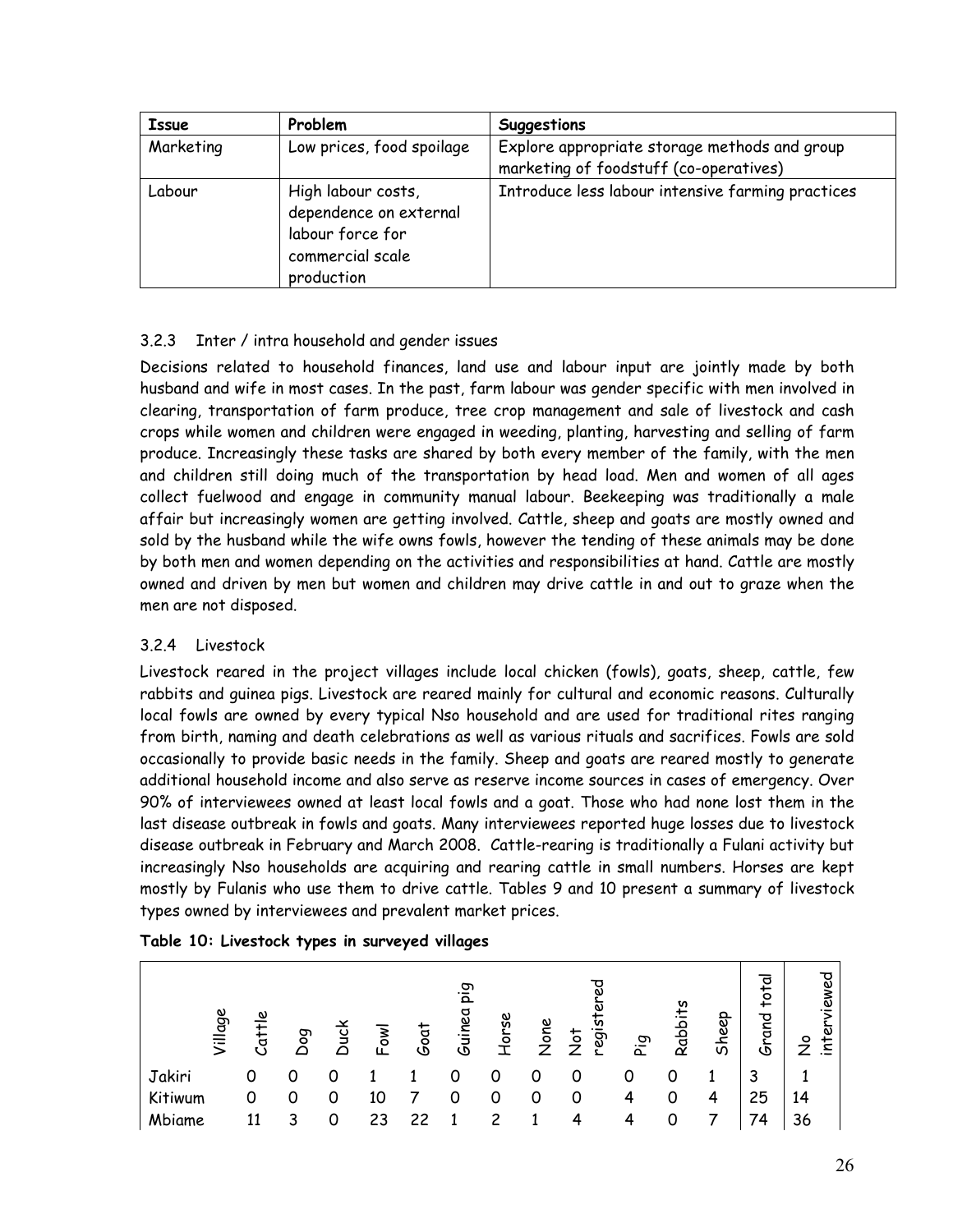| Village     | Cattle | Dog | <b>Duck</b> | Fowl | Goat | eig<br>Guinea | Horse | None | ್ಠಾ<br>regis<br>$\frac{1}{2}$ | م.<br>Pig | Rabbits | Sheep | total<br>Grand | viewed<br>৯<br>$\tilde{z}$ |
|-------------|--------|-----|-------------|------|------|---------------|-------|------|-------------------------------|-----------|---------|-------|----------------|----------------------------|
| Ngomrin     |        | 0   | 0           |      |      |               | 0     | 0    |                               |           | 0       | 2     | 14             | 5                          |
| Sop         |        | 0   |             | 10   | 9    |               | 0     | 3    |                               | 6         | 2       | 0     | 33             | 19                         |
| Wvem        | 2      | 0   | 0           | 9    | 11   | 3             | 0     | 3    | 2                             | 2         | 2       | 3     | 37             | 20                         |
| Grand total | 12     | 3   |             | 56   | 53   | 6             | っ     |      | Q                             | 17        | 4       |       | 189            | 95                         |

Local fowls/chicken can be found in the village markets although sheep, goats and cattle are sold in bigger markets such as Sop, Kumbo and Mbiame within enclosures prepared for this purpose. Mbiame has a cattle market which holds on specific days, other than the village market day which holds once in eight days. Current prices of livestock in village markets are as follows:

| Livestock     | Minimum price (FCFA) | Maximum price (FCFA) |
|---------------|----------------------|----------------------|
| Local chicken | 1500                 | 4000                 |
| Goat          | 10,000               | 30,000               |
| Sheep         | 10,000               | 35,000               |
| Cattle        | 70,000               | 400,000              |

## **Table 11: Livestock prices**

Problems faced by livestock farmers include diseases, poor management skills, inadequate nutrition and theft (especially cattle and goats during the dry season). Newcastle disease is said to kill large numbers of local fowls annually due to inadequate respect of vaccination schemes, poverty and carelessness on the part of some farmers. On the other hand, the Veterinary staffs are not readily available in all cases to provide services due to their limited numbers and large working areas. Some livestock farmers in Wvem had received training from Heifer Project International (HPI) on improved poultry and rabbit production. In addition some para-vets or auxiliary veterinary assistants were trained in the Wvem and possibly Sop villages, but they are not effective due may be to poverty and or lack of medication. Similarly livestock farmers in Mbiame received training from NOWEBA on livestock production and to an extent pasture management, although very few farmers are applying knowledge gained during thee trainings.

Veterinary officials in charge of Kitiwum and Wvem cluster maintained occasional presence in the field. The veterinary service based in Mbiame is in close contact with livestock farmers and blamed the high mortality rate of fowls and goats during disease outbreak to carelessness of farmers, non respect of vaccination schedules, acquiring vaccines from unauthorized sources, reinfection from diseased animals bought from local markets or other villages where vaccination is not carried out. Mitigation measures may include among others widespread sensitization and vaccination campaigns, controlled movement of livestock during epidemics, vaccination of all fowls and goats in the community during vaccination activities. It may also be necessary to train and equip village based para-vets to assist local people in sensitization and vaccination exercises prior to epidemics.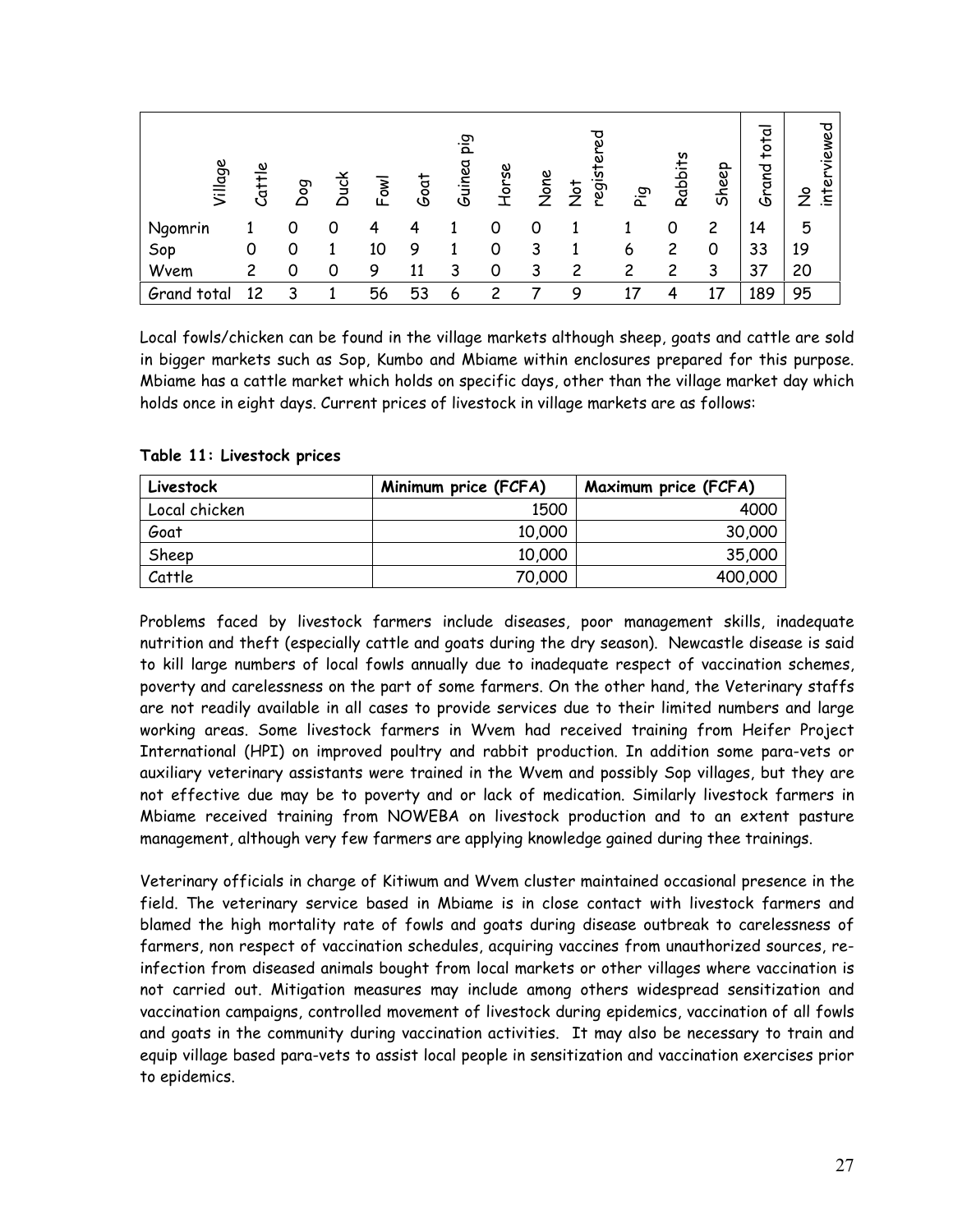## 3.3 Forest resources

Natural forests are scarce to come by in the surveyed villages and where they exist they are not so close to the main settlements, except in Kitiwum and parts of Mbiame. They provide varied services and functions including land for agriculture, water, medicinal plants, fuelwood, ritual sites for traditional and cultural manifestations and forest foods such as honey and mushroom. Interaction between the villagers and existing forests is relatively minimal. A list of wild on farm or forest based tree species is presented in Annex 2. The main forest based activities are described below.

## 3.3.1 Forest foods

The main forest food collected from the wild mentioned are the survey is mushroom, honey and to a lesser extent kirem. Mushroom is usually collected at the beginning of the rainy season between March and May while honey is harvested twice, between February and April, and in October.

## 3.3.2 Beekeeping

Beekeeping is practiced in all villages surveyed but on a small scale, with most of the farmers having their hives installed very far away from the village. Most farmers continue to use traditional hives in spite of training on construction of modern received. The highest yield registered during the survey was 200 liters per year, an equivalent of 200,000 FCFA. Although beekeeping has potential to increase household incomes, the following are set backs:

- long distances to cover before getting to the forest
- forest fires
- lack of ready market for honey
- theft
- changes in rainfall patterns, which affects flowering of bee loving plants
- increasing scarcity of grass for the construction of traditional hives

## 3.3.3 Timber and fuelwood collection

Eucalyptus is the most important and widely used tree species for fuelwood, timber, furniture and other construction works. It is cultivated in home gardens, farms and degraded lands. Eradication of eucalyptus around water courses and catchments is necessary but it is an invaluable resource in the survey villages. Other tree species which may be used as fuelwood include kira (prunus), kijam, sem, korim, yir, kiwuuf.

## 3.3.4 Hunting

Hunting may be carried out on a small scale in the surveyed villages but it was not obvious in the data generated that it was a very important activity. Rat mole, monkeys and cane rat were reported as farm pests but no information was given whether they were being hunted on a large scale or not. In addition, hunting was not mentioned in the list of economic activities carried out in the communities.

## 3.3.5 Medicinal plants collection

In all the villages surveyed interaction with the forest was mainly for the collection of medicinal plants and those highly involved were traditional doctors or herbalists. Traditional medicine still has its place in the survey area in spite of the presence of modern medicine in health centers and hospitals. Species collected include among others, ntamir, mboviie, kira (prunus), kitoh, kishoh, liv,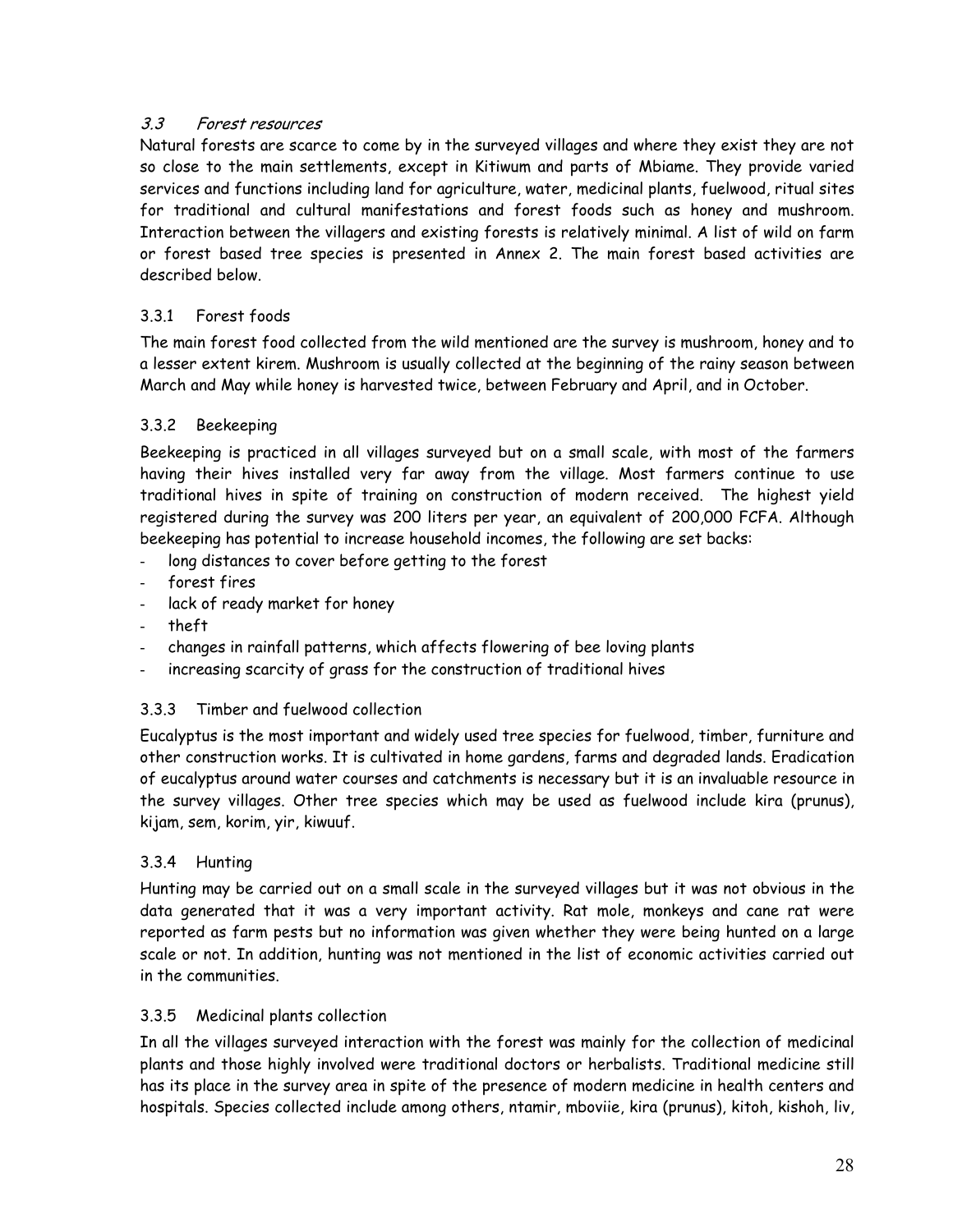mborfen, ntuhbuun, mahogany, kiwuuf, kidzeen, kidzemm, potocarpus, polysia, kirun, bavra, kisheeikensaiki, kiwarkerum. Some of these plant species are found in home gardens and on farm.

## 3.4 Situation of past project interventions

Information on how well farmers (crop, livestock and bee) have utilized skills and knowledge gained through past project interventions reveal that some farmers have continued to put knowledge gained into practice although the proportion that have continued are less than 50% of those trained. Explanations given to this effect include poverty, lack of materials and equipment, and possibly lack of ownership of the processes by local people.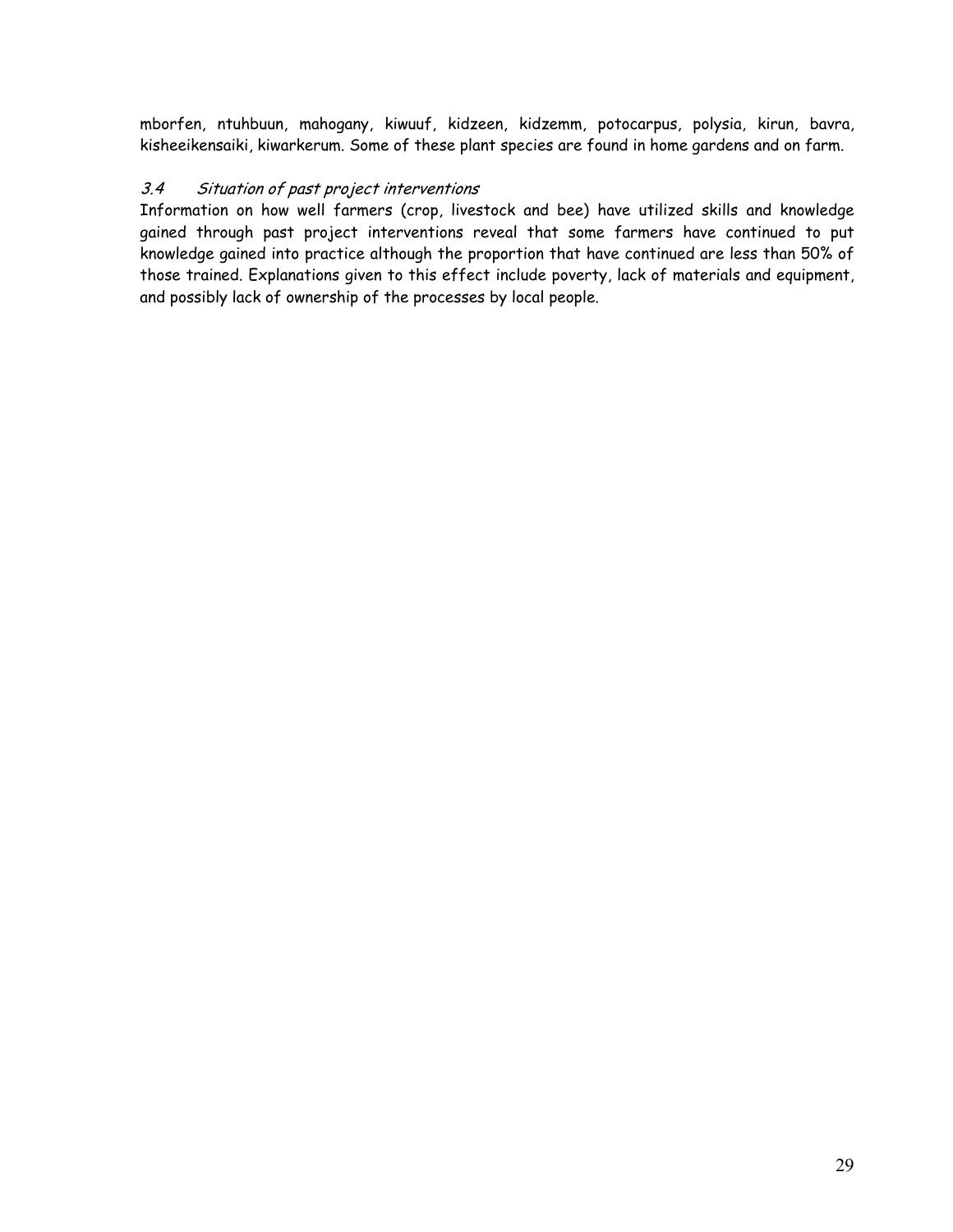| No.            | <b>Institution</b>                                                | Group assisted                                     | Activities carried out                                                                                                                                                                                  | Problems/ Present situation<br>Progress/                                                                                                                                                                                                                                                           | Location |
|----------------|-------------------------------------------------------------------|----------------------------------------------------|---------------------------------------------------------------------------------------------------------------------------------------------------------------------------------------------------------|----------------------------------------------------------------------------------------------------------------------------------------------------------------------------------------------------------------------------------------------------------------------------------------------------|----------|
|                | Kilum Ijim Forest<br>Project                                      | Sharon Farmers,<br>Bonglim Women                   | Agroforestry, Beekeeping                                                                                                                                                                                |                                                                                                                                                                                                                                                                                                    | Wvem     |
| $\overline{c}$ | Heifer Project<br>International                                   | <b>Bonglim Women</b>                               | Trained on improved poultry, sheep, goat and<br>rabbit production and agroforestry. Assistance<br>began in 1996.                                                                                        | About 65% of women trained still practicing<br>to an extent. Source of improved chicks not<br>known, lack space to rear animals, cages, feed<br>and high disease incidence in animals. No<br>market for rabbits. Need improved pasture,<br>source of day old chicks and medication for<br>poultry. | Wvem     |
| $\mathsf{3}$   | Green Care                                                        | <b>Beekeepers</b>                                  | Beekeeping training at Sop                                                                                                                                                                              |                                                                                                                                                                                                                                                                                                    | Sop      |
| $\overline{4}$ | <b>Inland Valley Project</b>                                      | Bonglim Women                                      | Construction of irrigation tanks and purchase<br>of motor pumps, started in 2004. Own a group<br>farm, cultivate potatoes and maize. Use farm<br>proceeds to buy palm oil and distribute to<br>members. | 85 women trained and assistance given for off<br>season farming (dry season). Last year<br>produced 140 bags of potatoes and 22 bags of<br>maize. Need pipes to extend water inland and<br>lack improved seeds. More training needed on<br>sustainable farming practices.                          | Wvem     |
| 5              | <b>HELVETAS / Wvem</b><br>Area Development<br>Organization (WADO) | Wvem Village                                       | Water supply project. Project started in 1992.                                                                                                                                                          | Portable water installed in some quarters in<br>the village. Not all villagers contribute<br>financially and technically. 4 persons trained<br>on water management, 2 still working. Training<br>needed on water and catchment maintenance.<br>Need to plant trees around the catchment.           | Wvem     |
| 6              | Wvem Area<br>Development<br>Organization (WADO)                   | Wvem village                                       | Hydroelectricity project (2005 - 2007).                                                                                                                                                                 | Dam constructed at River Ngiy and 2<br>generators purchased. Need more money to<br>purchase and install cables to complete the<br>project.                                                                                                                                                         | Wvem     |
| $\overline{7}$ | Northwest Beefarmer<br>Association<br>(NOWEBA)                    | <b>Community Forest</b><br>Management<br>Committee | -Field visits to Vekovi, Presbyterian Training<br>Center- Mfonta, Rock Farm - Santa and<br>Small Babanki to learn about HIV/AIDS,                                                                       | Very few farmers are implementing what was<br>learnt during these visits.<br>Many persons participated in project                                                                                                                                                                                  | Mbiame   |

**Table 12: Situation analyses of past projects**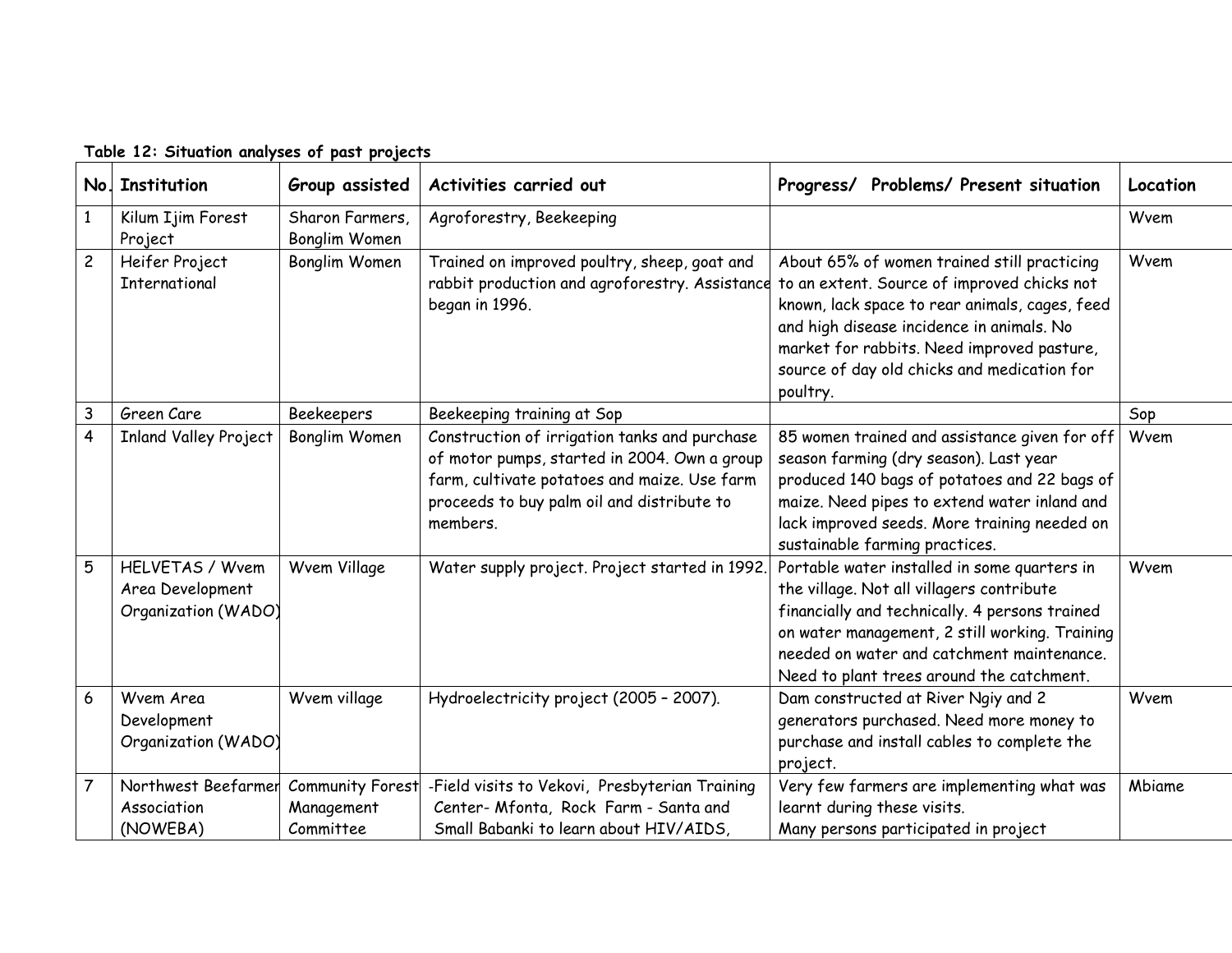| No. | Institution   | Group assisted                                        | Activities carried out                                                                                                                                                                                                                                                                                                                                                                             | Progress/ Problems/ Present situation                                                                                                                                                                                                               | Location |
|-----|---------------|-------------------------------------------------------|----------------------------------------------------------------------------------------------------------------------------------------------------------------------------------------------------------------------------------------------------------------------------------------------------------------------------------------------------------------------------------------------------|-----------------------------------------------------------------------------------------------------------------------------------------------------------------------------------------------------------------------------------------------------|----------|
|     |               | Mbiame and some<br>graziers                           | farming, pasture management and grazing,<br>forest issues including night paddock farming,<br>nursery management, beekeeping, potato<br>cultivation and seed management, improved<br>pasture management and cultivation of<br>Bracharia and Guatamala, and zero<br>transhumance.<br>-Demarcated external boundaries of proposed<br>community forest (CF).<br>-Resettled two graziers out of the CF | activities hoping to be paid but were<br>discouraged when they realized only material<br>support was to be given to the community<br>members.                                                                                                       |          |
| 8   | <b>NOWEBA</b> | Mbiame<br>Community forest<br>management<br>committee | -Eradication of eucalyptus around water<br>catchment and enrichment planting<br>-Replanted several trees in degraded areas of<br>the proposed CF                                                                                                                                                                                                                                                   | -Several eucalyptus stands have sprouted and<br>need to be cut again<br>-Proceeds from sale of sawn eucalyptus timber<br>did not get back to the community, leading to<br>discouragement and discontinuity of<br>eradication exercise by villagers. | Mbiame   |
| 9   | <b>NOWEBA</b> | <b>Mbiame Livestock</b><br>farmers                    | -Trained on livestock management and<br>treatment using local herbs                                                                                                                                                                                                                                                                                                                                | -Few farmers are interested in pasture<br>management because grazing land is common<br>property with open access                                                                                                                                    | Mbiame   |
| 10  | <b>NOWEBA</b> | Mbiame Crop<br>farmers                                | -Trained on agroforestry techniques<br>-Trained farmers on food storage techniques                                                                                                                                                                                                                                                                                                                 |                                                                                                                                                                                                                                                     | Mbiame   |
| 11  | <b>NOWEBA</b> | <b>Beefarmers</b>                                     | -Trained bee farmers on modern bee keeping<br>techniques                                                                                                                                                                                                                                                                                                                                           | -Six male and one female continue to practice<br>beekeeping among the lot trained                                                                                                                                                                   | Mbiame   |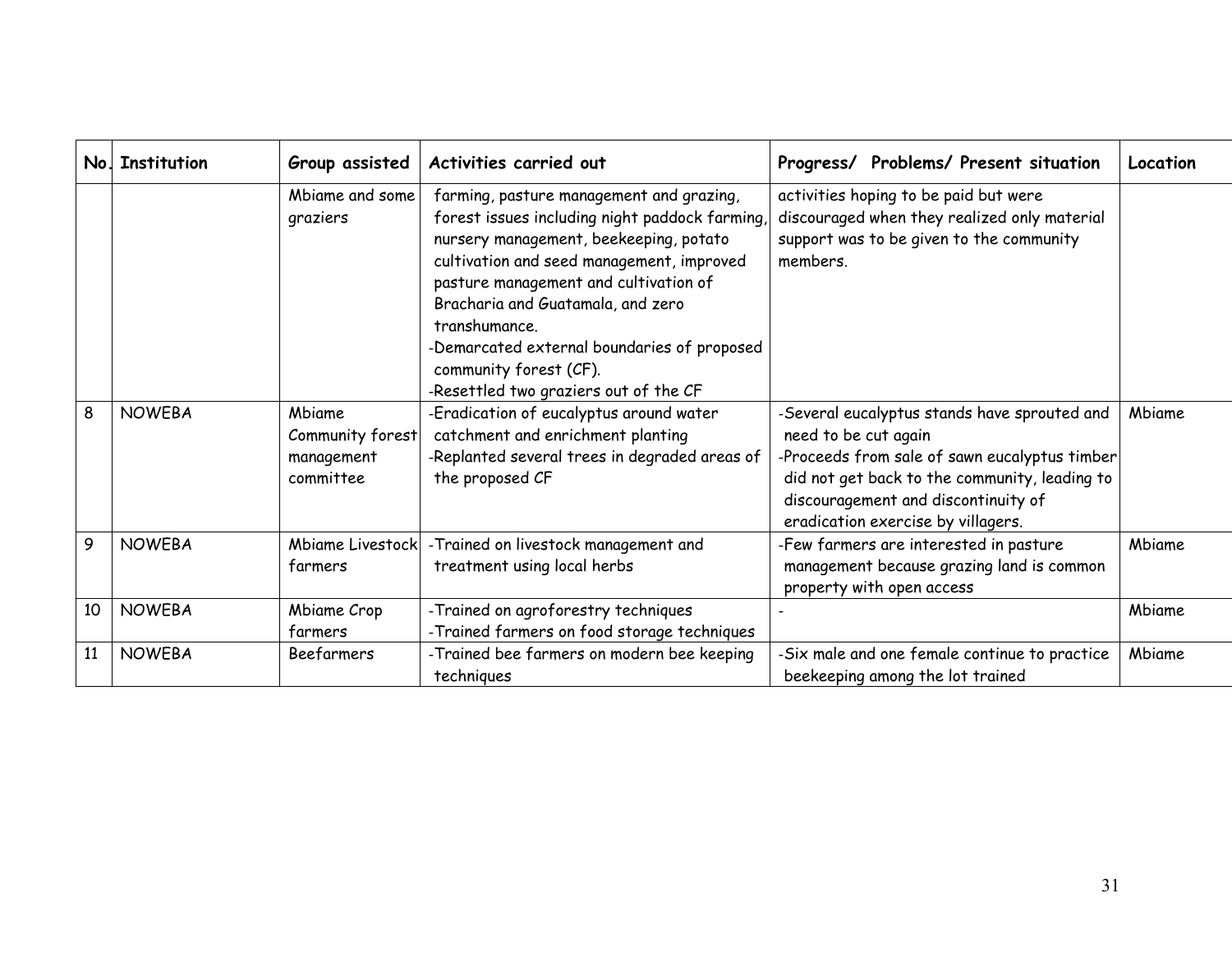## **ANNEX 1: VILLAGE INFORMATION**

### **MBIAME**

- 1. Village name: Rifem, Mbiame
- 2. Administrative location: Mbven Sub-division
- 3. Project area: Mbiame
- 4. Estimated population size: 5000 inhabitants
- 5. Average household size: 8.25
- 6. Family structure:
- 7. Male-female ratio: females are generally more populated than males.
- 8. Ethnic composition: Nso
- 9. Religions: Roman Catholics 60%, Muslims 20%, Presbyterians 12%, Baptists 3%, others – 5%.
- 10. Settlement pattern: Linear, nucleated with well mapped out streets.
- 11. Housing: Most houses are constructed with sun-dry mud bricks and aluminium roofing sheets. Few are constructed with concrete blocks. Most houses have three rooms, parlour, external kitchen and toilet.
- 12. Inheritance: Inheritance is patrilineal, with or without a will.

#### 13. Migration:

Seasonal migrants from neighbouring communities like Oku move to Mbiame during farming seasons to provide farm labour on hire. Such movements are common between October and November during the cultivation of dry season beans and potatoes.

Cattle grazers and some farmers engage in seasonal migration during transhumance and farming seasons, respectively. Mbven Sub-division is endowed with rich alluvial soils at Lip and Mbawnso in the Mbaw and Tikar plains which favour agriculture and lush pastures. Graziers migrate from Mbiame, Adamawa and West provinces, Donga and Mantung division, and neighbouring Nigeria into the Mbaw and Tikar plains during the dry season. In addition some farmers from Mbiame migrate to Mbaw plains at the onset of farming season between February and April to cultivate commercial crops such as groundnut, soya beans, maize, pineapples, cabbage, onions and other vegetables.

- 14. Village head: Fon Shudzev III
- 15. Number of quarters: 14
- 16. Quarters and quarter heads:

**Quarter in Mbiame include** Bahnsan, Bamkov, Shukov, Woh- wailun, Kintang, Kintsen, Bimekpu, Mumyu, Kunkov, Mantung, Taa-mborong, Saar-ntoh, Njavnin, Rifem as presented in the resource map in Annex 2.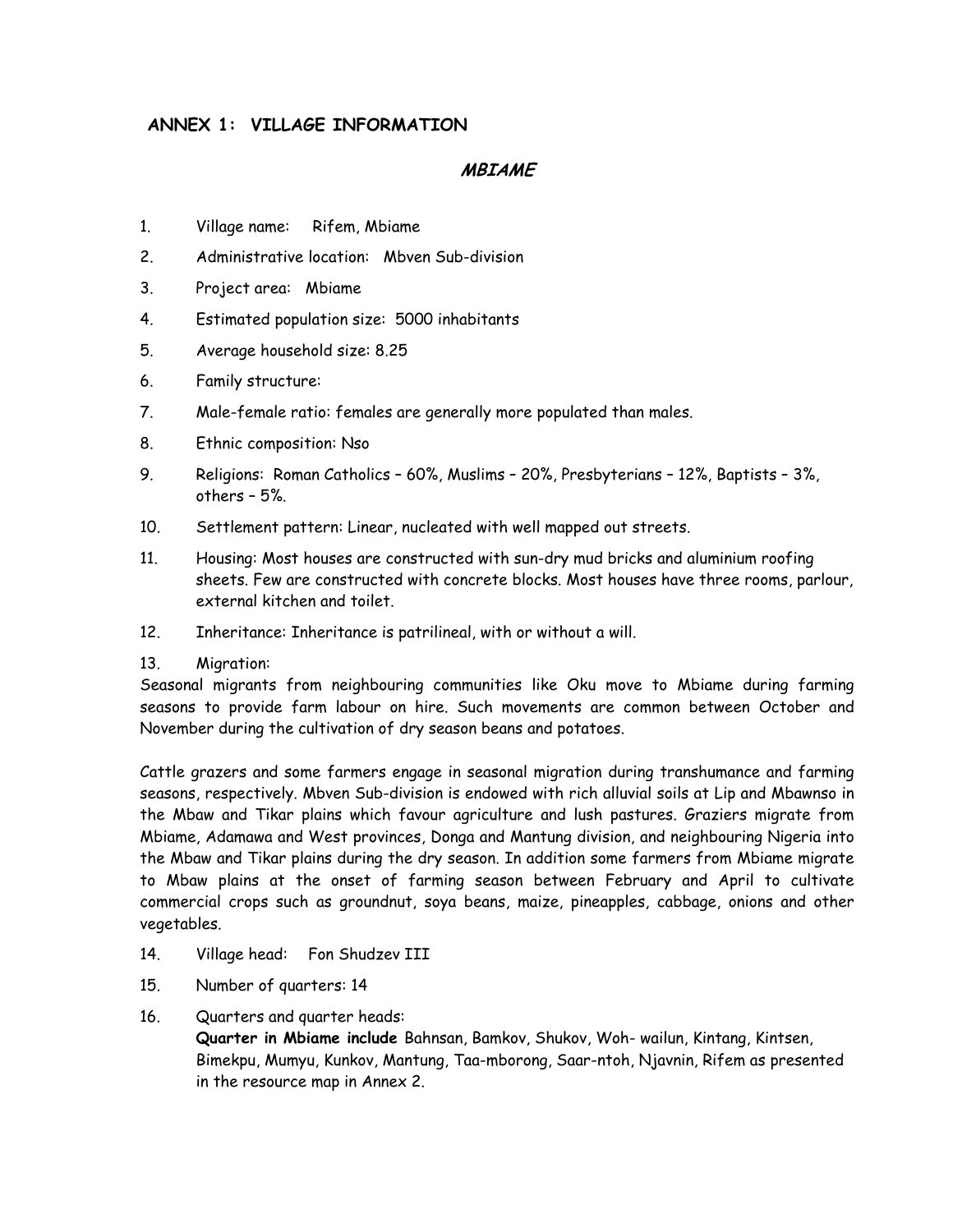

Figure 2: Traditional administrative setup of Mbiame

## 18. Village administration

The Fon of Mbiame, Fon Shudzev III is the highest authority in the Mbiame clan, he was enthroned in 1999. Decision making and clan / village administration is carried out by the Fon in collaboration with other princes and palace officials, representatives of traditional councils, village development committees and traditional societies. The central traditional council has representatives drawn from the 14 villages and their quarters in Mbiame, headed by the Fon. At the village level the traditional council is headed by the village or quarter head, with membership drawn from the respective families and the entire village. The traditional councils oversee cultural, development and social issues in the community at different levels on the hierarchy. Conflicts and issues that can not be resolved by the traditional councils are referred to the traditional societies, whose sanctioning mechanisms are more severe and highly respected in the community.

Ongoing development projects include road maintenance from Rifem to Lip and from Rifem to Mbawnso and tapping water from the catchment at Bimekpu to Mumyu and Rey.

**Traditional non-farming days:** The Fon of Mbiame has two traditional holidays or rest days, known locally as 'Country Sunday' during which sacrifices and rituals are carried out. 'Ngoilum' is set aside for traditional rituals to be performed and occurs once every 8 days. No hoeing or planting can be done during Ngoilum. 'Ntangri' is set aside for Nwerong to perform sacrifices on behalf of the clan and to carry out other duties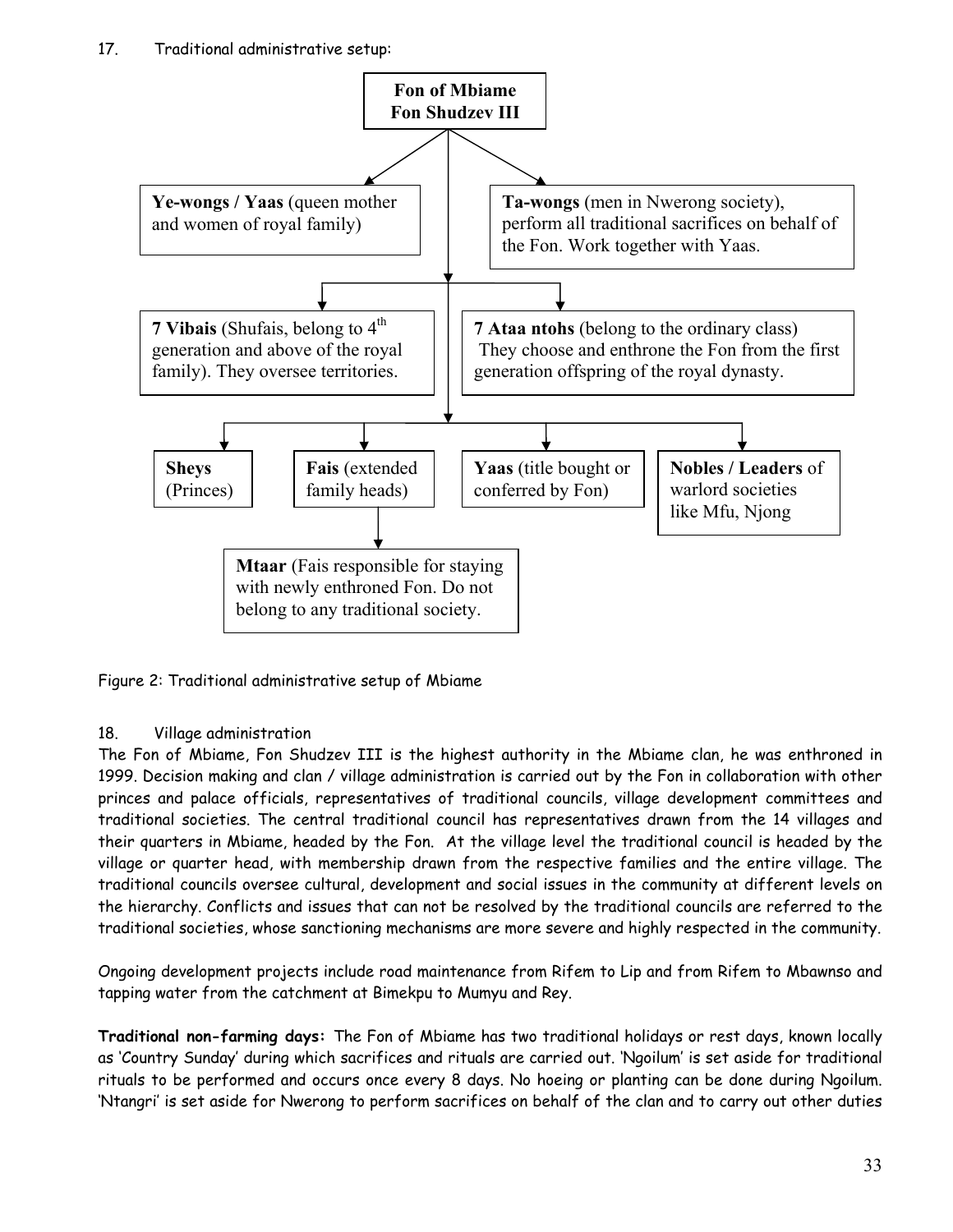in the palace. A third traditional non working day is the market day known as Reveey, this can coincide with any of the above mentioned 'country Sunday'. Some Shufais can schedule another day for their sacrifices.

## 19. Village infrastructure:

#### a) Health:

Rifem has a Sub-divisional hospital which serves an estimated 35000 inhabitants in the Sub-division. It is poorly staff and not well equipped. At the time of the survey there was no resident Doctor, the hospital was being run by a trained midwife. The hospital has 5 poorly equipped wards for the sick with 13 beds, a maternity having 7 beds and 6 baby cots with no mattresses on the cots, no drip stands, no mosquito nets, no blankets, and no chairs. New born babies sleep with their mothers on the same bed. The hospital has no electricity and no portable water. Water is carried from a broken pipe in a dilapidated water catchment source constructed close to the hospital in 1975. The laboratory is poorly equipped. Serious medical cases are transferred to Kumbo, about 38 km away for better medical attention.

Water related diseases are a nuisance to the people in Mbiame municipality. Statistics show that diarrhea and typhoid occur through out the year. Specifically, about 30% of children less than 5 years old consulted monthly suffer from diarrhea and about 5% have typhoid, with the highest disease incidences recorded between March and May, at the onset of the rainy season. About 25% of adults consulted monthly suffer from typhoid. High incidences of diarrhea in children are also common between November and December corresponding to the end of the rainy season. This may be attributed to consumption of vegetables such as huckleberry prepared from nitrogen fertilizers, hence the need to discourage the cultivation of vegetables with nitrogen fertilizers and promote organic vegetable farming in the area. Respiratory diseases are common among adults and children in the dry season.

## b) Education:

Rifem has 5 primary schools, a government secondary school, a technical college and a rural artisan center. The literacy level of Rifem has improved over the years with the proliferation of schools. About 75% of pupils complete primary school and 35% of these go beyond secondary school and less than 10% proceed to higher education. Generally more girls enroll in schools than boys as shown in the table below. However in remote areas of the Sub-division school drop out rates are much higher as children are withdraw for various reasons including child labour, teenage pregnancy and poverty.

| Age group          | Men | Women |
|--------------------|-----|-------|
| $60$ years +       | 20% | 10%   |
| 45 - 60 years      | 35% | 20%   |
| 21 - 44 years      | 50% | 60%   |
| $\langle$ 21 years | 50  | 60%   |

| Relative ability to read and write at Rifem |  |  |  |  |
|---------------------------------------------|--|--|--|--|
|---------------------------------------------|--|--|--|--|

|  | Enrolment in Primary School, in Mbiame |
|--|----------------------------------------|
|--|----------------------------------------|

| School                              | Male | Female | Total | Staff | <b>PTA</b> |
|-------------------------------------|------|--------|-------|-------|------------|
| Government School Rifem             | 202  | 224    | 446   | 5     |            |
| Government School Mboshong          | 240  | 164    | 304   | 4     |            |
| Cameroon Baptist School Kintsen     | 34   | 28     | 62    |       |            |
| <b>Islamic Primary School Rifem</b> | 131  | 135    | 266   | 6     |            |
| Presbyterian School Rifem           | 122  | 136    | 258   | 6     |            |

Source: Inspectorate of Basic Education, Mbiame

#### c) Market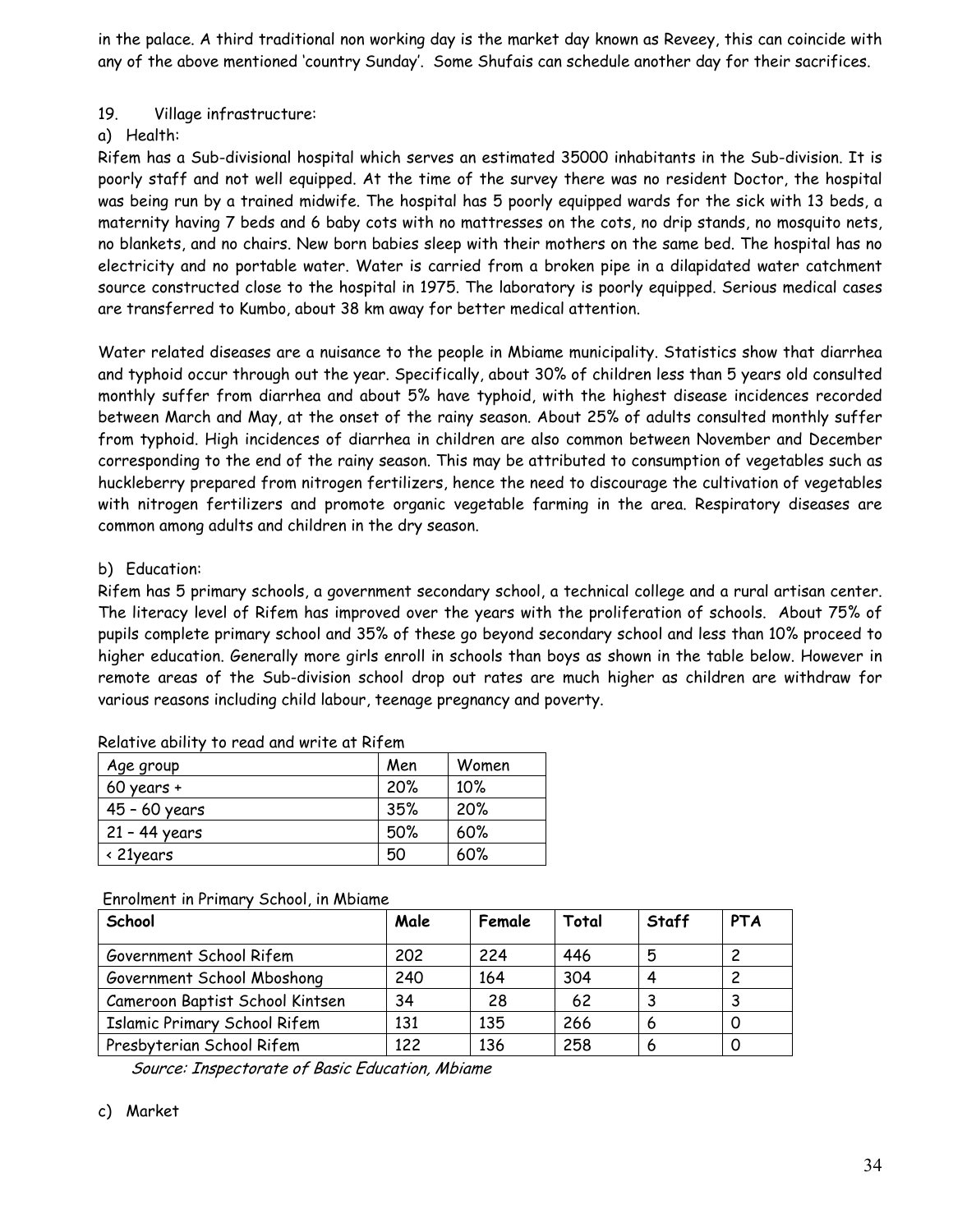Rifem has the most developed of the three main markets in the Mbiame council area. The market holds once every 8 days on Reveey. It is constructed with semi permanent and temporary stalls and is located close to the Mbiame motor park. In addition, there is an enclosure which serves as a small ruminant market on weekly market days and a cattle market every Wednesday.

Items sold in the market include agricultural food stuff (maize, beans, potatoes, fruits, cassava, kola nuts, coffee, groundnuts, banana, and vegetables), livestock (goats, sheep, and local chicken), processed food and local drinks (raffia wine, corn beer) and condiments, honey and honey by-products from Rifem and neighbouring communities. Being a largely farm-based livelihood dependent community, food stuffs are sold at home or in the market. Buyers are either resident wholesale traders or non residents from Kumbo, Bamenda, and other towns and villages. They generally offer low prices to farmers, reasons being high transport fares that need to be paid to transport food stuff to the larger commercial centers as a result of the poor road conditions both in the dry and rainy seasons. Non agricultural items such as household consumer goods, clothing and other wears, electronic gadgets and accessories, building materials, farm inputs and implements are brought in from Kumbo, Bamenda and Nigeria and sold by both resident and nonresident traders. Livestock buyers and sellers come from Rifem and neighbouring quarters, villages and towns. There is no market for improved chicken in Mbiame, farmers who had poultry farms in the sold their stocks at Kumbo.

Languages spoken in the market include Lamnso, Pidgin English and Fufulde.

Transportation of goods and persons to and from the market is by vehicles, motor cycles, horses and donkeys. Horses are used more by the Fulanis from surrounding communities. Donkeys are mostly used to transport farm produce. In addition, transportation by head load is common for short distances and less heavy loads especially transportation of farm produce.

## d) Electricity

Mbiame is not connected to the national grid. There are a few private generators in Rifem.

## e) Communication

Telephone coverage is poor, with signals in isolated spots. Radio and television signals are weak and reception is generally poor.

## f) Access

Access to Mbiame is by motorable stony earth roads which are usually difficult to use during the rainy season. Goods and persons are transported in clandestine vehicles, motor cycles and horses. Horses are used mainly by Fulanis to travel and also to drive cattle.

#### g) Social and recreational facilities

Mbiame does not have a community hall. Outdoor public events are held in the municipal field having a semipermanent grandstand.

## h) Informal employment:

Services such as tailoring, hair dressing, sand and stone quarrying, shoe mending, grinding mill operators, vehicle loading, commercial motor cycling, sun-dry mud brick production, building and construction are available in Rifem.

#### 20. Government and private institutions

Mbiame is headquarter of Mbven Sub-division. It has a Sub-divisional office, a council office, a gendarmerie post, sub-divisional delegations for livestock, fisheries and animal industries and agriculture and an inspectorate of basic education.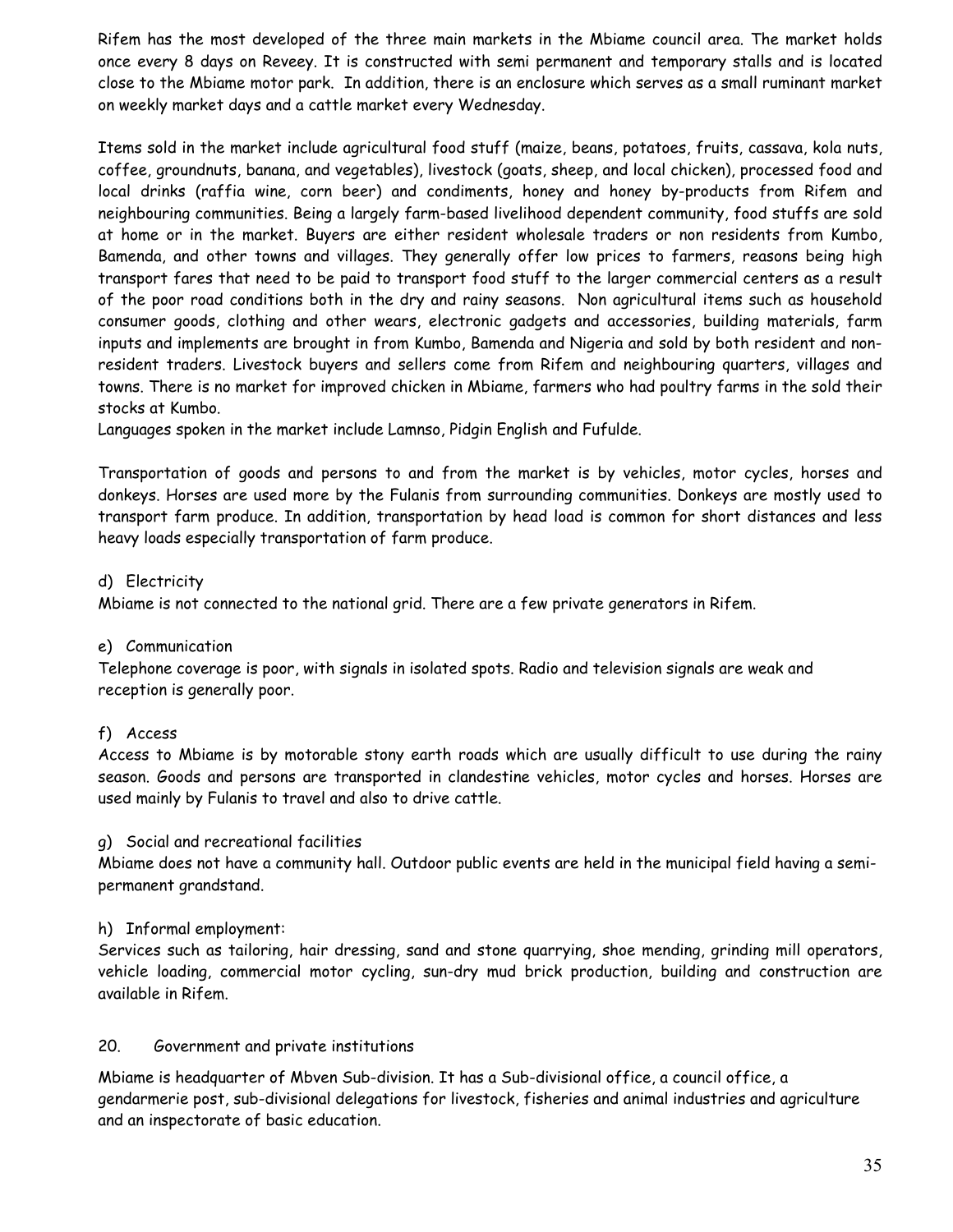### 21. Wealth and well being indices

### Well being indices in Mbiame

| Poor                             | Tally | Rich                                           |                |
|----------------------------------|-------|------------------------------------------------|----------------|
| Cannot meet basic needs          | 27    | Owns many livestock                            | 15             |
| Lazy                             | 18    | Operates a business                            | 10             |
| Sick                             | 17    | Able to provide basic family needs             | 8              |
| Disabled                         |       | Has a lot of investments in agriculture (land, | $\overline{7}$ |
|                                  |       | commercial and cash crops)                     |                |
| Poor housing                     | 7     | Generous (contributes to village development   | 6              |
|                                  |       | and helps others)                              |                |
| Unable to meet children's school | 3     | Healthy                                        | 5              |
| needs                            |       |                                                |                |
| Has no livestock                 |       | Able to provide for children's education       | 4              |
| Lacks land to farm               |       | Well constructed house                         | $\overline{c}$ |
| No crops to market               |       | Does not lack money                            |                |

#### 22. Economic activities

Main economic activities in Mbiame are farming and livestock rearing, contributing 52% and 35% to household income respectively. Other livelihood sources include petty trade, informal employment **(jobs, beekeeping, quarrying, hair dressing, tailoring, remittance, fuelwood).**

## 23. Agriculture

Over 85% of the population in Mbiame depends on agriculture for livelihood. Food crop production is the most important single income earner in the community.

- a) Food crops: Main food crops cultivated include maize, beans, potato, yam, cassava, cocoyam, pumpkin, huckleberry, sweet potato, onion, egusi, groundnut, cabbage, cow pea, pepper, bitter leaf, tomato and leaks.
- b) Cash crop: Coffee is the main cash crop in the area.
- c) Commercial crops: They are beans, potato, maize, huckleberry, plantain, banana, castor oil, groundnut, tomato and onion.
- d) Fruits: These include pear, guava, orange, banana, sugar cane, lemon, mango, pawpaw,
- e) Other tree crops: Kola nut, prunus, raffia palm, Tephrosia, saringang, kindzeng, kiwuuf, kibai, ntov, sem, kiru are present on farms.

#### 24. Farming systems

The main farming systems in Mbiame are home gardens, swamp farming, crop farming on plains, slopes. There are two farming seasons namely the main farming season which runs through the rainy season and dry season farming which occurs between November and February. Intercropping takes place during the main farming season but potato is cultivated as a monocrop during the dry season. Maize is cultivated once a year during the rainy season and harvested between September and December. Beans and potatoes are cultivated twice a year in the normal planting season and in the cry season while huckleberry is cultivated all year round but production is highest during the rainy season. Beans planted in the dry season are always attacked by caterpillars and at times their performance is negatively affected by rains hence yields are lower than in the rainy season. Pesticides are needed to destroy the caterpillars. Common diseases that affect potato are blight and rotting. Farm labour is mostly provided by the family however supplemental labour is hired and payments are either made in cash and in case of harvesting, in kind using food crops. Transportation of farm produce is done either by vehicle, motor cycle, donkey or head load by the men and children. Increasingly there are no gender barriers differences in executing farming activities. Men and women participate in the different tasks almost equally, considering the fact that commercial crops provide most of the household income. Some farmers still practice bush burning as a means of improving soil fertility. Most farmers apply fertilizer to the soil to improve fertility but few make use of animal waste and wood ash. The night paddock system of farming is practiced by some farmers but the practice is not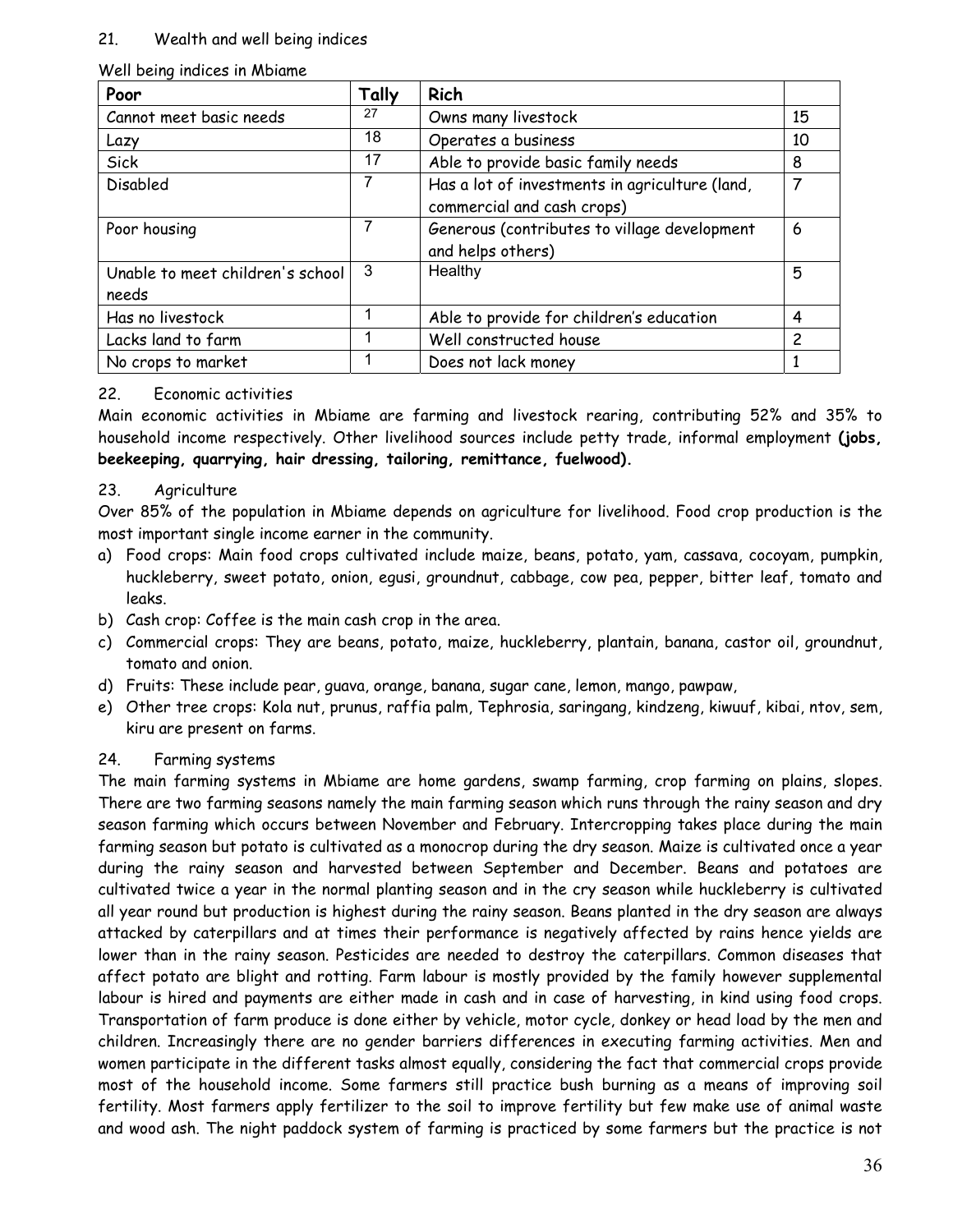yet widespread. Also some cattle graziers who in time past concentrated on livestock rearing are now cultivating food crops solely for home consumption.

Most farmers interviewed had more than one farm plot. Farm sizes range from 0.3 – 10 ha, average distance to furthest farms was 4.8, with a range of 1 – 18 km and an exceptional case of 40 km. with most main farm sizes being more than 1 ha. Some farmers practice fallow but others do not. Some leave part of their farm uncultivated for a season as a form of fallow. Highest yields per farmer recorded in last year's harvest was 30 bags for potatoes, 50 bags for maize and 16 bags for beans.

Problems faced by farmers include inappropriate use of fertilizer resulting in crop failure, crop pests and diseases, inadequate market access, low prices of crops, crop destruction by stray animals, lack of farm manure to increase soil fertility, insufficient fertilizer to apply on farm, high cost of fertilizers, inability to have enough animal dung for the farms, yellowing of potato, maize and bean leaves.

#### f) Livestock

Livestock rearing is the second most important income earner after crop production in Mbiame area. Livestock rearing is regarded as a cultural activity for both Nso and Fulani people. Traditionally cattle and horses are characteristic of Fulanis while sheep and goat rearing is characteristic of Nso people in Mbiame. Fulanis own and graze large herds of cattle in open fields, in some cases including sheep. Some households of Nso origin also own few herds of cattle which are either tethered around homesteads or grazed in open fields. Every indigenous household owns one or more types of livestock for commercial and cultural purposes, the most common being local chicken (fowls) and goats. Fowl are kept in free range while goats and sheep are tethered during the rainy season and left on free range during the dry season. Pigs are kept in pens or tethered. Consumption of livestock is mostly during ceremonies (sacrifices, birth or death celebrations).

Livestock rearing is facing serious threats from disease outbreaks with huge economic losses registered, largely due to negligence of farmers and to some extent the veterinary staff. Newcastle disease affects fowls throughout out the year and peaks between April and May and between September and October due to seasonal changes. Pneumonia is common among young chicks between October and December. Small ruminant pest is a major problem for sheep and goats between March and May. The main diseases affecting cattle include black water and contagious bovine pleuro-pneumonia. A major constraint to grazing is lack of clean water during the dry season. Pigs suffer more from lack of feed than disease. Common diseases affecting pigs include ecto- and endo-parasites. Preventive measures to these diseases include timely ad regular vaccination and de-worming. Stealing of livestock is increasingly posing serious problems to livestock owners especially during the dry season when animals are on free range.

The divisional delegation for livestock works in close collaboration with livestock owners, carrying out vaccination and treatment of livestock at minimal fees and sensitization on pasture improvement. There exist about 6 ha of *Guatamala sp.* and 3 ha of *Bracharia sp.* at Rifem. Grazing land in Rifem has been communal over the years although increasingly individuals are obtaining title deeds for large expanses from Government officials. Most livestock owners depend on natural pastures, only a few graziers are engaged in paddock management.

The absence of clearly defined boundaries between grazing lands and farm lands has been a source of conflicts over the years. Farmers in search for new and more fertile farmlands encroach into grazing lands while graziers allow their livestock to graze on farmers' fields because they have encroached into their grazing lands. There are also conflicts between farmers in settlements resulting from crop destruction by stray animals. However there is increasing mutual understanding between farmers and graziers as some embark of 'night paddock' systems to derive mutual benefits.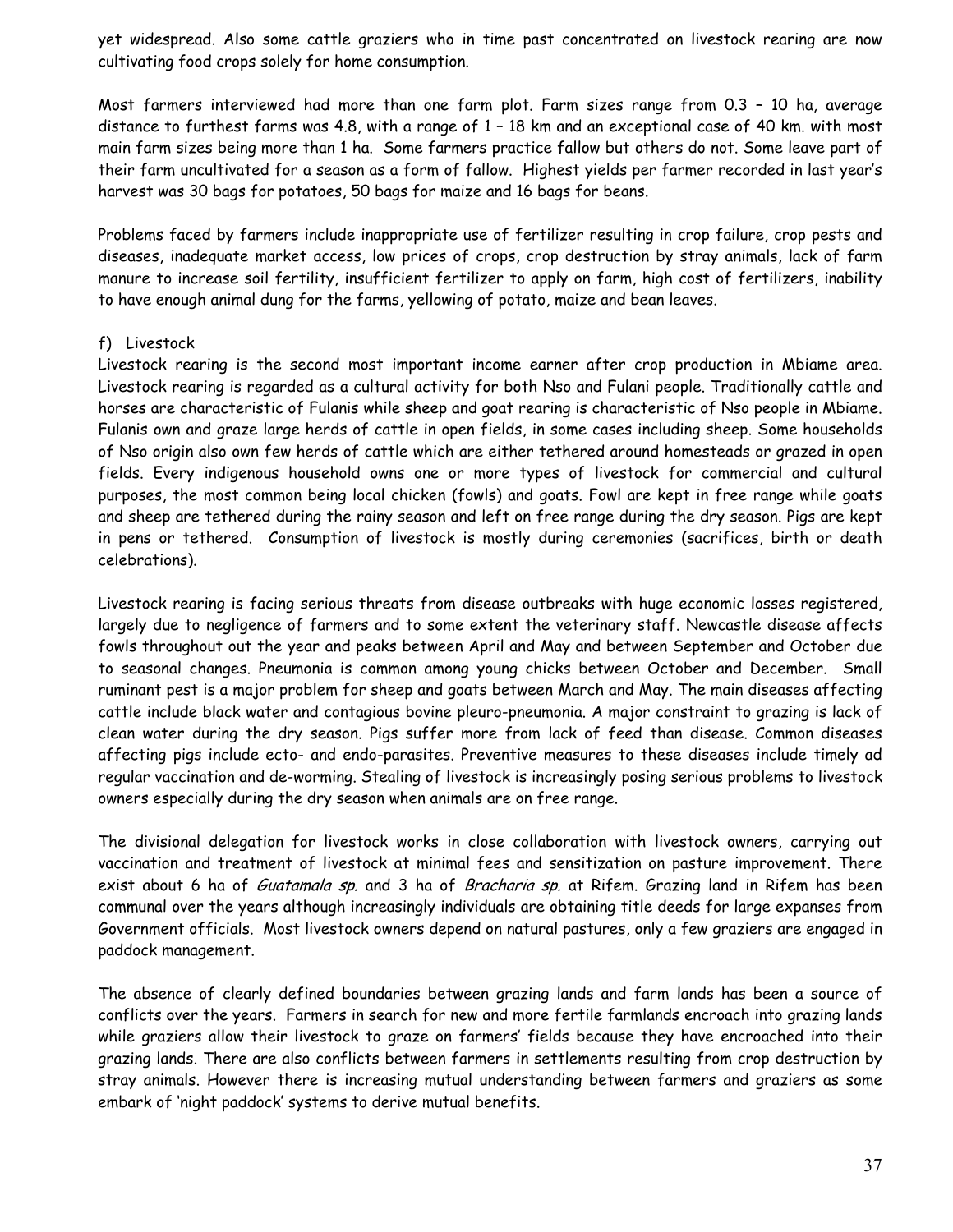| Livestock groups in Mbiame    |                                 |             |  |  |  |  |
|-------------------------------|---------------------------------|-------------|--|--|--|--|
| Name                          | <b>Focus</b>                    | Location    |  |  |  |  |
| Rifem Pig Farmers             | Pig farming                     | Rifem       |  |  |  |  |
| Tomdzem mixed farming group   | Pig and small ruminants farming | Taa-mborong |  |  |  |  |
| Momyenlia Young Farmers       | Pig farming                     | Mbiame      |  |  |  |  |
| Mbiame Cattle Development CIG | Cattle, milk production         |             |  |  |  |  |
| Bandzeka CIG                  | Small ruminant farming          | Mbiame      |  |  |  |  |
| Mbawnso Cattle Graziers CIG   | Cattle                          | Mbawnso     |  |  |  |  |

Livestock population in Mbiame & Prices at Cattle and Local Market

|               | Cattle | Goat  | Sheep | Pig   | Local<br>chicken | Improved<br>chicken | Horse | <b>Rabbits</b> |
|---------------|--------|-------|-------|-------|------------------|---------------------|-------|----------------|
| Livestock     | 10280  | 12210 | 8890  | 500   | 10200            | 28                  | 239   | 16             |
| population    |        |       |       |       |                  |                     |       |                |
| Quantity sold | 288    | 340   | 140   | 78    |                  |                     |       |                |
| in livestock  |        |       |       |       |                  |                     |       |                |
| market        |        |       |       |       |                  |                     |       |                |
| Minimum price | 80000  | 10000 | 10000 | 10000 | 1500             |                     |       |                |
| (FCFA)        |        |       |       |       |                  |                     |       |                |
| Maximum price | 400000 | 30000 | 35000 | 72000 | 4500             |                     |       |                |
| (FCFA)        |        |       |       |       |                  |                     |       |                |

Source: Quarterly report, October – December 2007, Sub-divisional Delegation for livestock, Mbven.

## 25. Forest based activities

Forest based activities do not have very significant contributions to household economies in Mbiame, partly because there is very little forest and it is under protection due to its cultural, biodiversity and ecological values.

## 26. Land tenure:

All land in Mbiame is owned customarily owned by the Fon. Part of the land has been distributed to some Shufais to oversee. Land can be accessed through inheritance, gift, purchased or allocated by Government officials. In the past land was inherited only by male children. Today land can either be inherited or bought by women.

## 27. Water sources

Mbiame is known to have acute water problems especially in the dry season, having as sources stand taps, springs, streams and wells. The safest source of water at Rifem is tap water captured from a spring within the proposed community forest at Bahnsan (see Annex 4) flowing in 20 stand taps with only 5 flowing during the dry season. Other sources include 2 modern public wells and a number of local private wells, 10 springs, 7 of which flow during the dry season and a number of small streams. Most of these water sources dry up during the dry season and where thy do not, the quality is poor and quite often the source is shared with both domestic and wild animals, making it most unhealthy for human consumption. The inadequate water flows in stand taps is attributed to destruction of forest cover around the catchment, the presence of eucalyptus trees at the watershed and inappropriate construction of the catchment at Bahnsan. Another catchment is under construction at Bimekpu to supply water to Mumyu and Rey.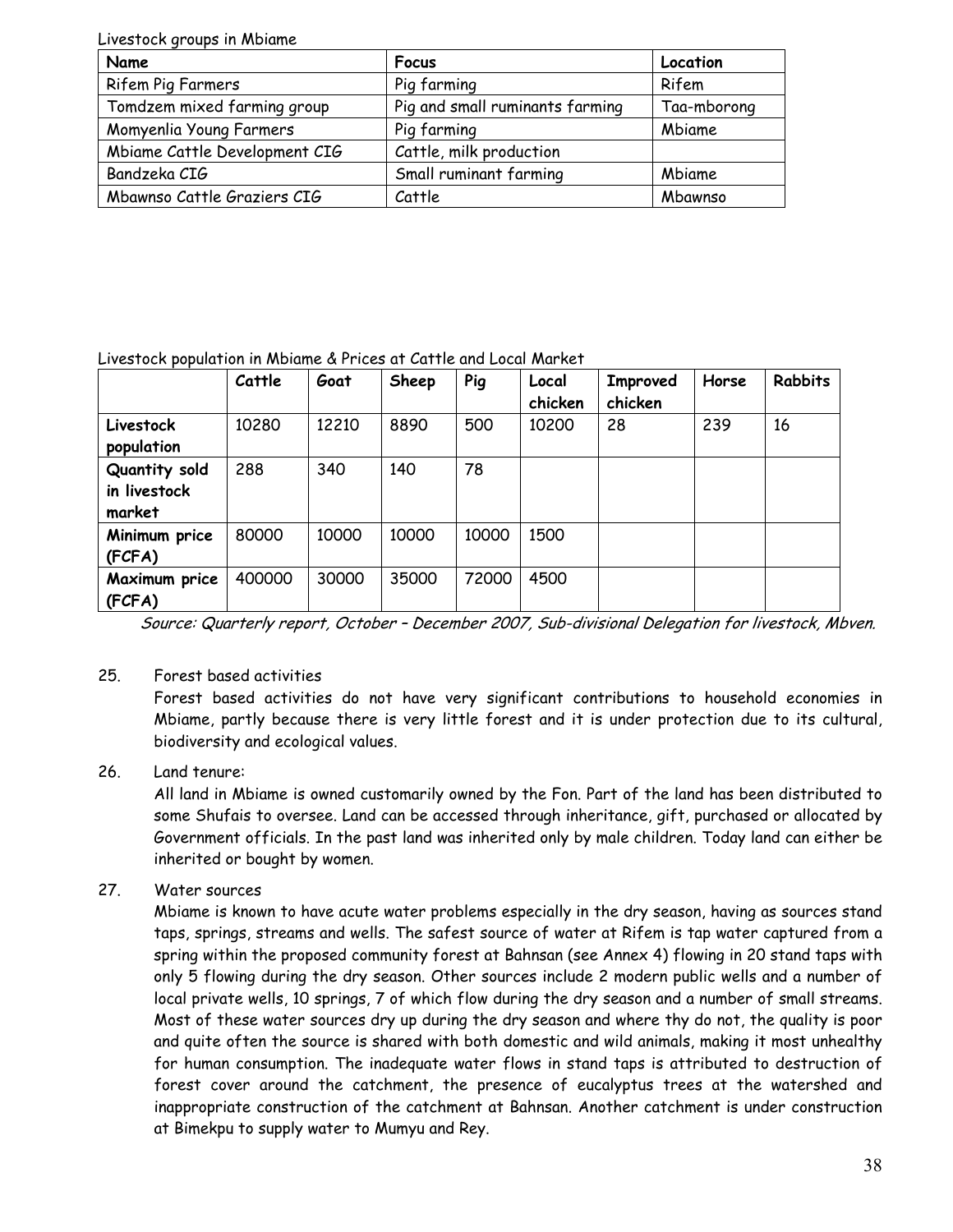## 28. Youth employment:

Male youths are engaged in riding motor bikes, farming, tapping of raffia palms, hunting, petty trade, quarrying, and cattle rearing. Female youths are engaged in farming, petty trade, marriage and prostitution.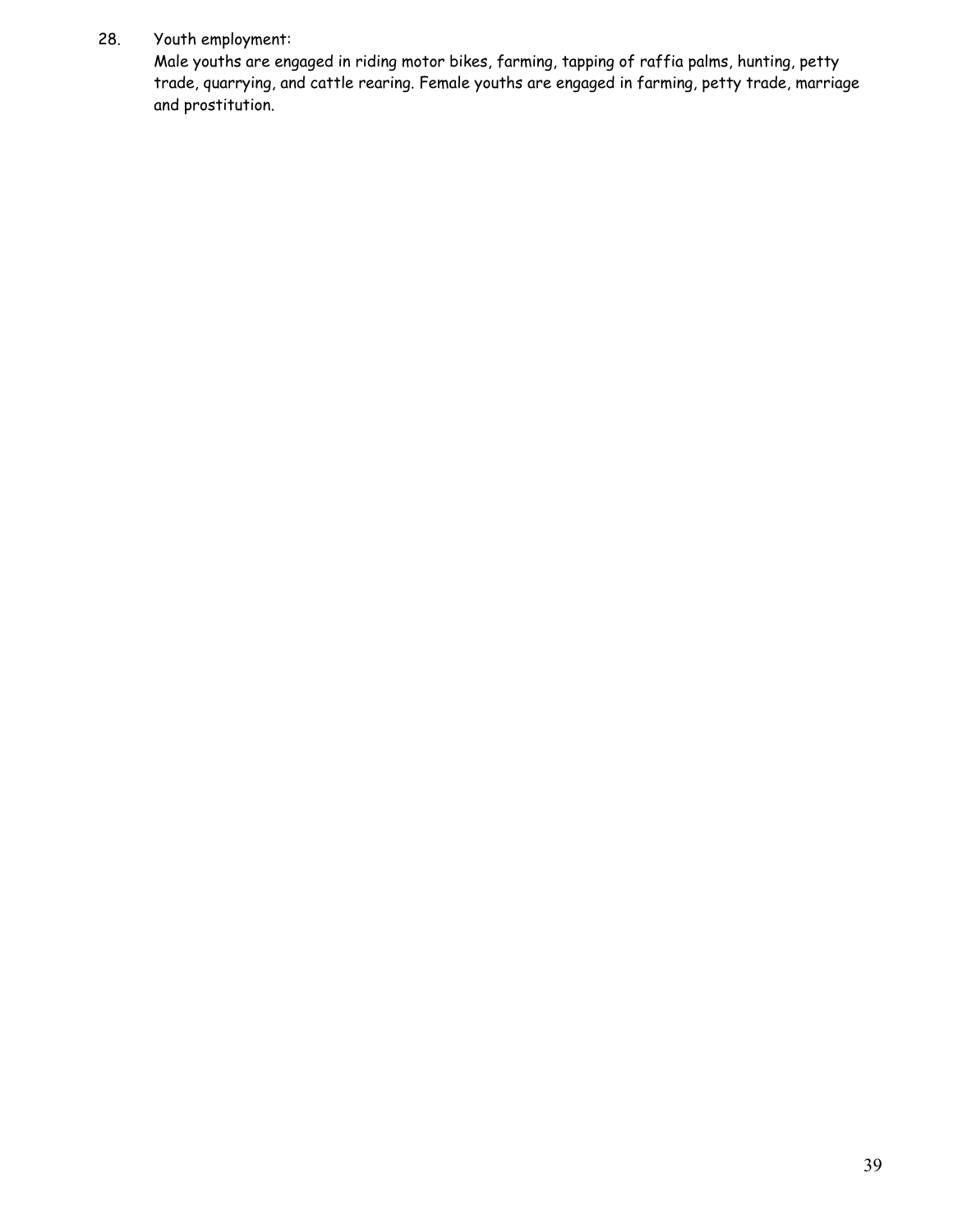- 1. Village name: **Wvem**
- 2. **Administrative location:** Jakiri Sub-division
- 3. Project area: Wvem cluster
- 4. Estimated population size: 6000
- 5. Average household size: 7.6
- 6. Age structure: 0 -1- 21 years: 40%, 22 50 years: 30%, > 50 years: 30%
- 7. Male-female ratio: 48% : 52%
- 8. Family structure: Monogamy: 60%, polygamy: 5%, single parents: 15%. Polygamy is practiced mostly by traditional rulers and Muslims.
- 9. Ethnic composition: Nso: 98%, Fulani: 2%
- 10. Religions: Roman Catholic 80%, Presbyterian 5%, Islam 15% of population. As in most parts of Nso tribe, traditional religion or ancestral worship is prevalent irrespective of religious inclinations. Sacrificial rituals are expected to be celebrated regularly on a weekly basis, given that a day has been set aside weekly for sacrifices throughout the village and farming activities are not allowed on such days. These sacrifices are carried out by family (household) heads, compound (extended family) heads and at the village level. Clan level sacrifices are held less frequently.
- 11. Settlement pattern: Linear, nucleated, clustered patterns are present. Clusters are mainly constructed by compound heads and Muslims, most of whom are polygamous.
- 12. Housing: Sun-dry mud brick walls and roofed with aluminium sheets. Generally houses have on the average three sleeping rooms, a living room, an external kitchen and an external toilet.
- 13. Inheritance: Traditionally male children inherit land and other property from their parents but there are isolated cases of females inheriting property especially land bought by the women.
- 14. Migration: There is seasonal migration of labourers into Wven from Oku, Jakiri, Sop, Yer, Kalkui and other neighbouring villages during farming seasons to weed and or harvest potatoes, especially in the swamp areas.
- 15. Village head: Fai Doh
- 16. Number of quarters: 18

Quarters and quarter heads in Wvem village:

| No.            | Quarter       | Quarter head  | Status of Quarter head |
|----------------|---------------|---------------|------------------------|
| 1              | Doh (Central) | Fai Doh       | Landlord, Village head |
| $\overline{c}$ | Faakui        | Joro          |                        |
| 3              | Ndzenla       | Ngaiwir       | Traditional ruler      |
| 4              | Taashem       | Daanda Wirsiy |                        |
| 5              | Dui           | Fai Dui       | Traditional ruler      |
| 6              | Ro-oyai       | Fai Ro-oyai   | Traditional ruler      |
| $\overline{7}$ | Kuila         | Ngaiwir       | Traditional ruler      |
| 8              | Shukov        | Fai Kih       | Traditional ruler      |
| 9              | Tabah         | Fai Tabah     | Traditional ruler      |
| 10             | Ngwarbir      | Fai Ngwarbir  | Traditional ruler      |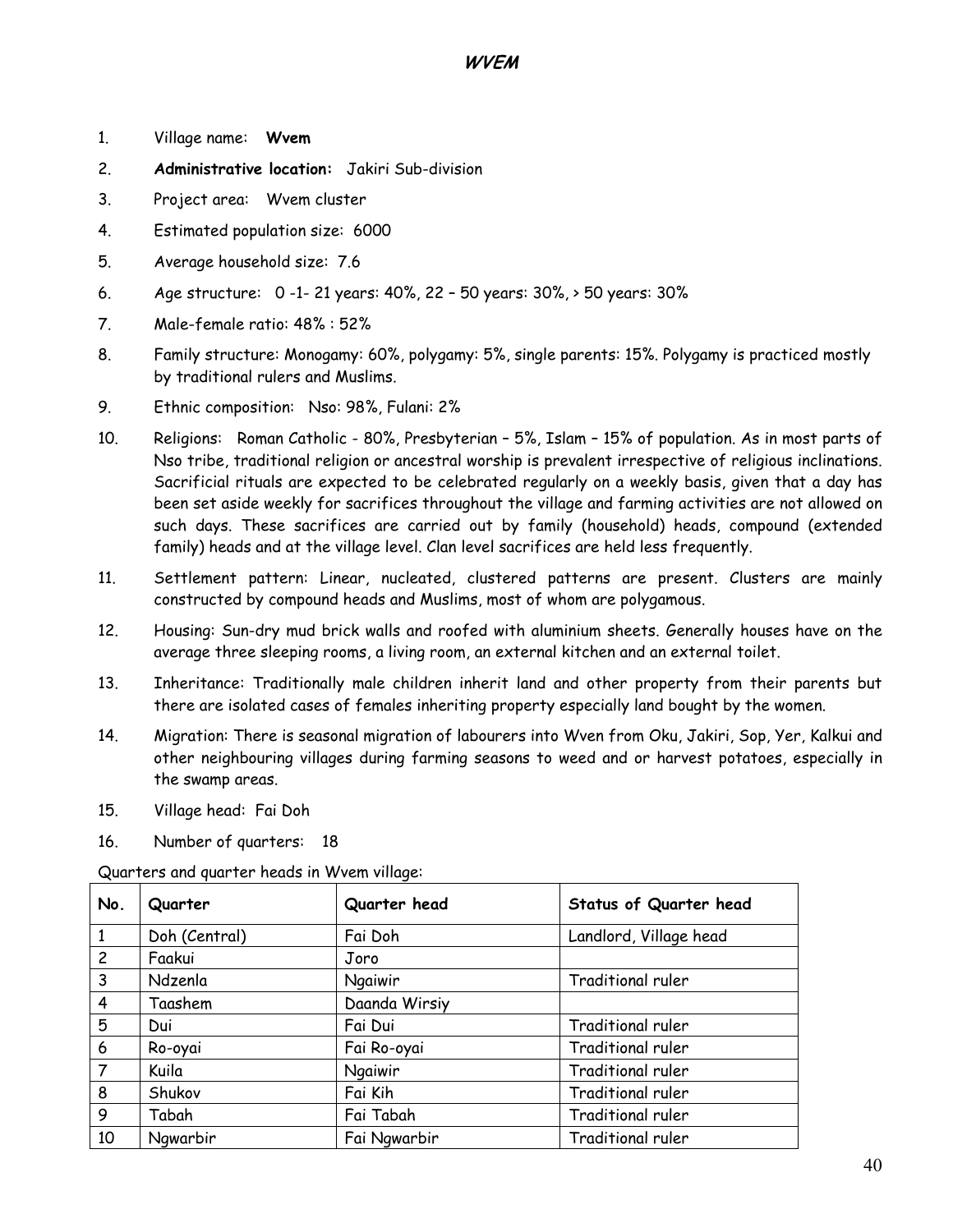| No. | Quarter | Quarter head  | Status of Quarter head      |
|-----|---------|---------------|-----------------------------|
| 11  | Kong    | Fai Kong      | <b>Traditional ruler</b>    |
| 12  | Trenkui | Fai Trenkui   | <b>Traditional ruler</b>    |
| 13  | Ngum    | Fai Ngum      | <b>Traditional ruler</b>    |
| 14  | Kiyooh  | Ngaiwir       | Traditional ruler           |
| 15  | Takuv   | Shufai Takuv  | Traditional ruler           |
| 16  | Woh     | Fai Woh Ngang | Leader, traditional society |
| 17  | Kitcho  | Shufai        | Traditional ruler           |
| 18  | Dzevsha | Alagi Kongo   |                             |

## 17. Chief structure:



## **Figure 3: Chief structure of Wvem village**

18. Village administration

The village is headed by Fai Doh and ascendancy into this throne is by patrilineal succession, chosen by men and women of royal descent. Fai Doh a third class chief succeeded Wassi Fai in 2002. Wvem village has 18 quarters each headed by a quarter head, usually a close kin to the village head. It has a traditional council comprising the Village and quarter heads, village elders, leaders of all groups (traditional societies, social groups, njangi groups, farming groups, common initiative groups, etc.) and Wvem Area Development Organization (WADO). WADO is an umbrella organization comprising all development organizations in the village. Most of the quarter heads are traditional rulers, men with authority to perform rituals either at compound or village levels. The traditional council ensures the political, social and economic development of the village. The secretary of the council is usually a literate Fai. Women role in development is highly recognized and encouraged in this village, evidenced by their active presence in the traditional council and development activities.

#### 19. Village infrastructure:

a. Health: A Catholic Health Center established in 1981 as an AID post and upgraded to a health center in 2002 is present in Wvem. It has 7 staff of the health center and a Mutual Health attendant affiliated to the health center. There are some traditional medicine practitioners and a traditional birth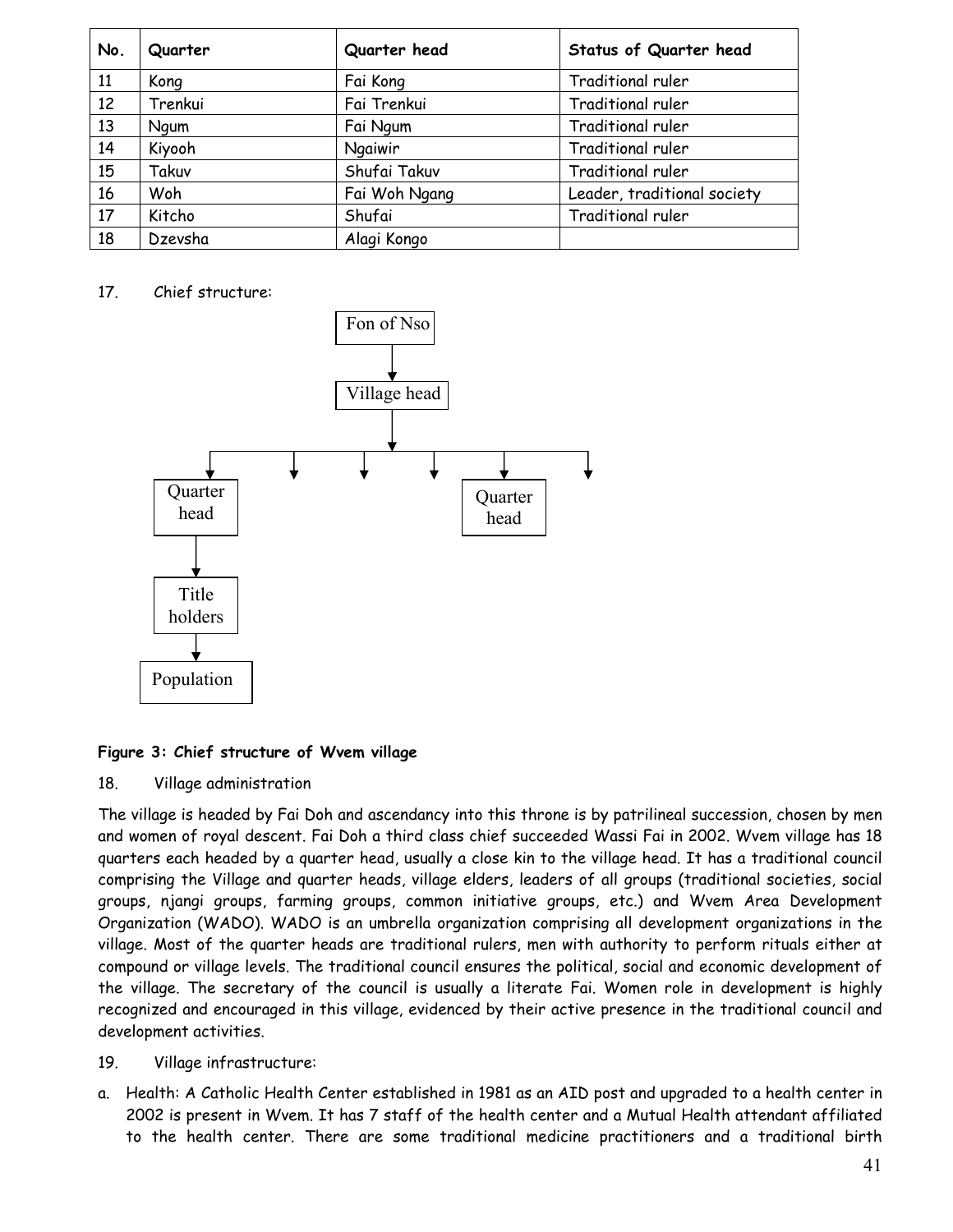attendant in the village. The presence of the health center and portable water have greatly improved the health of the local people who prior to these suffered from water borne and other diseases. Common diseases in the village include malaria and cough.

## b. Education

Schools in Wvem village

| No. | Name of School                   | Year of  | Enrolment   |       | <b>Staffing</b> |           |       |
|-----|----------------------------------|----------|-------------|-------|-----------------|-----------|-------|
|     |                                  | creation | <b>Boys</b> | Girls | Total           | Full time | P.T.A |
|     | Government School Faakui         | 1996     | 55          | 49    | 104             |           |       |
| 2   | Islamic Primary School Faakui    | 1979     | 54          | 61    | 115             | 4         |       |
| 3   | Government Nursery School Faakui | 2004     | 16          | 21    | 37              | 2         |       |
|     | Government School Wvem           | 1996     | 62          | 78    | 140             | 3         |       |
| 5   | Catholic School Wvem             | 1950s    | 138         | 107   | 245             | 6         |       |
| 6   | Catholic Nursery Wvem            | 2002     | 27          | 29    | 56              | 2         |       |
|     | Government Secondary School Wvem | 2006     |             |       |                 |           |       |

## Source: Inspectorate of Basic Education, Jakiri

Literacy rates: The Roman Catholic School was opened in the 1950s while the Government primary school was opened in 1996. The presence of these schools has positively impacted the level of literacy in this village, especially among the women folk and today there are on the average more girls than boys in the schools. Estimated statistics are as follows:

- Male above 50 years: 30% can read and write.
- Males less than 50 years: 95% are primary school leavers
- Female above 45 years: 30% can read and write
- Females 30 45 years: 95% can read and write
- Most young males and females have at least attended primary school.
- c. Market: nearest market is at Sop, about 5.5km away. Market hold every 8 days on Kiloveey. A small open air market holds in the village, usually with poor attendance on Kiloveey.
- d. Electricity: There is no electricity in Wvem village. There is an ongoing rural electrification project installed at the Ngiy River. A dam has been constructed on the river but due to limited finances efforts are being made to raise additional funds needed to complete the project. There exist about 3 generators in Wvem Central.
- e. Communication: Mobile telephone network coverage is poor, reception possible only at specific spots. Radio and television reception are poor.
- f. Access: vehicular access is by very poor and stony earth roads, usually difficult to ply during the rainy season. Common modes of transport are vehicle, motor cycle and on foot. There are about 3 vehicles and 5 motor cycles that transact commercial activities in Wvem.
- g. Community hall: Village hall constructed with sun dry mud bricks and aluminium roofing sheets.
- h. Toilet: No public toilet in the village. Individual households construct pit toilets within their premises.
- i. Bars / restaurants / stores: Wvem Central has 7 provision stores, few eating houses and drinking parlours.
- 20. Government and private institutions
- a. Government primary and secondary schools
- b. Credit Union collection center
- c. Civil status registry
- d. Mutual Health Organization
- e. \*Youth Day Center\*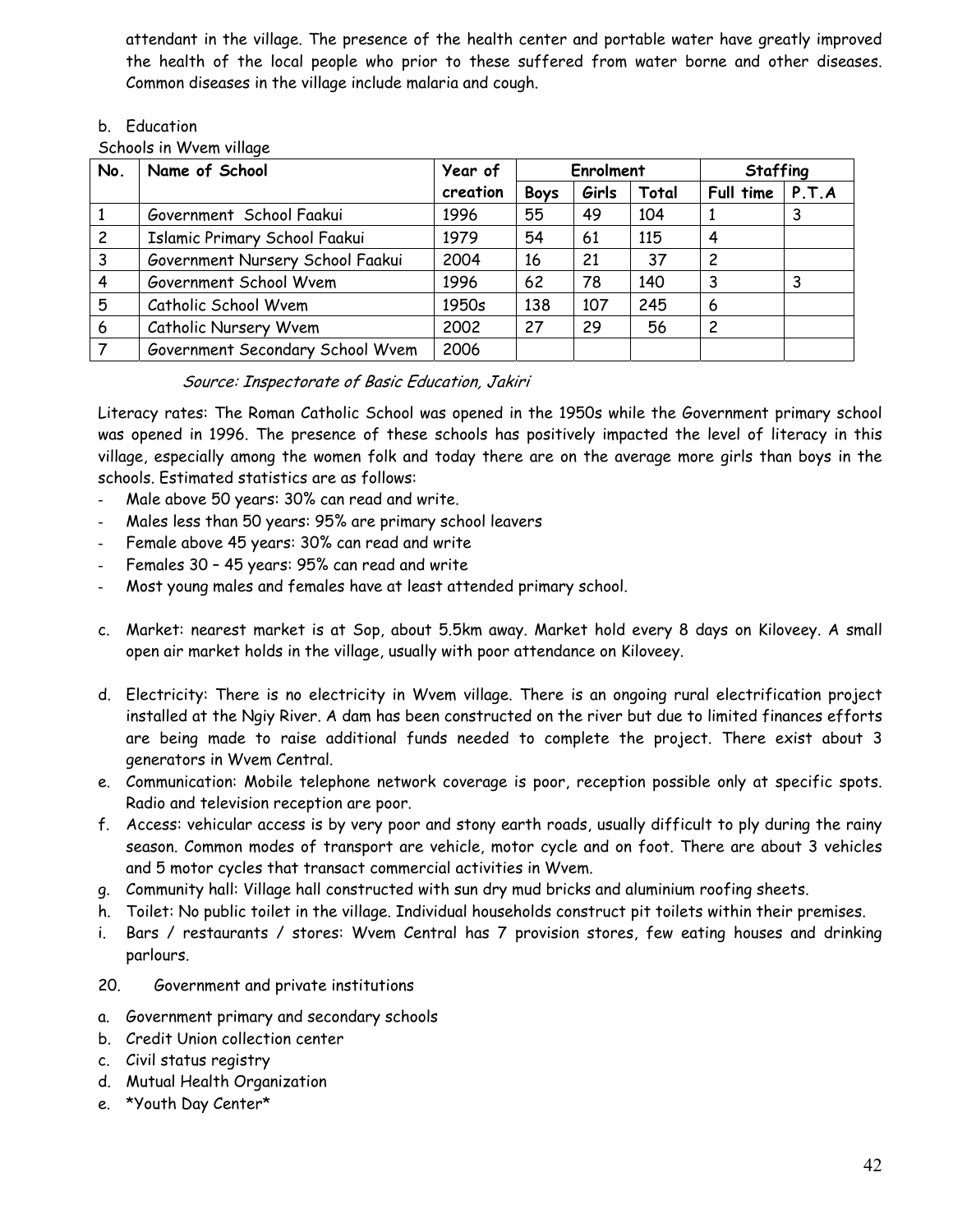## 21. Village institutions:

- Rural Transformation Center (RTC) Sharon group
- Njangi houses ( most common savings and loan structures in the village)
- Farming groups including Bonglim CIG, Nkitahke sumnguy, etc.
- 22. Wealth and well being indices

| Poor                                  | <b>Rich</b>                      | Very rich               |
|---------------------------------------|----------------------------------|-------------------------|
| Thatch / grass roof                   | High yields in potatoes          | Owns car or motor cycle |
| Cannot educate children beyond        | Educate children                 | Owns television and     |
| primary school                        |                                  | generator               |
| Poor and dirty clothing               | Good house with cement floor and | Well constructed house  |
|                                       | aluminium sheet roofing          |                         |
| Children always driven out for school | Affords at least 2 meals a day   | Owns a business         |
| fees                                  |                                  |                         |
| Spend much of their day in drinking   | Enough farmland, having 5 or 6   |                         |
| places                                | farm plots                       |                         |
| Landless, small farm producing less   |                                  |                         |
| than 1 bag of potatoes                |                                  |                         |
| Jobber                                |                                  |                         |

## 23. Social life:

Social activities in Wvem include meetings of traditional societies and farming groups, drinking raffia wine and locally brewed corn beer, drinking in off licenses and drinking parlours and meeting in Njangi (village based savings and loan schemes) groups. Meetings generally hold on "Ngoilum", a traditional non-farming holiday which holds after every eight days.

## 24. Economic activities

The main economic activities and their relative contribution to household income are farming - 88%, livestock – 5% and others such as petty trade, beekeeping, wages and salaries, timber and fuelwood extraction – 7%. Source of expenditure include health, educational needs of children, household needs, farm inputs (labour, fertilizer) and savings. There is a quarry at Wvem but it is not certain how it contributes to village development.

## 25. Agricultural production

a) Food crops: Main food crops grown on farms include maize, beans, potato, cocoyam, sweet yams, sweet potatoes, cassava, huckleberry, pumpkin, yams, plantains, banana, sugar cane, tomatoes, cow pea, ground nut, garden egg and other vegetables.

Bonglim Women group has received a lot of training and assistance on food crop production and actively participates in agricultural events nationally. They are currently working with Inland Valley Development Program and Grassfield Participatory and Decentralized Rural Development Project (GPDERUDEP) on agro-forestry and potato seed multiplication projects respectively.

b) Cash crops: Coffee is the main cash crop cultivated in the area. It is grown mostly in home gardens for easy management and processing. A tin of coffee sells for 5000 FCFA and purchases are coordinated by the Nso Coffee Cooperative. Most farmers are shifting from coffee production to production of commercial crops, due to the low prices of coffee, most coffee stands are old and need replacement therefore productivity is very low. In addition, home gardens not only provide easy access to food for home consumption but sale of food stuffs from there provides additional household income. Tobacco is grown by a few farmers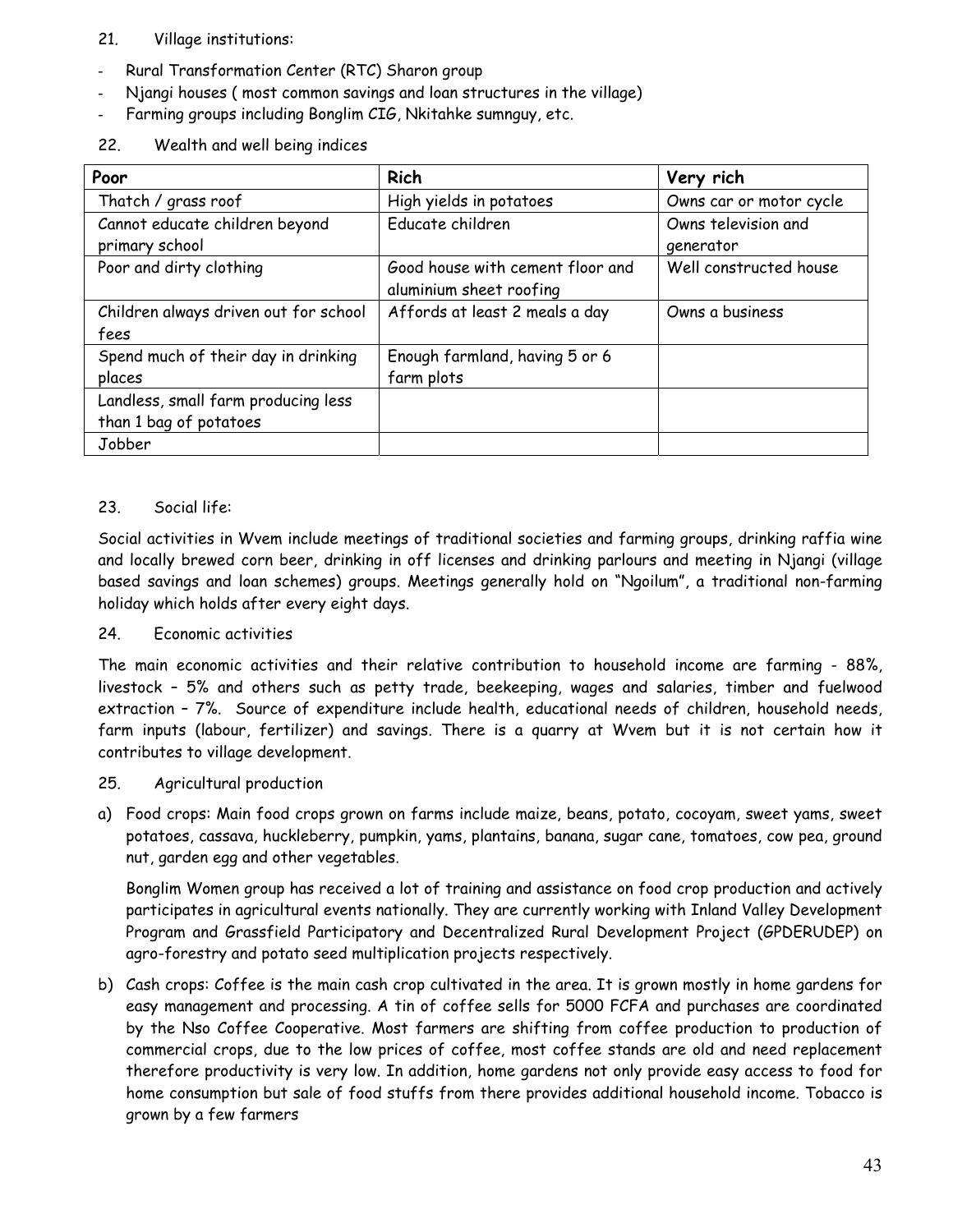- c) Commercial crops: potatoes, beans, maize, kola nuts, huckleberry, other vegetables (cabbage, carrots, leaks, tomatoes, etc.), tobacco. Wvem is said to be the largest potatoes producer in the Northwest province.
- d) Fruits: These include pear, guava, mango, banana, orange, apple, lemon, Adam fruit, sour sop, star apple and kola nut. They are grown both in home gardens and on farms.
- e) Other trees on farm: These include kira, kilulong, kijam, small leaf, used for food, income, soil improvement, medicine, building and construction, shade, carving, wind break and fuelwood. Other trees farmers would like to plant include Lucaena, Tephrosia, Calliandra, Cordia, chiico, yir, kohren, eucalyptus.
- f) Beekeeping: Beekeeping is practiced on a low scale and by few farmers using local hives. Problems faced by beekeepers include among others,
- far distances to get to forests where hives can be kept, some farmers keeping hives over 20 km away from the village while others travel to distant villages to keep their hives in the forest;
- difficulty in getting traditional hives which are mostly used in the village due to scarcity of grass used in constructing traditional hives;
- stealing of honey from hives in the forest
- abnormalities in flowering of bee loving trees due to irregular rainfall and changes in rainfall patterns;
- lack markets;
- lack beekeeping techniques and materials
- destruction of hives and honey by forest fires.

Training on modern beekeeping has been provided by Green Care, Northwest Bee farmers Association (NOWEBA) and the exited Kilum Ijim Forest Project but some bee farmers still use traditional hives. Groups practicing bee farming include Sharon group and BIKOV beekeeping group established by Kilum Ijim Mountain Forest Project. Few traditional hive builders exist in the village. A liter of filtered honey is sold at 1000 FCFA while 10 liters of unfiltered honey is sold for 8000 FCFA. One farmer harvested over 80 liters of honey from 15 colonized hives in a good year but harvested only 40 liters from 28 colonized hives in a poor year. Honey is normally harvested between March and April.

g) Livestock

Livestock kept in Wvem include local chicken (fowls), goats, sheep, pigs, cattle, guinea pigs and rabbit. There are a few cattle owners in Wvem. Sheep and goat are reared mainly for economic purposes and occasionally goats are used for ritual sacrifices. Fowls are owned by virtually every household as they are used for ritual sacrifices, food and revenue to meet urgent subsistence needs although some farmers had lost their stock in the Newcastle epidemic of March 2008. Some farmers lost over 30 fowls during the last epidemic. Livestock are kept mainly as reserve capital to meet emergency needs.

Sheep and goats and confined during the rainy season and left on free range during the dry season. Fowls are on free range while pigs are generally confined in pens. Cattle are grazed in open fields. Community members received training from Heifer Project International on livestock management (pigs, rabbits, chicken) however there are still several management problems with livestock that need external intervention. For example, Newcastle ravages large numbers of local fowls annually creating huge losses of up to 30 and more fowls per household as in the last outbreak.

26. Farming systems:

Mixed cropping is practiced by most households. Home garden crops include food crops (banana, beans, maize, cocoyam, yam, potato, etc), vegetables (bitter leaf, pumpkin, leeks, onion, parsley, currie, tomato, cotimanjo, celery, garden egg, pepper, cabbage and other spices ), fruits (pawpaw, guava, pear, plum, sour sop, mango, orange, strawberry, apple, sugar cane, etc.), medicinal plants (prunus, aloe vera, fever grass), fuelwood (eucalyptus), agroforestry plants (Glyceridia) and others such as coffee, kola nut and macademia.

27. Forest based activities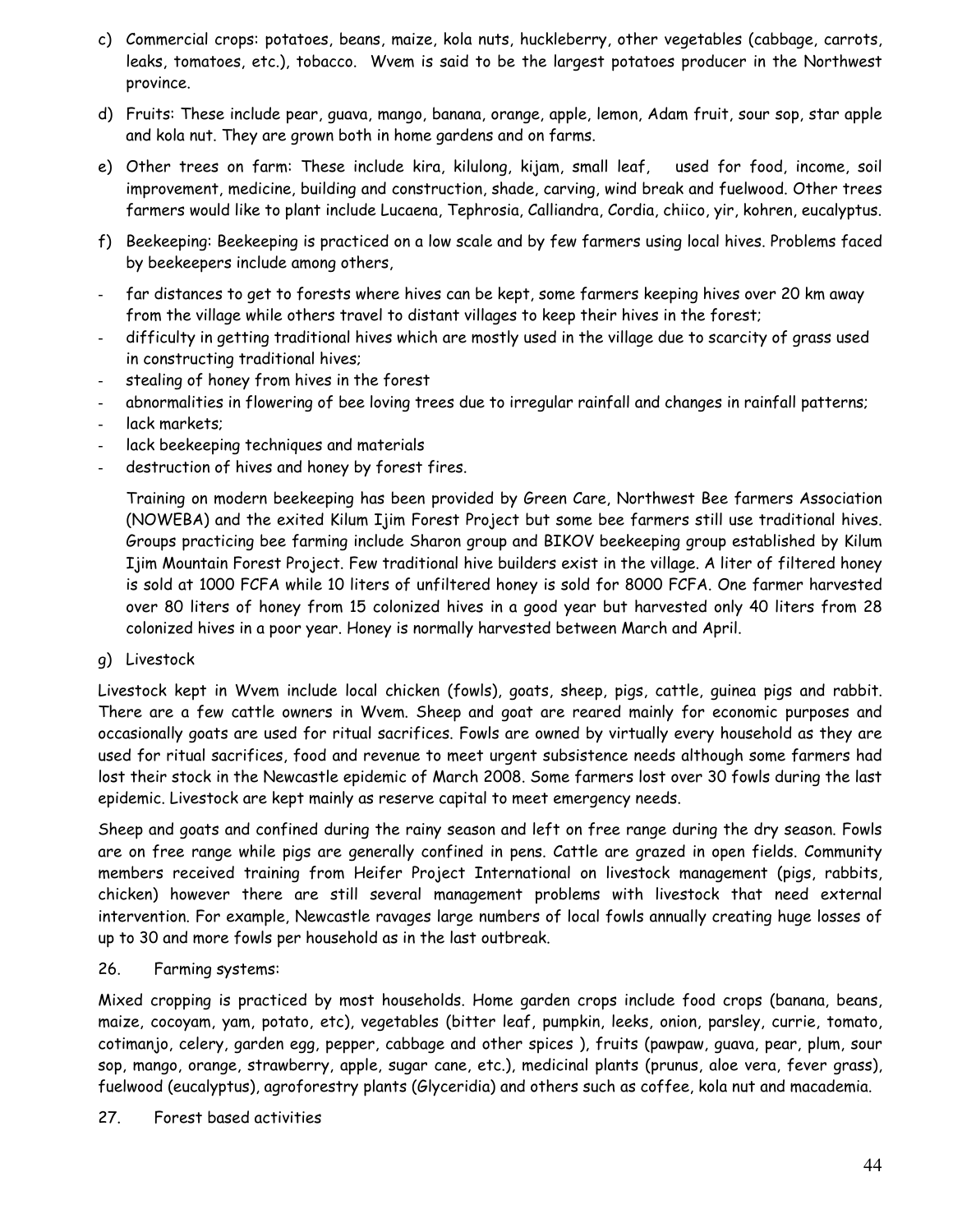Forest based activities are not prominent in Wvem village, because natural forest is about 6 km from the village. This forest had been demarcated by the exited Kilum Ijim forest Project for protection but it is under threat from farm encroachment

#### 28. Land tenure

The landlord of Wvem is Fai Doh. Land is acquired through one or more of the following ways, namely gift, inheritance, bought or begged. Land given out as gift may not be retrieved from the user. S/he presents a token of wine and fowl to the landlord to acknowledge his authority over the land and is expected to give a tin of maize or more depending on the size of land offered to the landlord annually. Land begged from the landlord may be returned after a specified period.

## 29. Water

Main sources are stand tap and streams. There are 20 public taps and 40 private taps in Wvem. Other important water sources include streams such as Kidzemin, Kimahkong, Luun, Ndzevnkong and Ngiy. Kidzemin, Ngiy and Kimahkong flood their banks during the rainy season permitting a lot of dry season farming to take place in the swamps along these rivers. Besides the catchments at Luun, there are other springs at Ndzevsha and in the Kilum Forest which can be harnessed to provide portable water as shown in the resource map in Annex 4.

Water was connected in 1995 with assistance from HELVETAS and community efforts from the catchment at Luun. The first phase of connections provided water to Wvem Central, Kidzemin, Ngiy and Kiyoo. The second phase involved Ngum, Shukai and Kicho-o. Taashem receives water from another catchment source by gravity although the flow is not regular and there are only about 2 or 3 public taps. Faakui also uses water from another catchment source. There is no portable water at Shukov. Although these quarters have portable water distances between stand taps are far apart. Each household using public taps is levied an annual maintenance fee of 500 FCFA while those having private installations pay 1500 FCFA. The water is not treated. Problems faced in relation to water include broken pipes and broken heads of public taps. In addition the Wvem catchment is not adequately protected from stray animals, farm encroachment and forest fires. Efforts are being made to plant trees at the catchment, demarcate the area with pillars and provide more secured fencing and protection from forest fires. Water shortage is foreseen at Wvem in the next 5 years due to the growing population.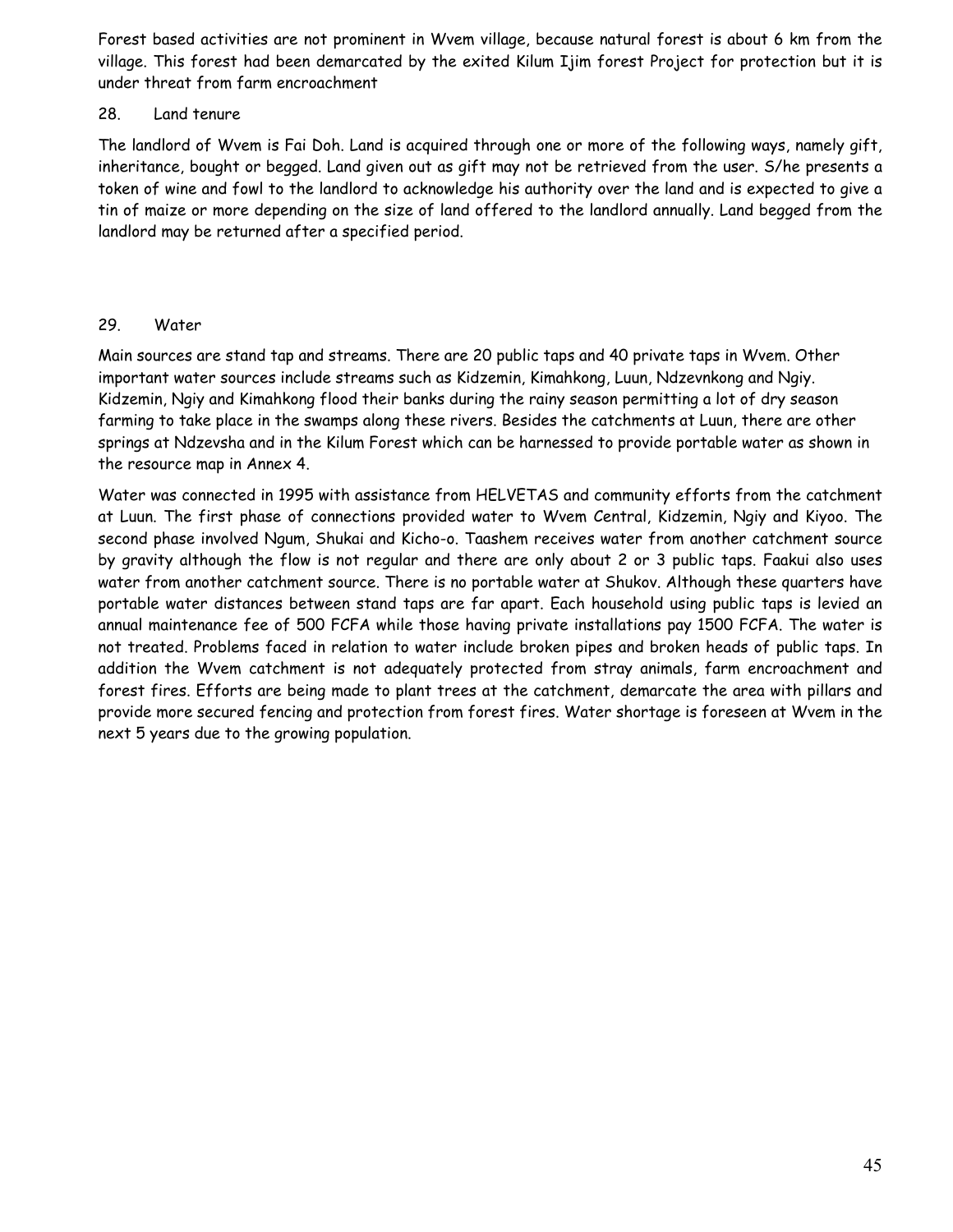## **KITIWUM**

- 1. Village name: Kitiwum
- 2. Project area: Kitiwum
- 3. Estimated population size: 8000
- 4. Average household size: 8.5
- 5. Age structure:
- 6. Male-female ratio:
- 7. Ethnic composition: Nso %
- 8. Family structure:
- 9. Inheritance: Inheritance is patrilineal, and only male children inherit the father's property.
- 10. Migration: Farmers leave Kitiwum to farm in other villages such as Leidzev, Nkuv, Kovdzei, Mbam, Nso, Mbukov, Dirri, Mbokpu and Mbamtii during farming season.
- 11. Religions: Roman Catholic, Baptist, Presbyterian, Islam
- 12. Settlement pattern: Linear, nucleated, dispersed
- 13. Housing: Constructed in most cases with sun dry mud bricks and aluminium roofing sheets.
- 14. Village head: Shufai Ruun
- 15. Number of quarters: Ruun, Ta-adzen, Kishiy, Kaale, Mbowen, Mokoo.
- 16. Quarters and quarter heads:
- 17. Chief structure in Kitiwum:

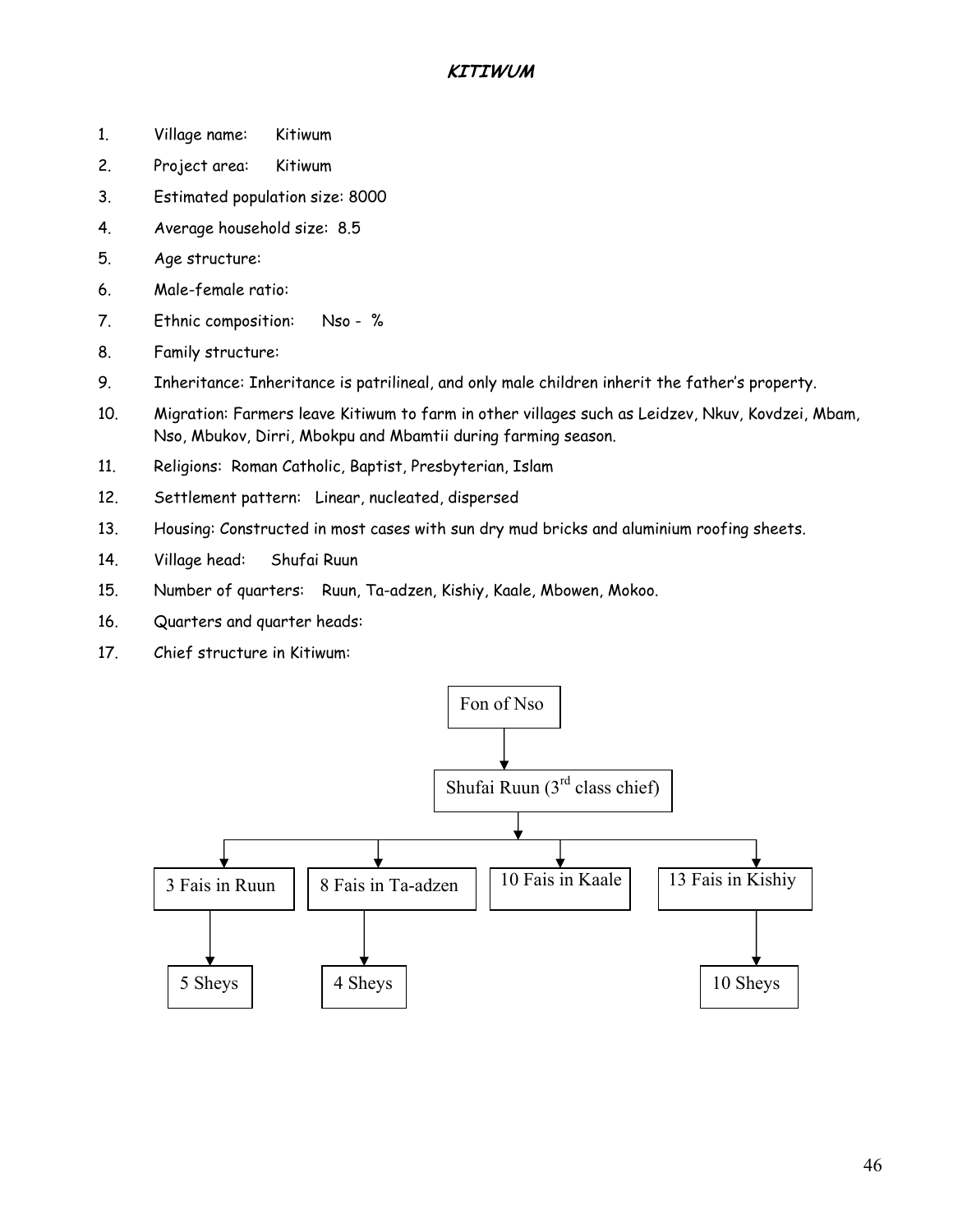## 18. Village Administration

Kitiwum has a village council made up of 14 members who are representatives from the different quarters. In each quarter there is a traditional council which meets on 'Ngoilum' to discuss village development and conflict resolution issues. In addition, there exists a council of elders which meets on 'Reveey" to discuss more serious village matters.

- 19. Village infrastructure:
- a) Health: Integrated Health Center with trained staff, laboratory and pharmacy. There is still dependence on traditional medicine by local people in Kitiwum in spite of the presence of modern medical facilities.
- b) Education:

| Level        | Name                                       |
|--------------|--------------------------------------------|
| Primary      | Cameroon Baptist Convention Kishiy         |
|              | Catholic School Bamkikaai                  |
|              | Government School Kaale                    |
|              | Government School Kitiwum                  |
|              | Government School Kishiy                   |
|              | Navti Primary School Shukay                |
|              | Government School Bamkikaai                |
|              | Anglo Arabic Primary School Bamkikaai      |
|              |                                            |
| Post Primary | Government High School Kitiwum             |
|              | Christian Academy                          |
|              | Islamic High School                        |
|              | St. Augustine College                      |
|              | RIBA Agro-forestry Training Center, Kishiy |

c) Literacy rate:

- d) Market: Main market is at Ruun
- e) Electricity: Kitiwum is connected to the national grid run by AES SONEL but not all quarters and households have electricity installed.
- f) Communication: Mobile telephone network coverage is good, television and radio signals are moderate although many villagers do not possess these.
- g) Access: Accessible from Kumbo town by vehicle or motor cycles on earth road. Road is slippery during the rainy season and dusty in the dry season.
- h) Community hall: One community hall exists in the village
- i) Toilet: There is a public toilet at the market square.
- j) Bars / restaurants / stores: 7 provision stores at Ruun, 3 beer parlours, numerous palm wine and corn beer drinking spots.
- 20. Government and private institutions: These include primary and secondary schools, integrated health center, agricultural post, minor seminary for Roman Catholics.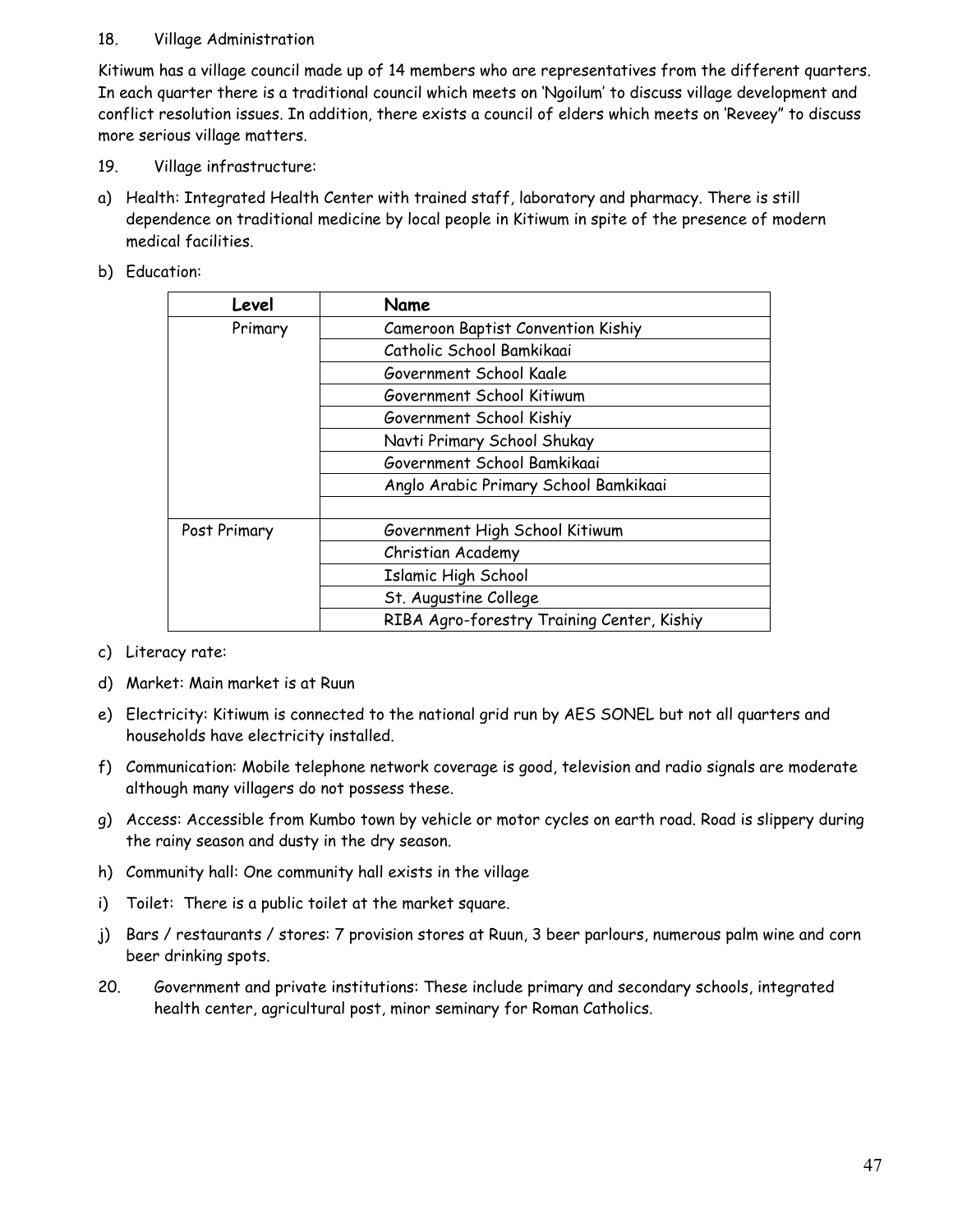### 21. Village institutions

| No.            | Name of group                                            | Location | Date of creation | Head           |
|----------------|----------------------------------------------------------|----------|------------------|----------------|
|                | Bih-shang                                                |          | 1963             | Fai-Ngang      |
| $\overline{2}$ | Shoh-nyuy                                                |          | 1998             | Shafee Stephen |
| 3              | No-complain                                              | Kaale    | 2004             | Dauda Keeri    |
| $\overline{4}$ | Women socialist                                          | Kaale    | 2006             | Emma Shuha     |
| 5              | Ngwah-a-taalah (village elders<br>or traditional rulers) | Kaale    | 1951             | Fai Ran        |
| 6              | Samba                                                    | Kaale    |                  |                |
| $\overline{7}$ | Chong                                                    | Kaale    |                  |                |
| 8              | Tum-bu                                                   | Kaale    |                  |                |
| 9              | Jovri                                                    | Sangiri  |                  |                |
| 10             | Salama                                                   | Sangiri  |                  |                |
| 11             | Young Muslims                                            | Sangiri  |                  |                |
| 12             | <b>KIDU</b>                                              | Kitiwum  |                  |                |

#### 22. Wealth and well being indices

| Poor                                   | Tally | Rich                               | Tally |
|----------------------------------------|-------|------------------------------------|-------|
| Unable to meet children's school needs | 7     | Able to provide basic family needs | 8     |
| Cannot meet basic family needs         | 6     | Has money                          | 4     |
| Poor housing                           | 6     | Livestock owner                    | 4     |
| <b>Disabled</b>                        | 5     | Owns assets                        | 4     |
| <b>Sick</b>                            | 5     | Provides children's school needs   | 4     |
| Lazy                                   | 3     | Operates a business                | 3     |
|                                        |       | Good house                         | 2     |
|                                        |       | Generous                           |       |
|                                        |       | Happy                              |       |
|                                        |       | Healthy                            |       |

## 23. Economic activities

The main economic activity is farming, contributing about 64% to household income while livestock contributes about 24%. Other sources of income include remittance, petty trade, traditional medicine, tapping, salaried and unskilled employments. Average annual household income is 136,318 FCFA. Main sources of expenditure include basic household needs, health, school needs of children, entertainment, contribution towards village development and farm inputs.

## 24. Agricultural production

- a) Food crops: Maize, onion, potato, cabbage, beans, carrot, sweet potato, cocoyam, huckleberry, garden eggs, tomato. Maximum yields recorded for 2007 are 2.5 bags for beans, 6 bags for potatoes and 12 bags for maize. Average prices for beans, potato and maize are 3000 FCFA, 1000 FCFA and 1500 FCFA. Cash crop: Coffee is the main cash crop cultivated. It is found mostly in home gardens and is increasingly being replaced by commercial crops which give higher financial returns. A tin of coffee costs about 5000 FCFA.
- b) Commercial crops: maize, beans, potato, huckleberry, celery, beetroot, parsley and cabbage.
- c) Fruits: Orange, pear, banana, pawpaw, lemon, mango, mostly grown in home gardens.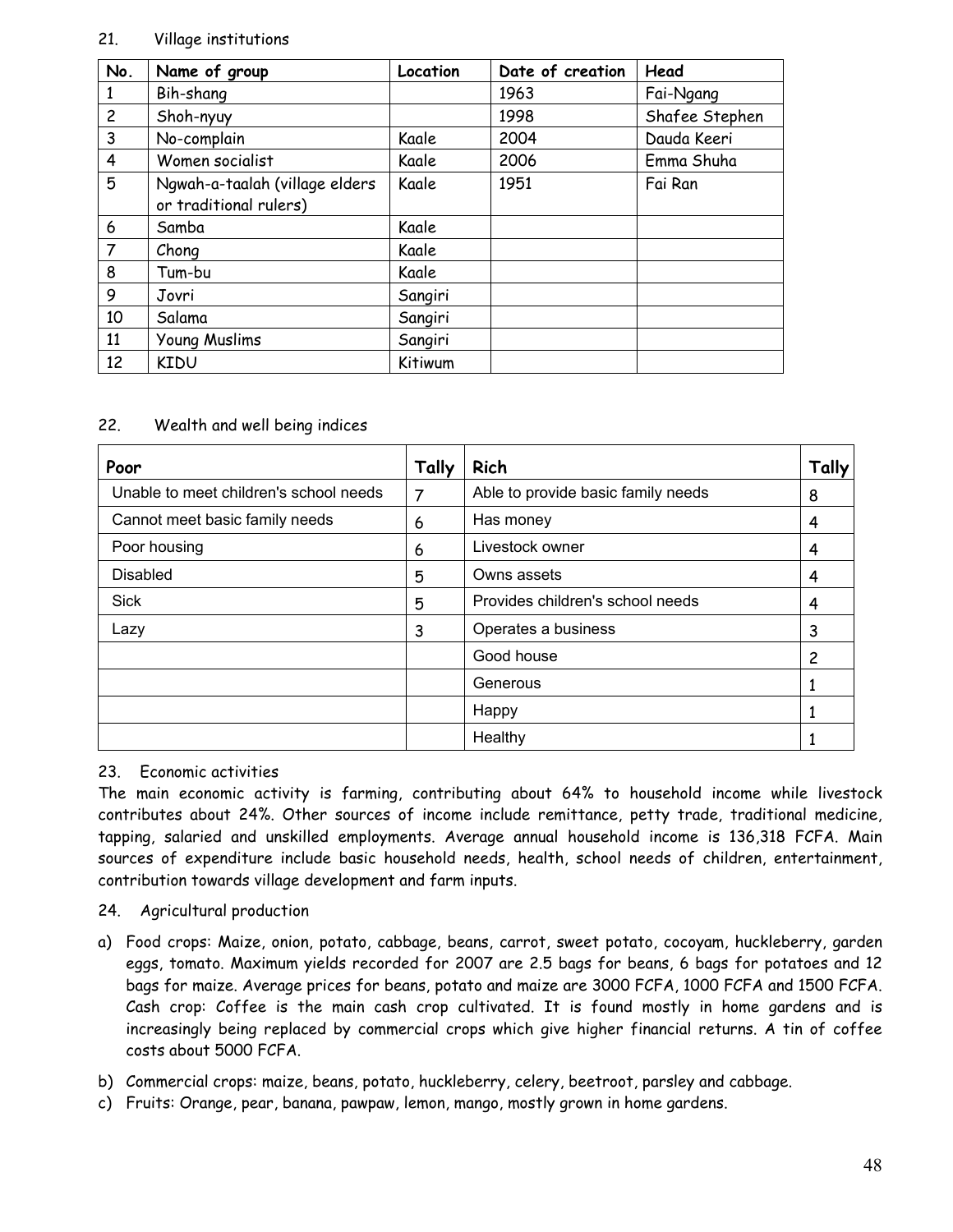- d) Other trees on farm: kola nut, raffia palm, eucalyptus, prunus, tephrosia, sesbania, bushmango. Possible trees to be planted include kidjo (timber). Trees are often planted in home gardens; they serve as wind breaks, provide shade, stabilize soils against erosion and stabilize the water table.
- e) Livestock: Main livestock reared in the village are cattle, sheep, goats, rabbits, guinea pigs and local chicken or fowls. These suffer from diseases and assistance is got from the veterinary service in Kumbo.

## 25. Farming systems

Intercropping is practiced by most farmers during the main farming season. Farming is mostly on hill slopes due to the undulating topography and farm sizes range from 0.2 – 1ha. Number of farm plots range from 1 – 5 and above, with the majority of farmers having active 3 farm plots. Seed sources include previous harvests, friends, neighbours, village stores and markets. Soil degradation may be caused by prolonged farming on the same piece of land. Some farmers apply wood ash on farms to improve soil fertility while others use fertilizers and animal wastes. Fallow lengths of 1 – 4 years are recorded and some farmers have up to 4 inactive farm plot left to fallow. Apart from home gardens created around residential areas the distance to the nearest farms is about 2 km while farthest farms are about 7 km. Problems faced in farming include crop pests and diseases such as blight, bacteria wilt, stem borers, ants, rat mole, post harvest losses, high costs of fertilizer, low market prices of farm produce. No credit modern facilities exist in the village, except njangi groups. Storage of farm produce is mostly at home, either on the floor, in barns, bags or on the roof.

- 26. Forest based activities: Forests are scarce in Kitiwum and beekeeping is carried out on a reduced scale because of the insufficient nectar producing trees.
- 27. Land tenure: land and other property are inherited mainly by male children only.

## 28. Water sources

Kitiwum has portable water harnessed from springs at Berlem and Ntolav. Mbudarang, Maan, Taakov and Roomdzev springs are potential catchment sources to the community but have not been exploited to provide portable water. The location of these water sources are presented in the resource map in Annex 4. Main problems faced include shortage of water during the dry season due to reduced water volumes, bush fires in the catchment areas, long distances to get to springs and not all quarters have portable water connected. Kishiy, Mokoo and Mbowen are still to be connected. Catchment management is by a water management committee, with a caretaker in charge of day to day management. Problems faced by the water management committee include among others difficulties in raising funds to motivate the caretaker, presence of eucalyptus around spring sources, bush fires at the catchment and the need to exploit other water sources for local consumption. Possible solutions to these problems include destruction of eucalyptus around water sources, enrichment planting, fire tracing and exploit other catchments.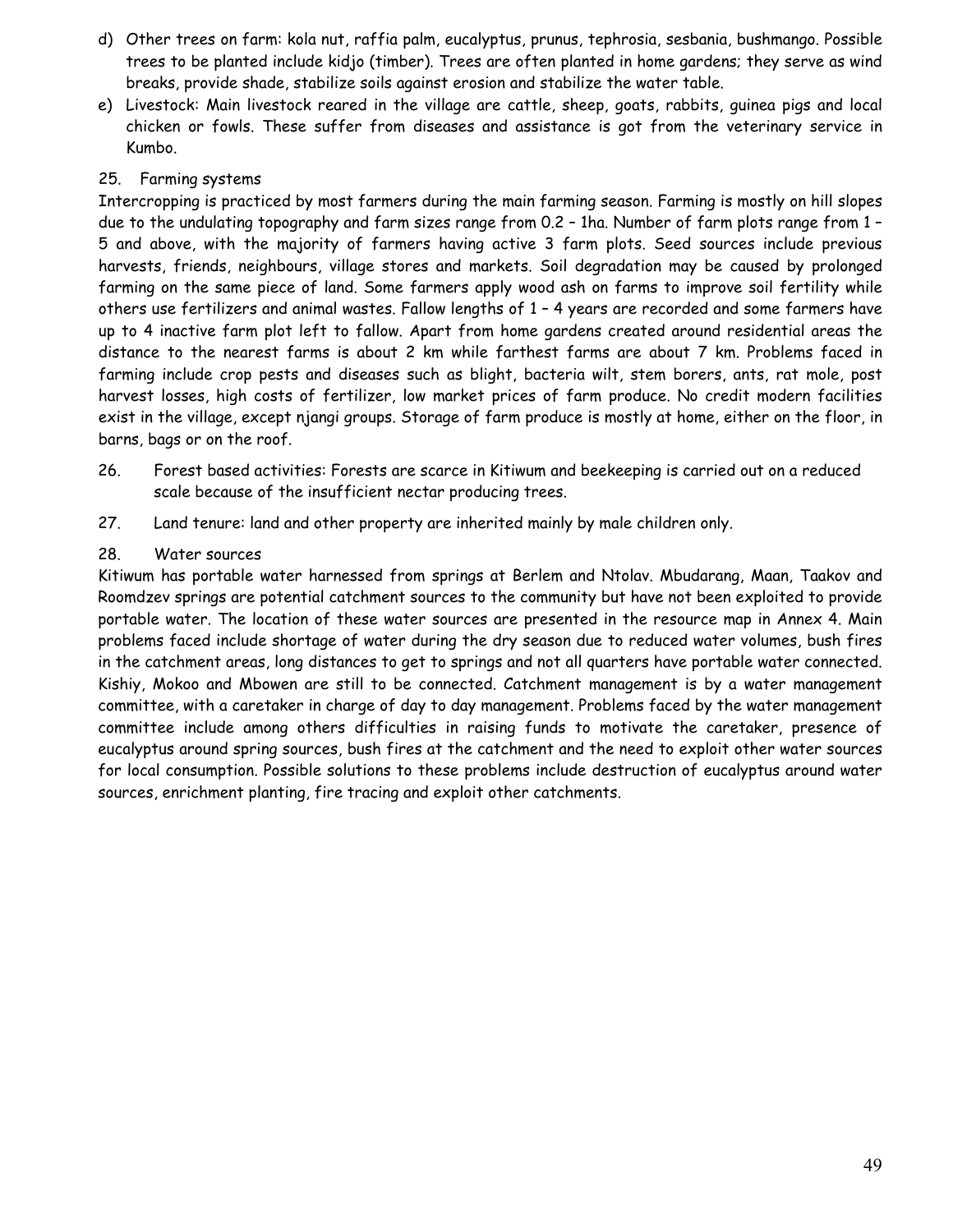## **NGOMRIN**

- 1) Village name: Ngomrin
- 2) Administrative location: Upper Dzekwa, Jakiri Sub-division. Bounded to the north by Vekovi, west by Nkar, east by Nkartsen, south by Sop and northeast by Wvem.
- 3) Project area: Wvem cluster
- 4) Population size: 1800 inhabitants, in 9 families
- 5) Average household size: 7.8 Age structure: 0 – 21years: 40%, 22 – 55 years: 36%, 56 – 60 years: 22%, > 60 years: 2%
- 6) Male-female ratio: 41% : 59%
- 7) Family structure: Monogamy: 98%, Polygamy: 1%, Single parents: 1%. Polygamists are mostly title holders namely Fais and Sheys.
- 8) Ethnic composition: Nso: 81%, Oku: 19%
- 9) Religions: Roman Catholic 99%, Presbyterian 1%
- 10) Settlement pattern: linear and clustered.
- 11) Housing: Over 95% are constructed with sun-dry mud bricks and roofed with either thatch or corrugated aluminium sheets. Very few are constructed with concrete blocks and few are plastered with cement.
- 12) Inheritance: Property is inherited by sons and inmost cases shared among the male children by the father. In case the father dies without sharing his property among his children the first son inherits all the property and shares them with his brothers.
- 13) Migration: Villagers migrate between February and May to other villages, especially in the plains to provide hired labour. Youths also travel out to other parts of the country in search for jobs.
- 14) Village head: Fai Mbiim
- 15) Number of quarters:
- 16) Chief structure and Village administration:

The Fai of Mbiim is the founder of Ngomrin village, he came from Kitiwum village. Fai Mbiim is the 8<sup>th</sup> ruler and head of the Mbiim family in Ngomrin. The following 9 families constitute Ngomrin village:

| No.            | Name of Family | Origin of family | Proportion in village (%) |
|----------------|----------------|------------------|---------------------------|
| 1              | <b>Nkim</b>    | Kitiwum          | 11                        |
| $\overline{c}$ | Kiih           | Kifem-Mbiame     | 11                        |
| 3              | Ntam           | Oku              | 09                        |
| 4              | Vikubam        | Oku              | 10                        |
| 5              | Doh-Takong     | Kitiwum          | 11                        |
| 6              | Mbisha         | Kitiwum          | 12                        |
|                | Dui            | Kumbo            | 09                        |
| 8              | Dzenkov        | Sop              | 09                        |
| 9              | Mbiim          | Kitiwum          | 14                        |

The village traditional council is made up of Shufais, Fais and Sheys, members of traditional societies such as Mfuh and Jwem including some village elders. The Shufais are village advisers and representatives at the level of the Fon. Fais are heads of the 9 extended families that constitute Ngomrin. They are sub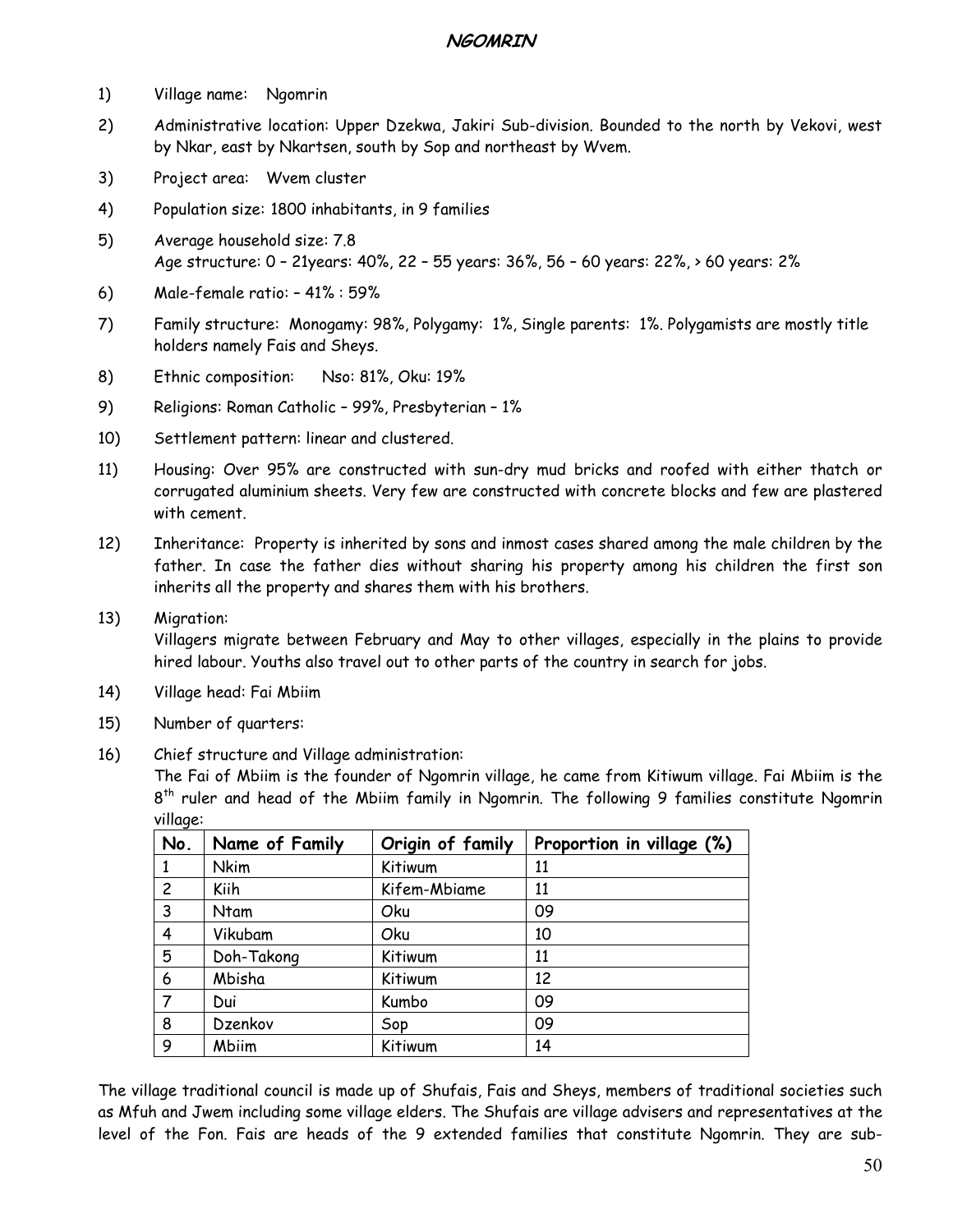ordinates to the Shufais. Mfuh is a traditional society common in Nso land. In the past members of the Mfuh warlord society were warriors and led the community in wars and raids. Today they serve to disseminate information of common interest in and out of the village.

- 17) Village infrastructure:
- a) Health: the nearest health facility is the Integrated Health Center at Sop.
- b) Education: There is a Catholic Primary school and a Community primary school at Ngomrin.
- c) Market: There is no market at Ngomrin. The nearest market is at Sop.
- d) Electricity: None
- e) Communication: Telephone, radio and television coverage is quite poor in Ngomrin. There are however a few radio, mobile telephone and television sets present in the village.
- f) Access: Ngomrin is presently accessible by motor cycle, due to the very poor state of the road.
- g) Community hall: None
- h) Toilet: No public toilets however individual households have toilets within their premises.
- i) Bars / stores / restaurants
- 18) Government and private institutions No government institution. Private institutions are mainly schools.
- 19) Village institutions: The following groups are found in Ngomrin village:
- a) Ngomrin Development Association (NGOMDA)
- b) Ngomrin Water Project Committee
- c) Wirdzelii Farming Group
- d) Bonghatari Women's Group (farming)
- e) Mfuh (men from Ngomrin and beyond)
- f) Jwem (Ngomrin men)
- g) Kwebiri (women and men in Mbiim family)
- h) Tanlaka (Women of Dui family)
- i) La-ah Binin Ghan Lansai (Women of Kiih family)
- j) Bime (women of Vikubam family)
- k) Chong (women of Nkim family)
- 20) Wealth and well being indices

| Poor                          | Very rich                            |
|-------------------------------|--------------------------------------|
| Thatch roof                   | Water and electricity in their homes |
| Depend on external assistance | Owns a car or motor cycle            |
| Not married due of lack of    | Educate children in private schools  |
| money                         |                                      |
| Mentally deranged             | Donates towards village development  |
|                               | Owns a good and house                |
|                               | Able to pay school fees for children |
|                               | Owns livestock                       |
|                               | Pays community contribution          |

#### 21) Economic activities

The main economic activity in Ngomrin is farming. Main sources of expenditure include health, household needs and entertainment.

| No. | <b>Activity</b>                      | % Relative importance |
|-----|--------------------------------------|-----------------------|
|     | Farming                              | 83                    |
|     | Tapping                              | 10                    |
|     | Livestock                            | 05                    |
|     | Forest exploitation & unskilled jobs | 03                    |

22) Agricultural production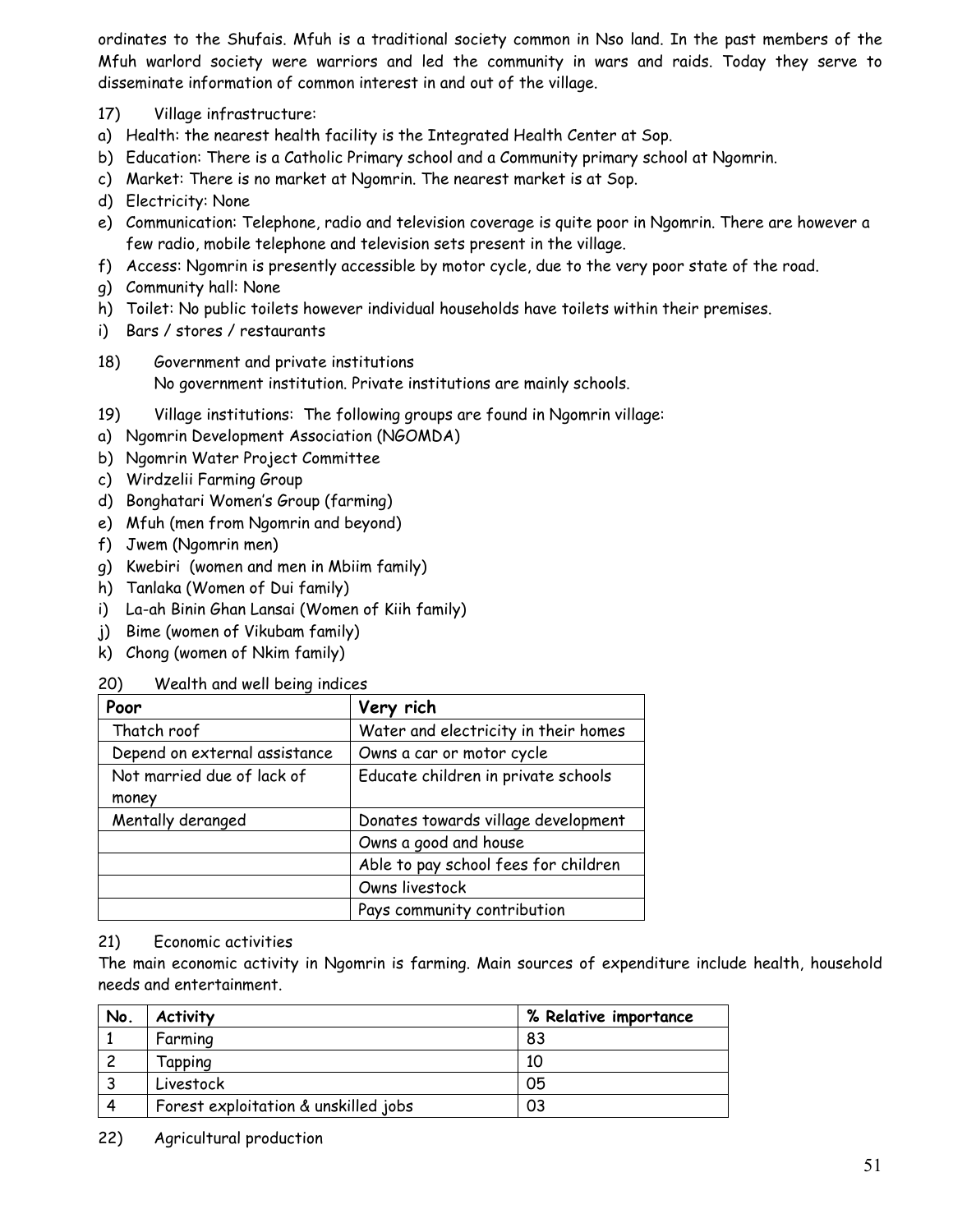- a) Food crops: Maize, beans, potato, cassava, yam, cocoyam, sugar cane, huckleberry, banana
- b) Cash crop: coffee
- c) Commercial crops: potato, beans, maize
- d) Fruits: pear, orange, plum, pawpaw, mango, guava
- e) Home gardens: coffee, pear, mango, huckleberry, tomato, maize, potato, banana
- f) Other trees on farm: Raffia palm, kola nut
- g) Livestock: Livestock types reared in this village include local chicken, goats, sheep, a few cattle, and a few guinea pigs. Livestock are reared mainly for cultural and economic reasons. They are consumed on very rare and special occasions.

## 23) Farming systems:

Problems related to farming include among others, lack of farming tools, limited fertile lands, lack of storage facilities, inadequate farm labour, low prices of food crops, limited knowledge of improved farming techniques and poor accessibility into the village due to poor roads. Over 90% of the farmers cultivate maize, the staple food with nitrogen-based fertilizers. Prices of fertilizers have increased greatly and almost outside the reach of the common man. In addition, most farmers are not familiar with application fertilizer techniques.

24) Forest based activities: Very few persons in the village practice bee farming.

## 25) Water sources

Four of the nine families in Ngomrin receive portable water from the Sop catchment at Wvem through Sop Water Management Committee. The other families obtain portable water from a different catchment source. During the dry season when there is water shortage, villagers get water for domestic use and market gardening from the stream which runs though the village. The main problem faced is related to the ageing asbestos pipes which are frequently damaged and need replacement by either plastic or galvanized pipes. Every household contributes 1000 FCFA towards maintenance of the water supply system.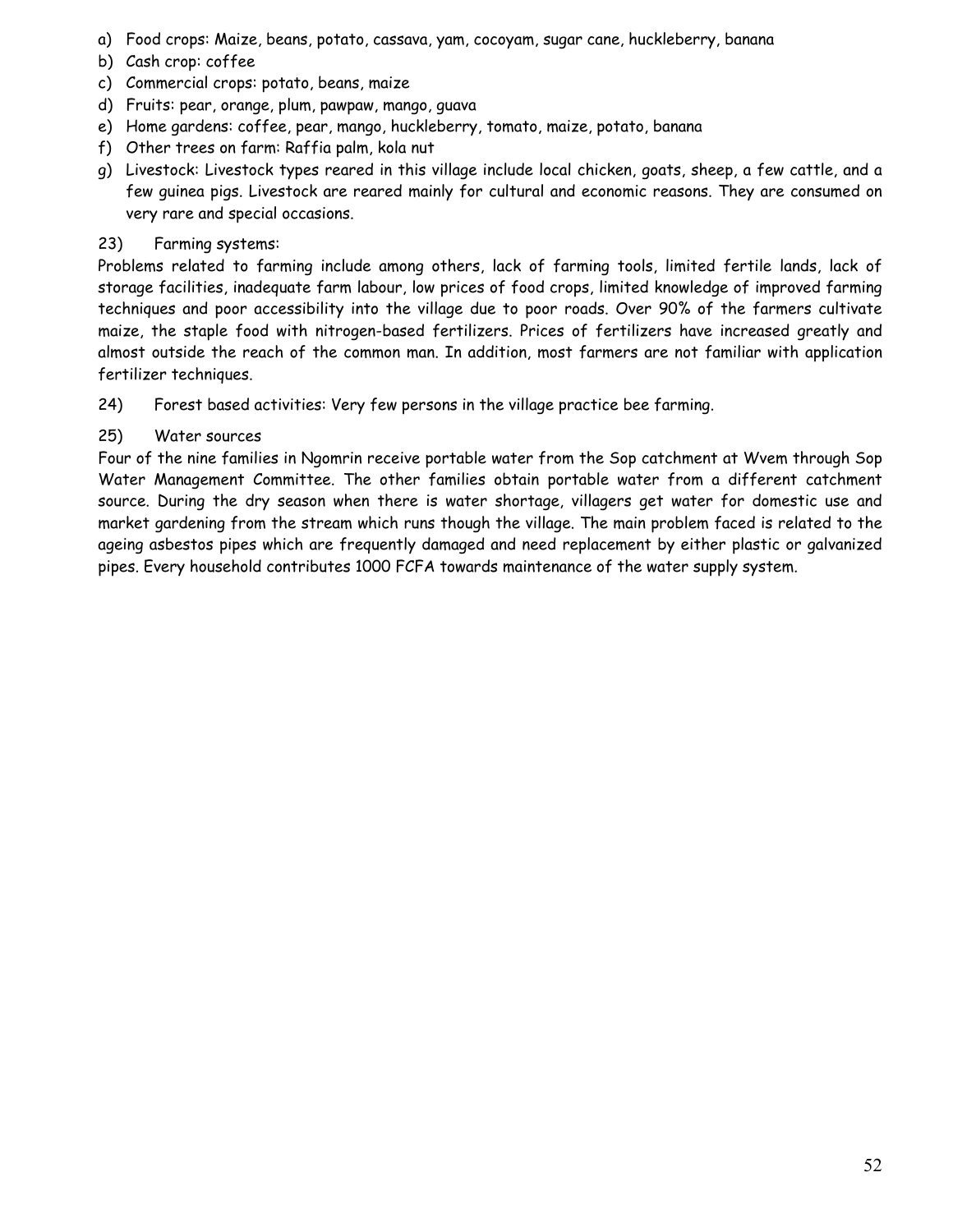- 2) Village name: Sop
- 3) Administrative location: Jakiri Sub-division
- 4) Project area: Wvem cluster
- 5) Estimated population size: 7000
- 6) Average household size: 6.2
- 7) Age structure: 0 21 years = 58% 22 – 50 years = 31% 50+ years = 11%
- 8) Male-female ratio: Male population is markedly less than females
- 9) Family structure: Monogamy 80%, Polygamy 5%, Single parents 15%
- 10) Ethnic composition: Nso 95%, Other North westerners 3%, Non Cameroonians 2%. Most of the non natives are workers in the private and public sectors.
- 11) Religions: Roman Catholic 60%, Presbyterian 30, Baptist 10%. The Roman Catholic Church was the village. As in most villages in Nso land, ancestral worship is widely practiced both by church and non church goers.
- 12) Settlement pattern: Linear, nucleated and clustered. Clustered housing is constructed mostly by heads of extended families, in most cases having a single polygamous household.
- 13) Housing: Sun-dry mud bricks not plastered 95%, cement concrete or plastered mud bricks 5%. Most houses have a living room, three sleeping rooms, an external kitchen and toilet.
- 14) Inheritance: Male children generally inherit their father's property. In the absence of a will and in case of sudden death of the father the extended family head may entrust the property to the first child who may be a male or female. Land is generally inherited by male children but in the absence of a male child the head of the extended family may entrust the land to the father's brother.
- 15) Migration: There is seasonal migration by inhabitants of Sop to farm in other communities such Ber, Limboh, Wahsi, Gwarrkang, Bui and Nkuh due to scarcity of land in Sop. Others migrate to towns in search for jobs.
- 16) Village head: Shufai Sop
- 17) Number of quarters:
- 18) Quarters and quarter heads:

19) Chief structure in Sop village: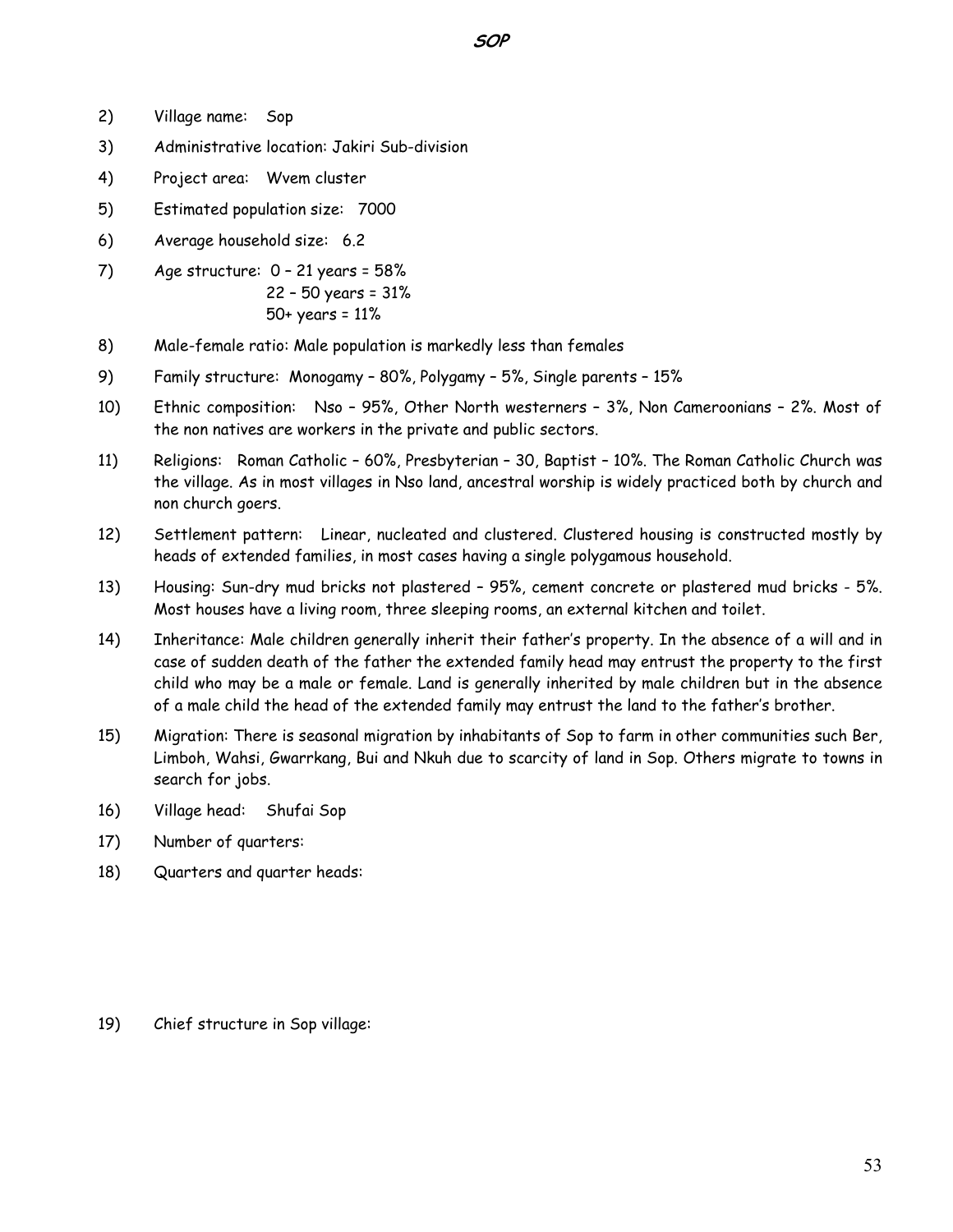

- 20) Village administration: Sop has a traditional council made up of 25 members appointed from the different quarters in the village headed by Shufai Sop. Other members of the executive of the traditional council include Ghamogha Patrick (Vice President), Edward Banakeng (Financial secretary), Tangwa Romanus (Secretary), Fais and Sheys as advisers. The traditional council oversees general village administration.
- 21) Village infrastructure:
	- a) Health: An integrated health center is present in Sop which serves the inhabitants of Sop and neighbouring villages like Ngomrin. There are better equipped government and church-based hospitals in Kumbo which serve the population in Bui Division and beyond. Traditional medicine is practiced in this village and inhabitants use both modern and traditional medicine depending on their level of awareness and type of disease.

| <b>Nursery Schools</b>          | <b>Primary Schools</b>                 | <b>Post Primary Schools</b> |
|---------------------------------|----------------------------------------|-----------------------------|
| Community Nursery School        | Catholic Primary School Sop            | Government High School Sop  |
| <b>Nkartsen</b>                 |                                        |                             |
| Catholic Nursery School Sop     | Government Primary School Sop          | Sar SM Sop                  |
| <b>Community Nursery School</b> | Government Primary School Kimaar       | Saint Sylvester Catholic    |
| Kinkardze                       |                                        | Comprehensive College       |
| <b>Community Nursery School</b> | Community Primary School Nkartsen CEAC |                             |
| Kimaar                          |                                        |                             |
| Private Nursery School Taavisa  |                                        |                             |

b) Education: 5 nursery schools, 4 primary schools, 4 secondary schools

c) Market: There exists a market in Sop which holds once every 8 days on Kiloveey. It is poorly constructed, with few temporal stalls and several traders selling in the open on both sides of the Bamenda – Kumbo highway. There are also women who sell various foodstuffs along the road at the village square on a daily basis.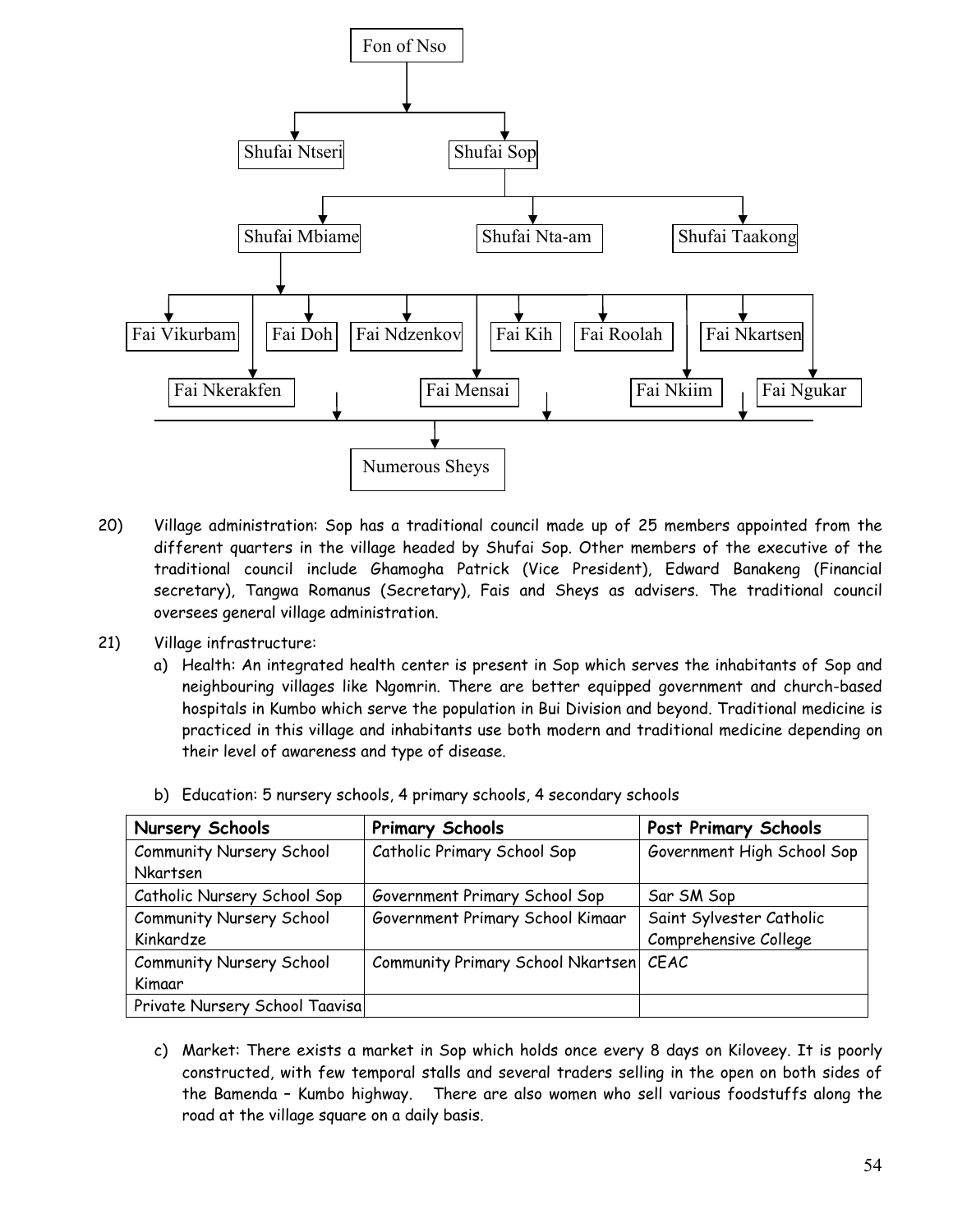- d) Electricity: Sop is connected to the national grid but not all quarters and households have been installed.
- e) Communication: There is mobile telephone network coverage, television and radio signals are moderate.
- f) Access: Sop village is located along the Bamenda Kumbo highway. Its quarters are well defined and easily accessible by earth roads.
- g) Community hall:
- h) Bars / stores / restaurants:
- i) Government and private institutions: these include schools and Integrated health center.
- 22) Village institutions:

Apart from traditional societies there exist farming groups which include among others, Kira (Liy won tse), Bees and mixed farming group (Taavisa), Wiratur Farming Group (Nkartsen), Coffee Farming Group, Nkfei Farming Group (Ndzelah), Litingeh Farming group, Bongtati (Taavisa)

23) Wealth and well being indices

Wealth and well being indicators of greatest importance include the ability to meet basic household needs, the size of houses and quality of construction material and the ability to meet children's educational needs at least in primary school, as presented in the Table below. Other indicators of well being include ownership of large numbers of livestock especially cattle, sheep and goats, possession of income generating enterprises, assets and basic utilities such as water and electricity. Human health is also quite important and a sick or disabled person is said to be poor. Villages are said to be rich or poor depending on the availability of basic social amenities such as good roads, safe drinking water, markets, electricity and health, communication and educational facilities.

| Poor people                       | Tally | Rich people                              | Tally          |
|-----------------------------------|-------|------------------------------------------|----------------|
| Cannot provide basic family needs | 23    | Well constructed house, plastered,<br>13 |                |
| (health, food, clothing)          |       | with many rooms                          |                |
| House is either small or in poor  | 16    | Able to meet basic family needs          | 10             |
| condition, with rudimentary       |       |                                          |                |
| furniture                         |       |                                          |                |
| Cannot provide children's school  | 13    | Owns assets (car, motor cycle or         | 6              |
| needs regularly or educate them   |       | television)                              |                |
| beyond primary school             |       |                                          |                |
| Little or no farmland or cannot   | 8     | Has money or salary earner               | 6              |
| afford fertilizer for his farm    |       |                                          |                |
| Sick, aged or disabled            | 6     | Operates a business                      | 5              |
| Lazy, beggarly                    | 5     | Educates children as far as possible     | 5              |
| No livestock                      | 1     | Land owner, has many farms or hires      | $\overline{4}$ |
|                                   |       | labourers to work on farm                |                |
|                                   |       | Owns livestock in large numbers          | 3              |
|                                   |       | Healthy                                  | $\mathbf{1}$   |
|                                   |       |                                          |                |
| Poor village                      |       | <b>Rich village</b>                      |                |
| No electricity, portable water    |       | Has electricity, road, good bridges,     |                |
| (stand taps), road, poor bridges, |       | portable water, health services and      |                |
| school and health facilities.     |       | mobile telephone network.                |                |

Well being indicators in Sop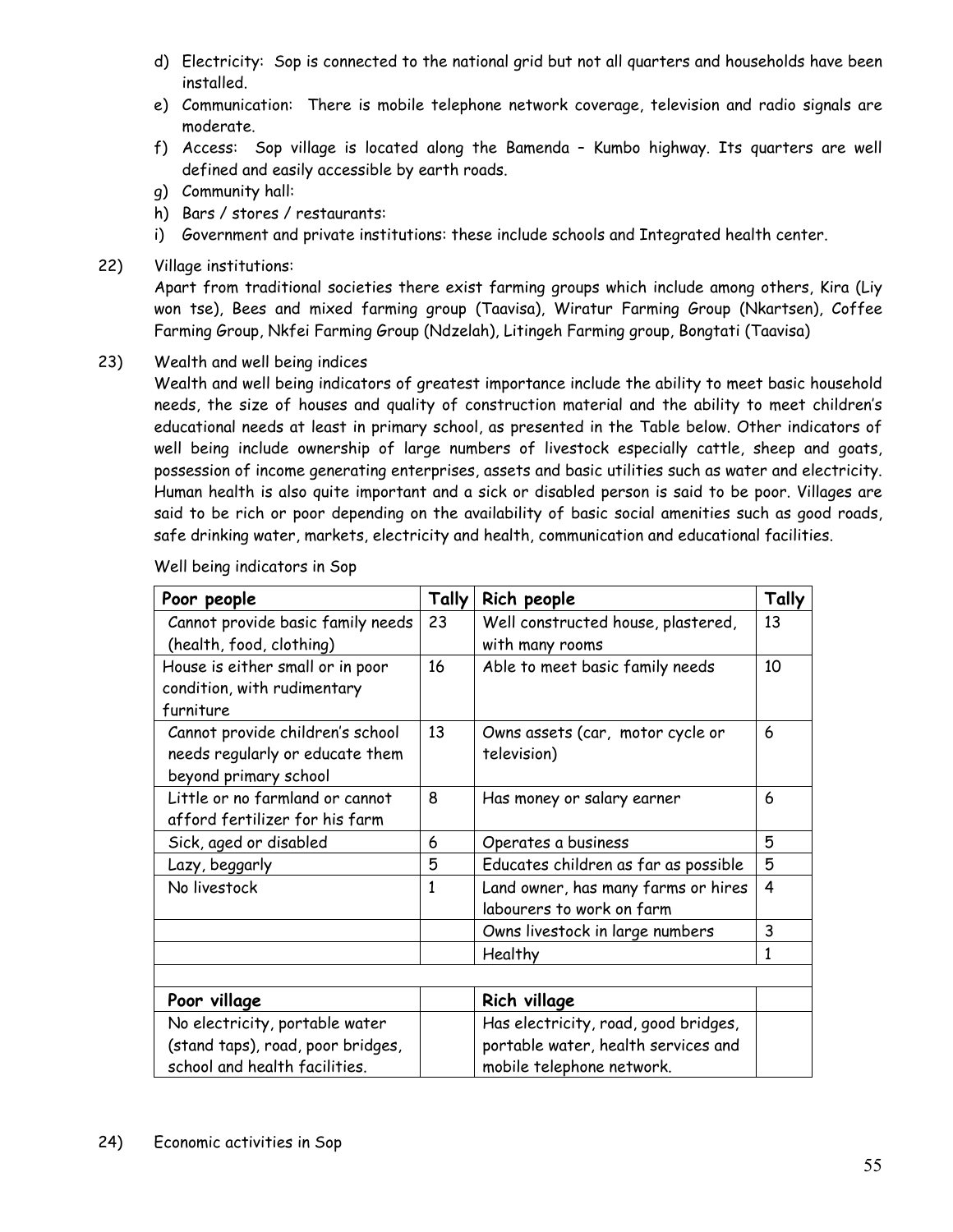| % Relative |
|------------|
| importance |
| 50         |
| 8          |
| 25         |
| 17         |
|            |

- 25) Agricultural production
- a. Food crops: Maize, beans, potatoes, banana, sweet potatoes, yams, cocoyams, plantain, cassava, bitter leaf, cabbage, huckleberry, groundnut, pumpkin, okro, cow pea.
- b. Cash crops: Coffee
- c. Commercial crops: beans (40%), maize (30%), potatoes (5%), other crops (25%)
- d. Trees on farm: Farmers believe that the food crops planted do not need shade and because most of them do not have enough land they maximize every available space and keep trees away. Although they believe trees may improve soil fertility they have to make a choice as to what type of trees to plant and what quantity. A few trees are grown either in home gardens or on farms to control erosion, serve as wind break and to provide shade, food, litter to improve soil fertility, cash income and medicine. Examples of common trees on farm include kira (Prunus africana), pear, guava, tephrosia, caliandra, kola nut and eucalyptus. Eucalyptus is mainly cultivated to provide timber for construction and firewood. Increasingly pear is grown for income. Other trees farmers would like to plant in their farms include mbaashiv, kijam, kidzeen, linnjang, sem, korin, yir, toof, mango, pawpaw, tzem, kiwuv, kindzeng, fang, mahogany, lunjang, njangsang, liv, nkuv, aloe vera, eucalyptus, bush mango, leucaena and acacia.

 A Non Governmental Organization (NGO) called Africa 2000 established a nursery having tree species like prunus, fang, jaay, mysopsid, and polysia in Sop. Trees for the Future, another NGO also established a tree nursery at Sop and donated the trees to be planted on individual farms and at the water catchment at Wvem. The trees included among others bee loving species, and species that could prevent drought. Some farmers still plant trees either on their farms or in home gardens and common species planted are kola nut and prunus.

- e. Livestock: Livestock types found in Sop include goats, local chicken (fowl), pigs, cattle, ducks, rabbits and guinea pigs. About 90% of the interviewees had one or more livestock types and those who do not have at least fowls may have lost some during the epidemic of February and March 2008. HPI trained farmers on rabbit and improved poultry production but activities did not continue especially after the end of the project due to disease outbreaks and lack of ready market for the improved poultry. Livestock buyers attend the Sop market which holds once every eight days on Reveey.
- f. Farming systems

Home garden: Crops grown in home gardens include maize, beans, potato, tomatoes, onions, water leaf, pawpaw, guava, garden eggs, kola nut, orange, pear, spices and coffee.

Mixed crop farms: crops grown include potato, maize, beans, yam, vegetables, cocoyam, banana, pear, pineapple, cassava, groundnut, aloe vera and coffee.

- 26) Forest based activities: beekeeping.
- 27) Land tenure: land is acquired through inheritance, purchase, borrowed and gift. Land borrowed or received as a gift is compensated for by an initial token of a calabash of palm wine and a local chicken, and later annual gifts of defined measures of maize, usually one tin.
- 28) Water sources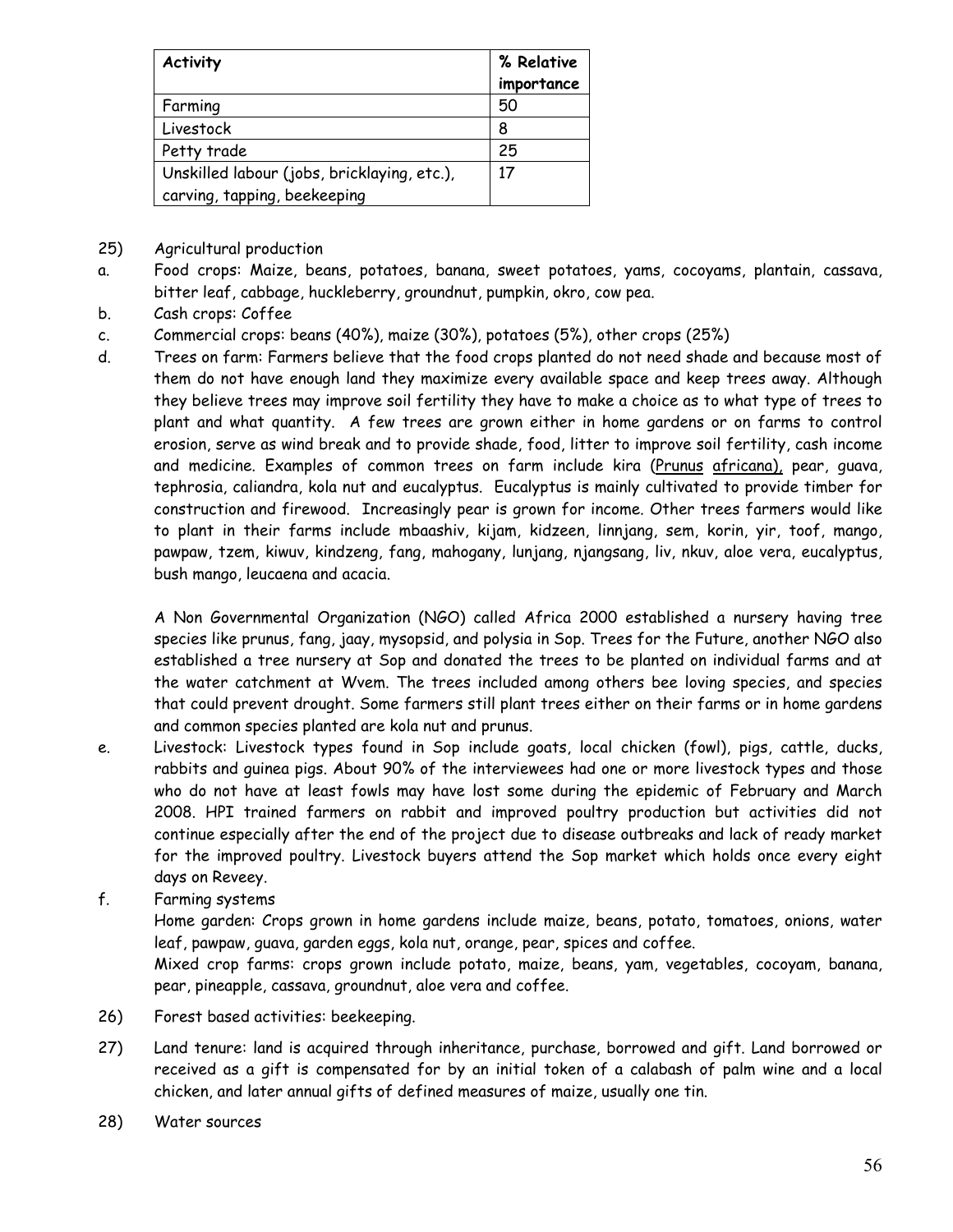The main water sources in Sop are portable water distributed through stand taps, streams and springs. Of these sources, tap water is most widely used in the community. Streams are used especially during the dry season where water shortage is common and much more by inhabitants in quarters which do not have stand tap installations. Rain water is mostly used during the rainy season.

Sop's tap water is captured from the Luun catchment in Wvem village and water related activities are coordinated by the Sop Area Water Management Committee. The committee has 15 members comprising 8 executive officers headed by Mr. Lontum Felix and delegates (representatives) from the different quarters. They meet monthly to review water situation in the community and coordinate activities related to water supply and catchment management. It has extended water to some parts of Ngomrin village. Generally villagers are levied a minimal annual fee of 400FCFA for women and 600 FCFA for the maintenance of the water supply system.

Problems related to water supply include shortage of water during the dry season, broken asbestos pipes that are badly in need of replacement and which causing intermittent water supply, insufficient number of control valves and stand taps, the need for demarcation and protection of catchment, insufficient materials to extend stand taps to all quarters in the village and lack of finances to effectively manage the water supply scheme.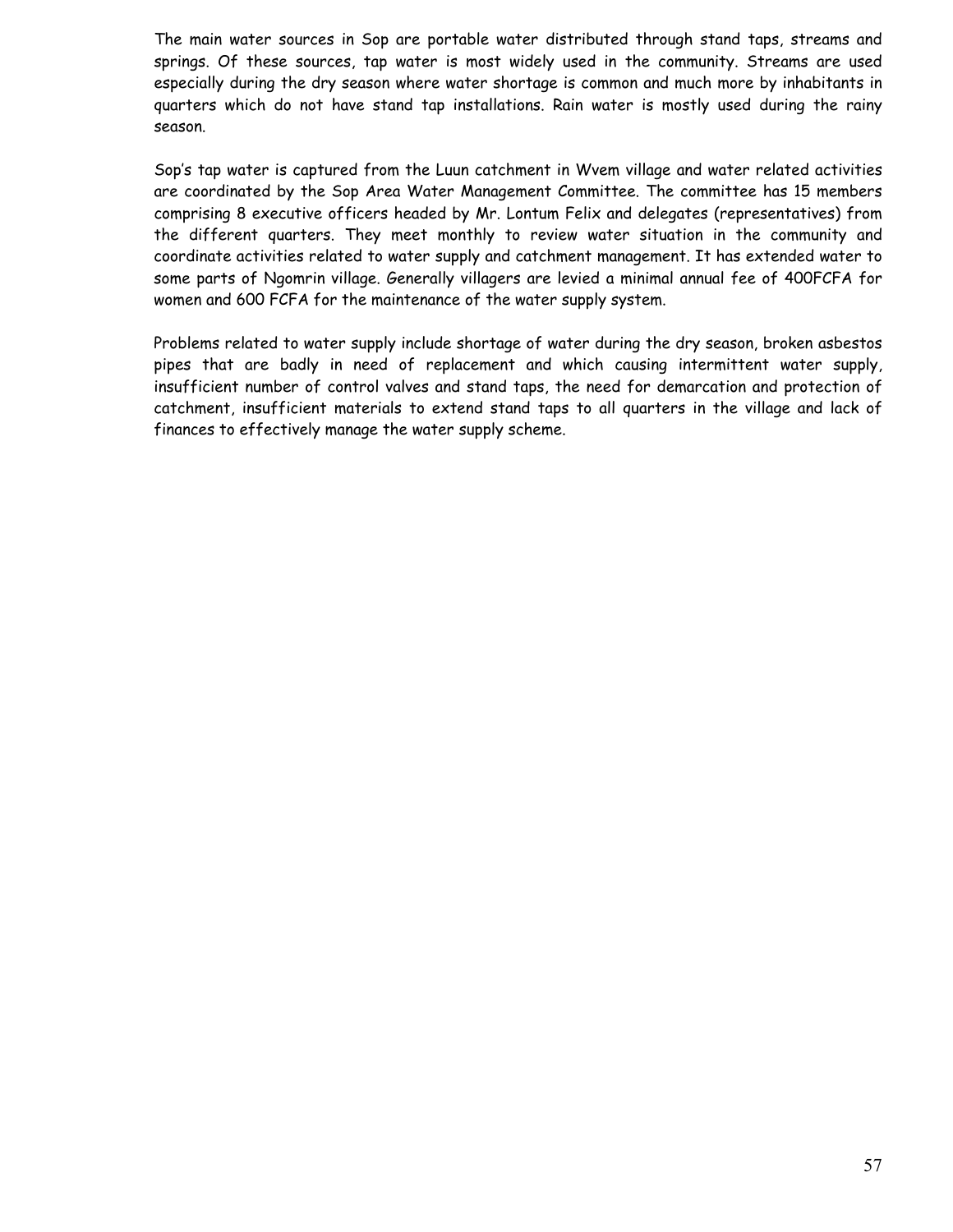## **KIKAIKELAKI**

- **1) Village name: Kikaikelaki**
- 2) **Administrative location: Kumbo Sub-division**
- **3) Project area: Kitiwum**
- **4) Estimated population size: 4000**
- **5) Average household size:**
- **6) Male-female ratio:**
- **7) Age structure:1 20 years: 40%**  21 – 60 years: 55% > 60 years: 5%
- **8) Ethnic composition: Nso: 95%**  Noni: 3% Others: 2%
- **9) Family structure: Monogamy: 75%**  Polygamy: 10% Singles: 15%
- **10) Inheritance: Inheritance is patrilineal.**
- 11) **Religions: Roman Catholic 40%, Presbyterian 25%, Islam 15, Baptist 15, Christian** Believers – 5%.
- **12) Settlement pattern: Linear, dispersed, nucleated and clustered patterns can be observed in the village.**
- 13) Housing: most houses are constructed with sun-dry mud bricks and corrugated aluminium roofing sheets. The quality of finishing of a building often is an indication of the wealth status of the house owner. Wealthy house owners plaster the floor and walls with concrete and in some cases paint the walls. Others use cement blocks to construct the walls of their houses.
- 14) **Migration: Farmers migrate to farm in Mbaw, Nkuv, Dihri and Tarkijah at the start of the** farming season. Migrant workers come to Kikaikilaki from Kiyan, Bamkikaai, Mba'a to provide labour during farming seasons.
- 15) Village head: Shufai Tsenla
- 16) Number of quarters:
- 17) Quarters and quarter heads: Quarter names are Bevyaai, Ta-aviban, Kcast, Waingolum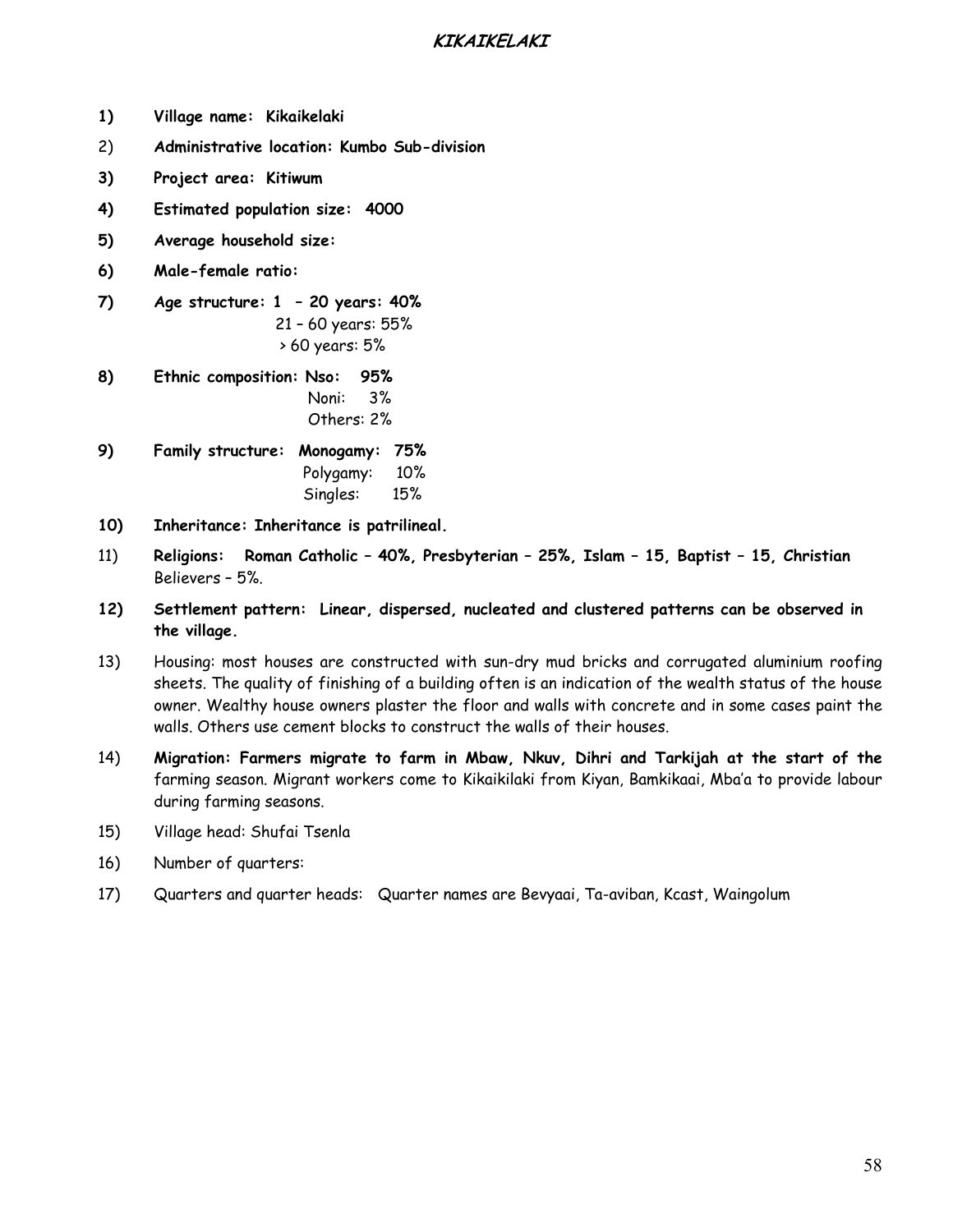

Fai Kihkuy, Fai Kihtsen, Fai Mbingiy, Fai Kah, Fai Tang, Fai Nkoobii, Fai Shuinsa-an, Fai Ngamantse, Fai Kuylah, Fai Kitoo, Fai Minjeng, Fai Sarbiy, Fai Vingom, Fai Jah, Fai Kintseh Kenjam, Fai Kintseh Kegwan, Fai Mbiim.

- 19) Village administration: Village has a traditional council headed by Fai Mbohlong Lungkuy and it is responsible for the political, social and economic development of the village. All the Fais are members of the traditional council. Ongoing development projects include construction of village market, opening of road to Government Secondary school Kikaikelaki, construction of bridge linking Mbohlong and Ngamantse. Traditional societies include Mfuh, Jusin, Meshev, Mikuv
- 20) Village infrastructure:
	- a. Health: Baptist Health Center at Tsenla, with resident Doctor, 6 nurses, laboratory and pharmacy. Another Health Center is under construction at Ntonghie.
	- b. Education: 5 primary schools and 1 Government secondary school are present. Secondary school in its second year and undergoing construction works. Government technical college approved for Kikaikelaki but not operational. The buildings of the different primary schools are in need of either renovation or proper construction. Primary schools are:
		- Government Primary School Bevyaay
		- Catholic School Waih Ngulum
		- Presbyterian School Tarkibari
		- Cameroon Baptist Convention Tsenla
		- Islamic Primary School Taviban.
	- c. Market: A market exists at the main junction of the village and under construction. Traders come mainly from the village and from Kumbo. Main items sold are food crops such as potatoes, beans, vegetables and occasionally maize.
	- d. Electricity: Over 75% of the population use electricity from the national grid; about 7 private generators.
	- e. Communication: Mobile network signals are received. Orange has full coverage while MTN has partial coverage, received in specific areas.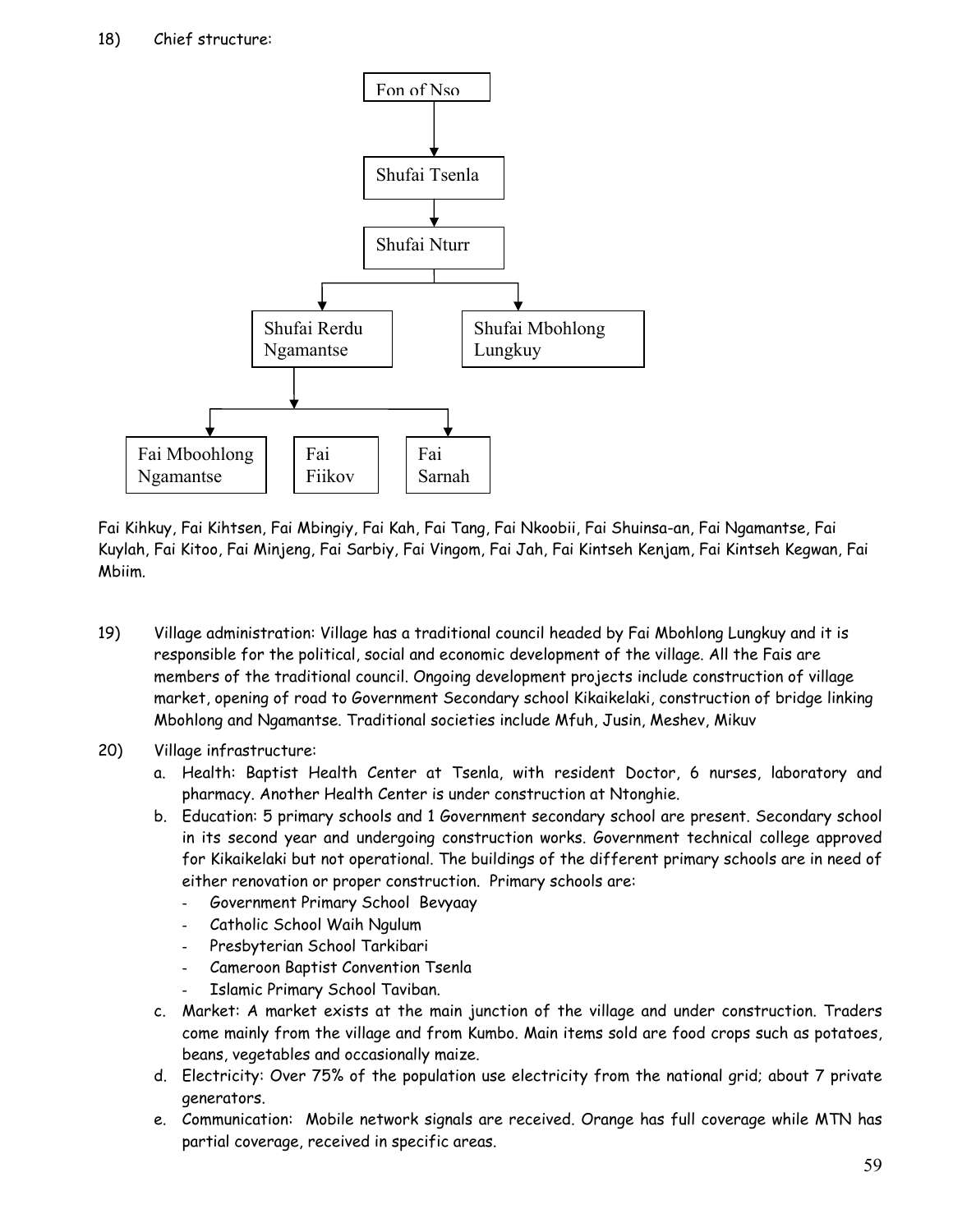- f. Access: all roads within the village are earth roads, dusty during the dry season, muddy and slippery during the rainy season.
- g. Community hall: Well constructed hall
- h. Toilet: No public toilet. Individual households own fairly well constructed private pit toilets
- i. Bar / restaurant / store: there are at least 10 bars, 9 restaurants, 22 provision stores and numerous palm wine drinking houses in Kikaikelaki.
- 21) Government and private institutions The main government institutions include schools and health facilities.
- 22) Village institutions

These include traditional societies, njamgi groups, Coffee cooperative union, Credit union collection office and farming groups such as Momngeh (Taaviban), Sosum (Bevya-ai), Liyngeh (Bevya-ai), Bongatar (Tsenla).

23) Wealth and well being indices

Poor people are described as disabled, lazy, does not reason properly, people with no formal education and single parents.

Rich people are said to be cattle owners, hardworking, positive thinking person, and also traders in various articles.

24) Economic activities

Sources of income include farming (40%), professional skills (20%), carpentry, bricklaying, palm wine, unskilled labour such as splitting of wood and providing farm labour, beekeeping, petty trade (8%) and animal husbandry (30%). Over 95% of the population is involved in farming.

- 25) Agricultural production
	- a) Food crops: Main crops cultivated for food and commercial purposes include maize, beans, potato, yam, sweet potato, cabbage, cowpea and huckleberry.
	- b) Cash crop: The main cash crop produced in the area is coffee, and is often found in home gardens. It is sold at the coffee cooperative based in the village.
	- c) Commercial crops: These are beans, potatoes and maize.
	- d) Trees on farm: few stands of kolanut trees are found in most home gardens, for cultural and economic reasons. Other tree species that may be preferred on farm include shebang, prunus sp., tephrosia sp. and korin.
	- e) Fruits: Fruits grown include pear, kola nut, orange, guava
	- f) Livestock: Livestock types include goats, pigs, fowls, rabbits, cows, sheep, guinea pig. As in other villages there are periodic disease outbreaks affecting goats and fowls at the onset of rainy season.
- 26) Farming systems: mixed crop farming and home gardens. Home gardens are mostly for subsistence. Average farm size is about one hectare. Common problems faced by farmers include low food and cash crop prices, high costs of inorganic fertilizers, farm pests, post harvest losses from weevils and food rot. Farmers trek long distances in search of fertile soils. Home gardens are an important part of household food security. Trees on farm include kira, kuuf, kilulong, femnim, wuuf, saringang, kidzemm and kijam.
- 27) Forest based activities: beekeeping is practised
- 28) Land tenure and land use

Land use at the catchment: The area set apart and fenced for the catchment is about 2 hectares. Farming is going on around within the catchment area in preparation for tree planting. The catchment is surrounded by grazing land although their effect on the catchment is minimal. Problems related to catchment management include presence of eucalyptus around the catchment, no live fences and bush fires. The catchment is managed by Kikaikelaki Development Association (KIDA). KIDA organizes fire tracing, digging of trenches, routine patrols and manual labour for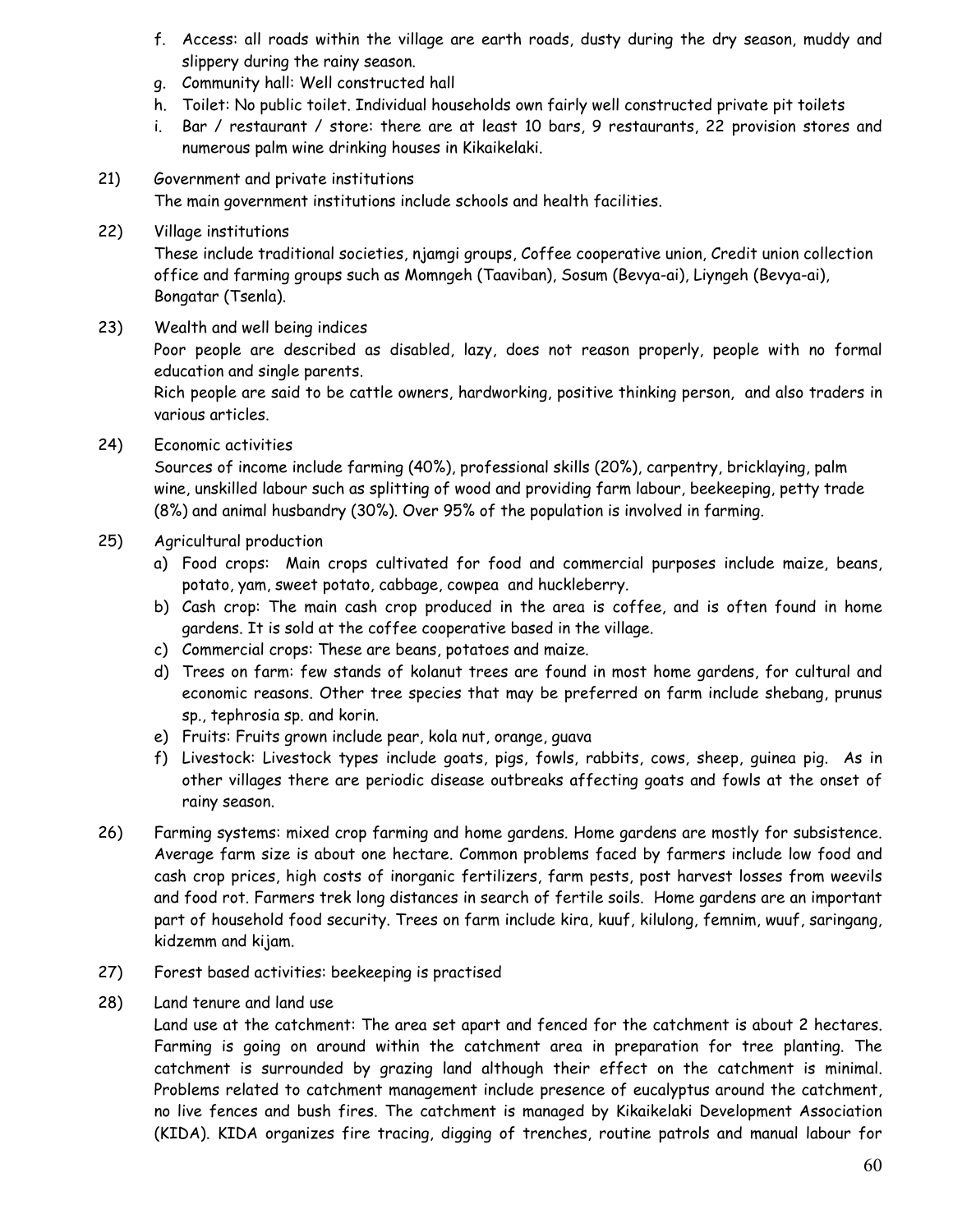specific tasks to be carried out by the community, such as digging of trenches for pipes, construction of public buildings and road maintenance.

### 29) Water:

Main water source is spring captured from Ntonghie and distributed to various quarters through stand taps. Water shortage is recorded between January and April inTa-aviban, Taakibahri, Tsenla, Waingoilum. Water is rationed during shortages to flow during morning and evening periods from two existing tanks. Another spring at Ntor has been earmarked for capture to improve water availability in the community. Stream sources include Njii and Kinsa-an.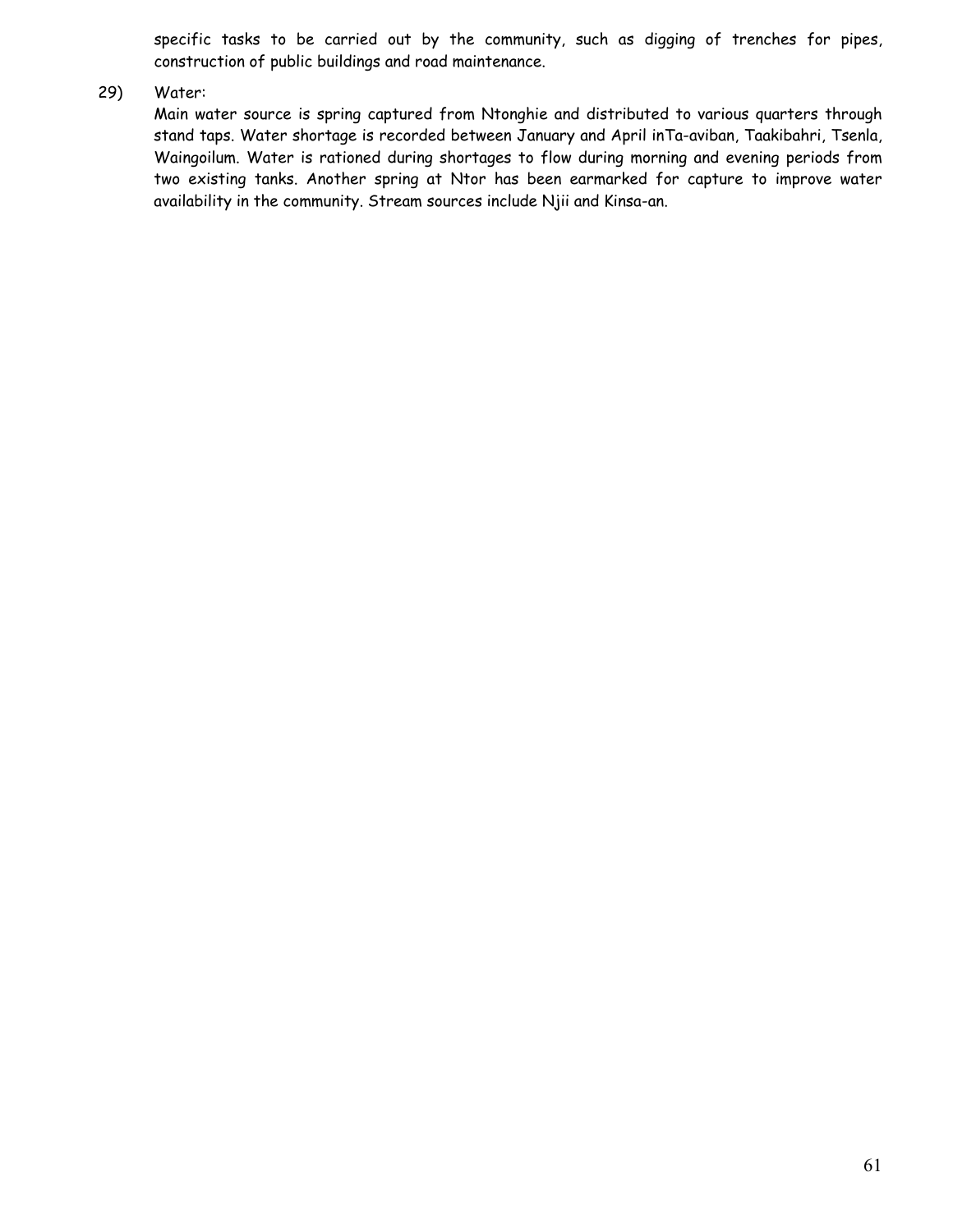## **RO-OHKOV**

- 1. Quarter / Village name: **Ro-ohkov quarter**, Jakiri
- 2. Administrative location: Jakiri Sub-division
- 3. Project area: Wvem cluster
- 4. Population size (quarter): 1500
- 5. Ethnic composition: Nso 75%, Nkambe 10%, Oku 6%, Santa 4%, Hausa 3%, Metta 2%
- 6. Religions: Traditional religion, Roman Catholic, Presbyterian, Baptist, Islam, Deeper life, Full Gospel Mission.
- 7. Settlement pattern: Linear, nucleated
- 8. Quarter/ Village head / Sub-chief Jakiri: Fai Ro-ohkov (took office in 1970)
- 9. Landlord: Fai Ro-ohkov
- 10. Income sources: Traditional medicine: 50%, business: 20%, raffia palm: 25%, farming: 5%.
- 11. Village infrastructure:
	- a. Health: Traditional medicine is practiced. Fai Ro-ohkov is a prominent traditional healer, with wards for patients within his premises. Storey building under construction to house patients from distant places. Health Center situated about 1.5km from Ro-ohkov quarter.
	- b. Education: Presbyterian School Jakiri, having about 450 pupils studying in well constructed classrooms and good furniture.
	- c. Market: Main market center is in Jakiri town
	- d. Electricity: Jakiri is connected to the national grid. Households subscribe and pay monthly based on consumption.
	- e. Communication: Full telephone network, television and radio coverage
	- f. Access: Earth roads
- 12. Agriculture: Fai Ro-ohkov has an extensive home garden with food crops, livestock and trees. The home garden extends into a small tree plantation, raffia bush and natural forest. Food crops are intercropped and livestock are either tethered in fallow plots or left on free range.
- 13. Water:

Fai Ro-ohkov has a small private catchment which supplies water to about 3500 inhabitants in Roohkov and neighbouring quarters in Jakiri. Water shortage is experienced between January and April. Water flow is regulated, supplied mostly in the mornings and evenings during this period to prevent overcrowding. The tank and pipes used in this installation are small. There is need for a larger tank and bigger pipes to facilitate water flow and also for a second catchment to be exploited. In addition, more trees need to be planted around the catchment to improve on the water table. The catchment owner had contact with Africa 2000 Network in 1988 and was trained on tree planting techniques. He has planted several trees species in his home garden for medicinal, agro-forestry, food, fuelwood and construction purposes.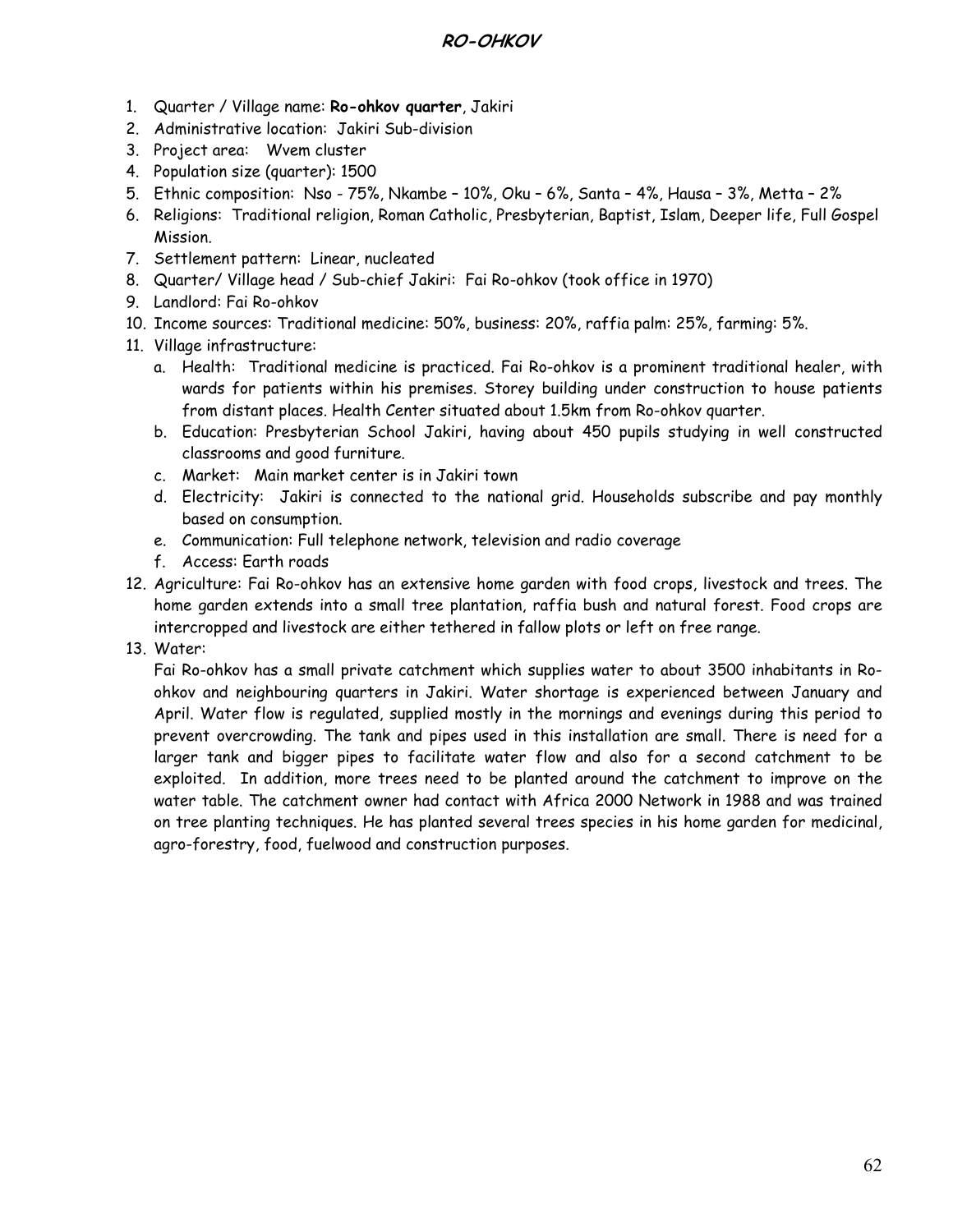# **ANNEX 2: USEFUL PLANTS IN SURVEY AREA**

| No.                                                                        | <b>LOCAL NAME</b>                                                                                                                                                                                                 | <b>COMMON NAME</b>          | <b>SCIENTIFIC NAME</b>                                                          | <b>USE</b>                                                                                                         |
|----------------------------------------------------------------------------|-------------------------------------------------------------------------------------------------------------------------------------------------------------------------------------------------------------------|-----------------------------|---------------------------------------------------------------------------------|--------------------------------------------------------------------------------------------------------------------|
| 1                                                                          | <b>BAVRA</b>                                                                                                                                                                                                      |                             |                                                                                 | MEDICINE                                                                                                           |
| $\overline{c}$                                                             | CHIICO                                                                                                                                                                                                            | TREE TOMATO                 |                                                                                 | SOIL FERTILITY                                                                                                     |
| 3                                                                          | COBAKORIE                                                                                                                                                                                                         |                             |                                                                                 |                                                                                                                    |
| $\overline{4}$                                                             | <b>DOGOYARO</b>                                                                                                                                                                                                   |                             |                                                                                 | MEDICINE                                                                                                           |
| 5                                                                          | <b>DOKOJE</b>                                                                                                                                                                                                     |                             |                                                                                 |                                                                                                                    |
| 6                                                                          | <b>DZENG</b>                                                                                                                                                                                                      |                             |                                                                                 |                                                                                                                    |
| 7                                                                          | FAH                                                                                                                                                                                                               | <b>RED MAHOGANY</b>         | ENTANDOPHRAGMA UTILIS                                                           | TIMBER, MEDICINE                                                                                                   |
| 8                                                                          | FANG                                                                                                                                                                                                              | CHARCOAL TREE               | TREMA GUININSIS                                                                 |                                                                                                                    |
| 9                                                                          | <b>FEMNIN</b>                                                                                                                                                                                                     | MILLITIA                    | MILLITIA PINNERTA                                                               |                                                                                                                    |
| 10                                                                         | <b>FOPTAH</b>                                                                                                                                                                                                     | <b>BLACK JACK</b>           | <b>BIDENS PILOSA</b>                                                            |                                                                                                                    |
| 11                                                                         | FRIGHAI                                                                                                                                                                                                           |                             |                                                                                 |                                                                                                                    |
| 12                                                                         | GUATAMALA                                                                                                                                                                                                         | GUATAMALA                   |                                                                                 | <b>FODDER</b>                                                                                                      |
| 13                                                                         | JAAI                                                                                                                                                                                                              | STAR APPLE                  |                                                                                 | <b>BEE LOVING</b>                                                                                                  |
| 14                                                                         | JAAI                                                                                                                                                                                                              |                             | <b>ILEXMITIS</b>                                                                | <b>BEE LOVING</b>                                                                                                  |
| 15                                                                         | KIBAI                                                                                                                                                                                                             |                             | DOMBEYA LEDERMANNII                                                             |                                                                                                                    |
| 16                                                                         | <b>KIDZEEN</b>                                                                                                                                                                                                    | <b>ANTADA</b>               | ANTADA ABYSSINICA                                                               | MEDICINE                                                                                                           |
| 17                                                                         | <b>KIDZEMM</b>                                                                                                                                                                                                    | FIG TREE                    | FICUS SP.                                                                       | MEDICINE                                                                                                           |
| 18                                                                         | <b>KIGAN</b>                                                                                                                                                                                                      |                             |                                                                                 |                                                                                                                    |
| 19                                                                         | <b>KIGHAVIR</b>                                                                                                                                                                                                   | AFRICAN IODINE              | SELEROCARPUS AFRICANUS                                                          |                                                                                                                    |
| 20                                                                         | <b>KIGHWEN</b>                                                                                                                                                                                                    | CARAPA                      |                                                                                 |                                                                                                                    |
| 21                                                                         | <b>KIJAM</b>                                                                                                                                                                                                      | CROTON                      | <b>CROTON MACHROSTYCHUS</b>                                                     | MEDICINE                                                                                                           |
|                                                                            | <b>KIJOOR</b>                                                                                                                                                                                                     |                             |                                                                                 | <b>INCOME</b>                                                                                                      |
| 22                                                                         | <b>KILULONG</b>                                                                                                                                                                                                   | POLYSIA                     | POLYSIA FULVA                                                                   |                                                                                                                    |
| 23                                                                         | <b>KIMBUHNCHUM</b>                                                                                                                                                                                                |                             | CRYPSOCEPHALLUM MANNII                                                          |                                                                                                                    |
| 24                                                                         | <b>KIMVEVRE</b>                                                                                                                                                                                                   |                             |                                                                                 |                                                                                                                    |
| 25                                                                         | <b>KINDZENG</b>                                                                                                                                                                                                   | STRANGLER TREE              | FICUS THORNINGII                                                                |                                                                                                                    |
| 26                                                                         | <b>KINKILIBA</b>                                                                                                                                                                                                  |                             | CASSIA SIAMAE                                                                   |                                                                                                                    |
|                                                                            |                                                                                                                                                                                                                   |                             |                                                                                 |                                                                                                                    |
|                                                                            | $27$ KIRA                                                                                                                                                                                                         | <b>PYGEUM</b>               | PRUNUS AFRICANA                                                                 | FERTILITY, SHADE                                                                                                   |
| 28                                                                         | <b>KIRARA</b>                                                                                                                                                                                                     | <b>VITEX</b>                | VITEX GRANDIFLORA                                                               | <b>INCOME</b>                                                                                                      |
| 29                                                                         | <b>KIREM</b>                                                                                                                                                                                                      |                             | BRIDELIA SPECIOSA                                                               | <b>FOOD</b>                                                                                                        |
|                                                                            |                                                                                                                                                                                                                   |                             | EMBELIA SCHMPERI                                                                | MEDICINE                                                                                                           |
|                                                                            |                                                                                                                                                                                                                   |                             |                                                                                 |                                                                                                                    |
|                                                                            |                                                                                                                                                                                                                   |                             | AFRAMOMUM SP.                                                                   |                                                                                                                    |
|                                                                            |                                                                                                                                                                                                                   |                             |                                                                                 |                                                                                                                    |
|                                                                            |                                                                                                                                                                                                                   |                             |                                                                                 |                                                                                                                    |
|                                                                            |                                                                                                                                                                                                                   |                             |                                                                                 |                                                                                                                    |
|                                                                            |                                                                                                                                                                                                                   |                             |                                                                                 |                                                                                                                    |
|                                                                            |                                                                                                                                                                                                                   |                             |                                                                                 |                                                                                                                    |
|                                                                            |                                                                                                                                                                                                                   |                             |                                                                                 |                                                                                                                    |
|                                                                            |                                                                                                                                                                                                                   |                             |                                                                                 |                                                                                                                    |
|                                                                            |                                                                                                                                                                                                                   |                             |                                                                                 |                                                                                                                    |
|                                                                            |                                                                                                                                                                                                                   |                             |                                                                                 |                                                                                                                    |
|                                                                            |                                                                                                                                                                                                                   |                             |                                                                                 |                                                                                                                    |
| 30<br>31<br>32<br>33<br>34<br>35<br>36<br>37<br>38<br>39<br>40<br>41<br>42 | <b>KIRUN</b><br>KISHEEIKENSAI KI<br><b>KISHOH</b><br><b>KITOH</b><br><b>KITSEI</b><br><b>KIWAAI</b><br>KIWARKERUM<br>KIWOOVI<br><b>KIWUUF</b><br><b>KIYATUUH</b><br><b>KOHREN</b><br><b>KORIM</b><br><b>KORIN</b> | NGO-NGO LEAF<br><b>NEEM</b> | IMPARCIEN SAKARIANA<br>PROTIOIDES SP.<br>SESBANIA SESBAN<br>AZARDIRACHTA INDICA | BEE LOVING, MEDICINE, SOIL<br>MEDICINE<br>MEDICINE<br>MEDICINE<br>MEDICINE<br>MEDICINE, FUELWOOD<br>SOIL FERTILITY |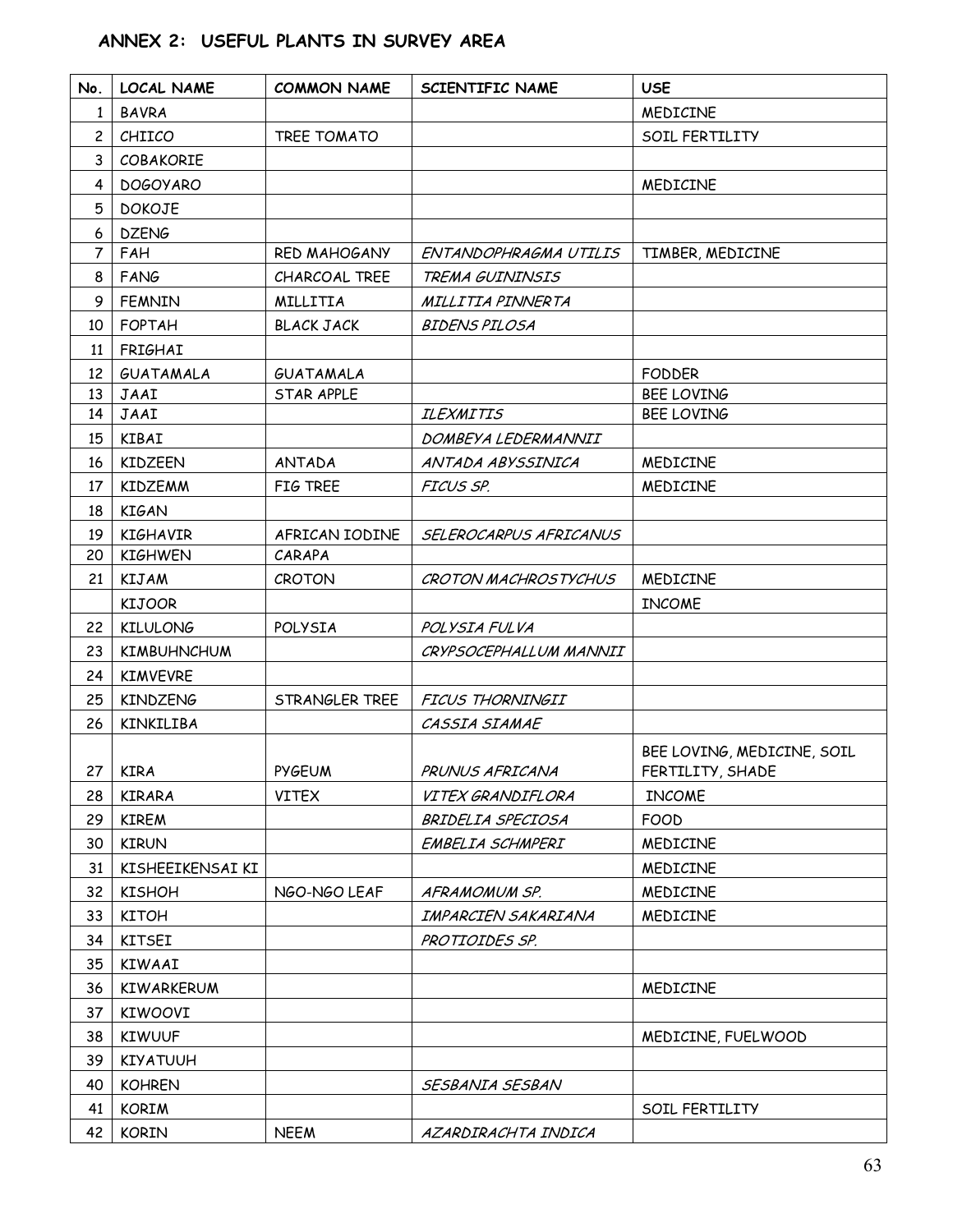| No.      | <b>LOCAL NAME</b>         | <b>COMMON NAME</b> | SCIENTIFIC NAME         | <b>USE</b>               |
|----------|---------------------------|--------------------|-------------------------|--------------------------|
| 43       | <b>KUUF</b>               |                    |                         |                          |
| 44       | KWASEMIN                  |                    |                         |                          |
| 45       | <b>LICCOT</b>             |                    |                         |                          |
| 46       | LIV                       |                    | PITOSPORUM MANII        | BEE LOVING, MEDICINE     |
| 47       | <b>LONGKINGHA</b>         |                    |                         |                          |
| 48       | LUUNJANG                  |                    | POLYSIA FULVA           | CARVING, BEE LOVING      |
| 49       | MBAASHIV                  |                    | CANTIUM DUNLAPII        | MEDICINE                 |
| 50       |                           |                    |                         | MEDICINE                 |
|          | <b>MBORFEN</b>            |                    |                         |                          |
| 51       | <b>MBOVIIE</b>            |                    |                         | MEDICINE                 |
| 52       | <b>MEHL</b>               |                    |                         |                          |
| 53       | <b>NGAR</b>               | CASHEW NUT         |                         | <b>FOOD</b>              |
| 54       | <b>NKUV</b>               |                    |                         |                          |
| 55       | <b>NSAIKI</b>             |                    |                         | MEDICINE                 |
| 56       | <b>NTARMIR</b>            |                    |                         |                          |
| 57       | <b>NTOV</b>               | FIG TREE           | FICUS SP.               |                          |
| 58       | <b>NTUHBUUN</b>           |                    |                         | MEDICINE                 |
| 59       | <b>ROSEMARY</b>           |                    |                         |                          |
| 60       | SARNKAM                   |                    | ERITHRINA SP.           |                          |
| 61       | <b>SEM</b>                |                    | MAESSA LANCEOTA         |                          |
| 62       | SHALLOT                   |                    |                         |                          |
| 63       | SHENJAN                   |                    |                         |                          |
| 64       | SHIBANG                   |                    |                         |                          |
| 65       | SHINJAANG                 | CASTOR OIL         | <b>RICINUS COMMUNIS</b> |                          |
| 66       | SHINYUY                   |                    |                         |                          |
| 67       | <b>TAMBAV</b>             |                    |                         |                          |
| 68       | <b>TAMIEL</b>             |                    |                         |                          |
| 69       | VIKIVIR                   |                    |                         |                          |
| 70       | <b>WIR</b>                | <b>POTOCARPUS</b>  | POTOCARPUS LA TIFORLIUS |                          |
| 71       | WNIVIWAN                  |                    |                         |                          |
| 72<br>73 | <b>WUUF</b><br><b>YIR</b> |                    |                         | SOIL FERTILITY           |
| 74       | <b>YUWAH</b>              |                    |                         |                          |
| 75       |                           | <b>ACACIA</b>      | ACACIA ANGUSTISSIMA     | SOIL FERTILITY           |
| 76       |                           | ARTEMISIA          | ARTEMISIA ANNUO         |                          |
| 77       |                           | CALLIANDRA         | CALLIANDRA CALOTHRYSUS  | SOIL FERTILITY           |
| 78       |                           | CORDIA             | CORDIA DICHOTOMA        | CARVING                  |
| 79       |                           | <b>LUCAENA</b>     | LUCAENA GLAUCA          | SOIL FERTILITY           |
| 80       |                           | <b>TEPHROSIA</b>   | TEPHROSIA VOGELLI       | SOIL FERTILITY, FUELWOOD |
| 81       |                           | BRACHARIA          |                         | <b>FODDER</b>            |
| 82       |                           | SMALL LEAF         |                         |                          |
| 83<br>84 | MAJEEH<br>SHWAAI          |                    |                         | <b>FUELWOOD</b>          |
| 85       | <b>KIWVEN</b>             |                    |                         | <b>FUELWOOD</b>          |
| 86       | <b>KIJOOR</b>             |                    |                         | <b>INCOME</b>            |
| 87       | KIJING                    |                    |                         | AGROFRESTRY              |
| 88       | SESBANIA                  |                    |                         |                          |
| 89       |                           | <b>BUSHMANGO</b>   |                         |                          |
| 90       |                           | <b>EUCALYPTUS</b>  |                         |                          |
| 91       |                           | NJANGSANG          |                         |                          |
|          |                           |                    |                         |                          |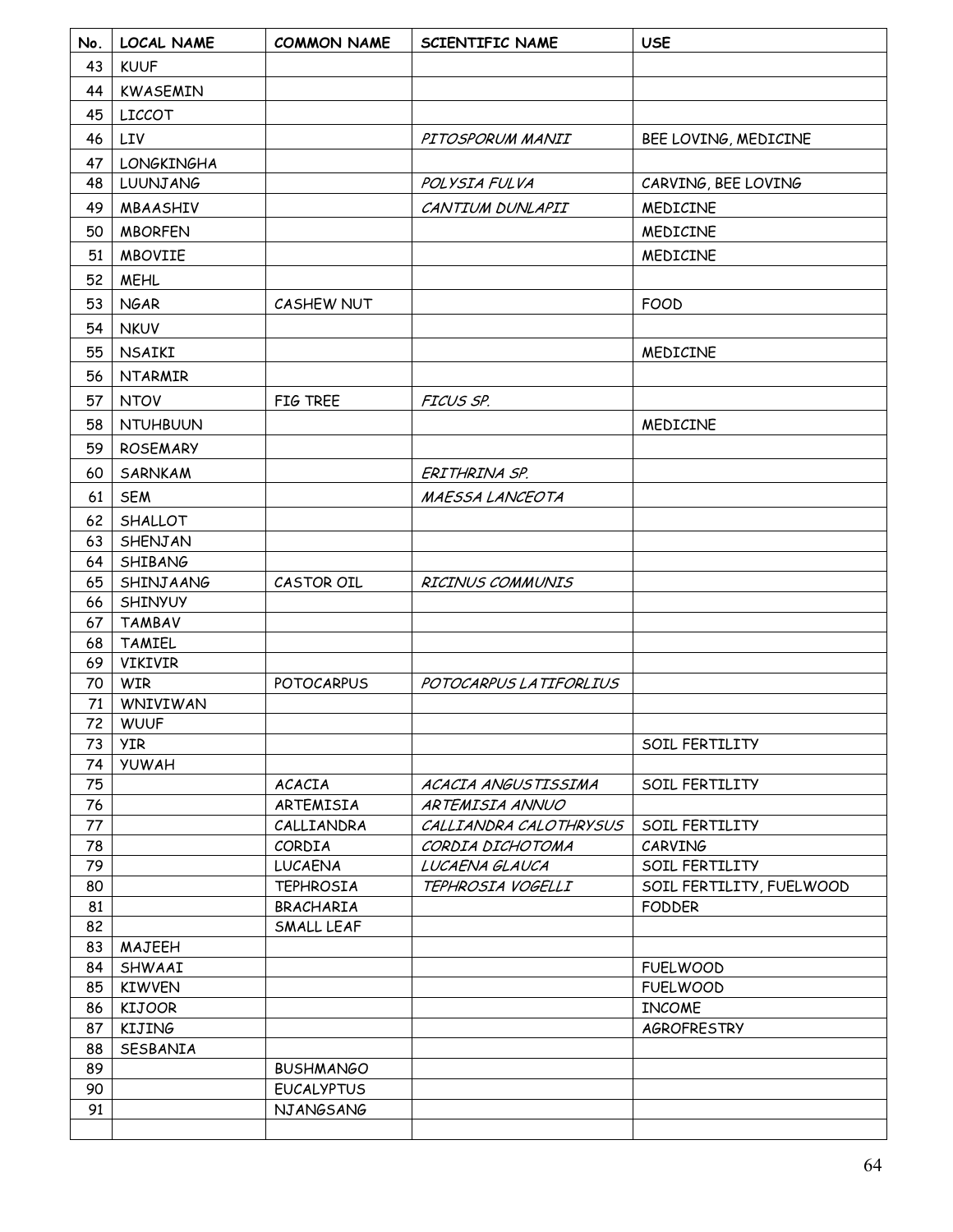# **ANNEX 3: COST OF FARM INPUTS AND MAIN COMMERCIAL CROPS**

| <b>ITEMS</b>            | QUANTITY     | UNIT OF<br><b>MEASUREMENT</b> | <b>UNIT</b><br><b>COST</b> | <b>MINIMUM</b><br><b>PRICE</b> | <b>MAXIMUM</b><br><b>PRICE</b> |  |  |  |  |
|-------------------------|--------------|-------------------------------|----------------------------|--------------------------------|--------------------------------|--|--|--|--|
|                         |              |                               |                            |                                |                                |  |  |  |  |
| PLANTING MATERIAL       |              |                               |                            |                                |                                |  |  |  |  |
| <b>BEANS</b>            | $\mathbf{1}$ | <b>TIN</b>                    | 5000                       |                                |                                |  |  |  |  |
| <b>MAIZE</b>            | $\mathbf{1}$ | <b>TIN</b>                    | 2500                       |                                |                                |  |  |  |  |
| <b>POTATO</b>           | 6            | <b>TIN</b>                    | 2,000                      | 1,500                          |                                |  |  |  |  |
| <b>LABOUR</b>           |              |                               |                            |                                |                                |  |  |  |  |
| <b>LAND PREPARATION</b> | 1            |                               | 15,000                     |                                |                                |  |  |  |  |
| PLANTING MIDENO         |              |                               |                            |                                |                                |  |  |  |  |
| <b>BEANS</b>            | 1            | <b>TIN</b>                    | 2,000                      |                                |                                |  |  |  |  |
| PLANTING RED BEANS      | $\mathbf{1}$ | <b>TIN</b>                    | 3,000                      |                                |                                |  |  |  |  |
| PLANTING MAIZE          | 1            | <b>TIN</b>                    | 1,000                      |                                |                                |  |  |  |  |
| PLANTING POTATO         | 1            | <b>BAG</b>                    | 1,000                      |                                |                                |  |  |  |  |
| <b>RIDGING</b>          | $\mathbf{1}$ | HA                            | 8,000                      |                                |                                |  |  |  |  |
| WEEDING                 | $\mathbf{1}$ | HA                            | 23,000                     | 15,000                         |                                |  |  |  |  |
| HARVESTING BEANS        | $\mathbf{1}$ | <b>BAG</b>                    | 1,000                      |                                |                                |  |  |  |  |
| HARVESTING MAIZE        | 3            | <b>BAG</b>                    | 1,000                      |                                |                                |  |  |  |  |
| HARVESTING POTATO       | 1            | <b>TIN</b>                    | 500                        | 500                            | 1,500                          |  |  |  |  |
| <b>INPUTS</b>           |              |                               |                            |                                |                                |  |  |  |  |
| <b>UREA</b>             |              |                               |                            | 18,000                         | 20,000                         |  |  |  |  |
| 20.10.10                |              |                               |                            | 12,000                         |                                |  |  |  |  |
| COW DUNG                |              |                               |                            | 500                            |                                |  |  |  |  |
| <b>FOOD STUFF</b>       |              |                               |                            |                                |                                |  |  |  |  |
| MAIZE                   | <b>TIN</b>   | 1,200                         | 2,000                      | 1200                           | 3,000                          |  |  |  |  |
| MAIZE                   | <b>BAG</b>   |                               |                            | 7000                           | 14,000                         |  |  |  |  |
| <b>BEANS</b>            | <b>TIN</b>   |                               |                            | 2500                           | 5,000                          |  |  |  |  |
| <b>BEANS</b>            | <b>BAG</b>   |                               |                            | 13000                          | 30,000                         |  |  |  |  |
| <b>POTATO</b>           | <b>TIN</b>   | 500                           | 1,500                      | 500                            | 2,000                          |  |  |  |  |
| POTATO                  | <b>BAG</b>   |                               |                            | 3,000                          | 8,000                          |  |  |  |  |
| I BAG = 6 OR 7 TINS     |              |                               |                            |                                |                                |  |  |  |  |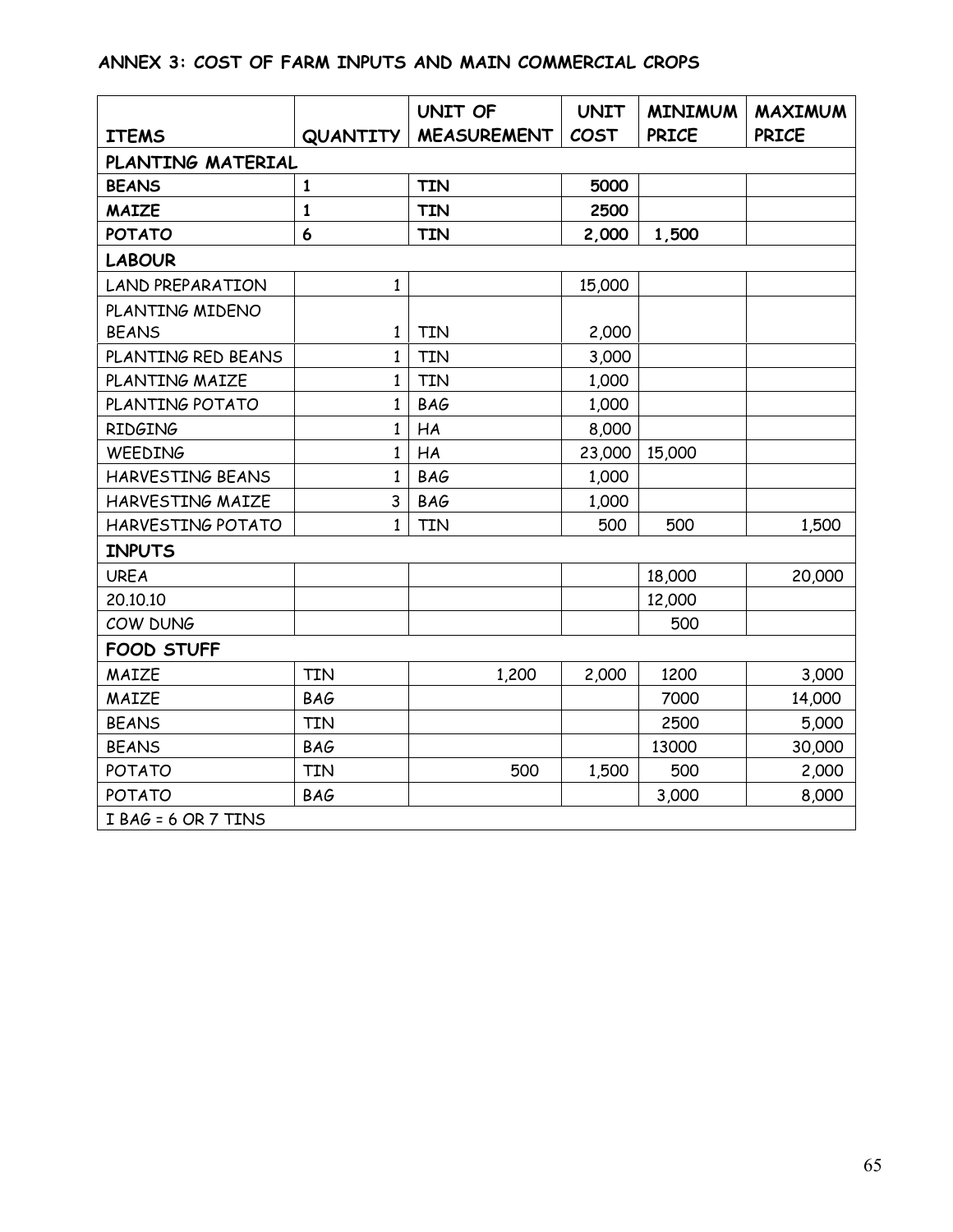

| <b>Key: Kitiwum Resource Map</b> |               |   | con          | <b>Integrated Health Center</b> |                             |
|----------------------------------|---------------|---|--------------|---------------------------------|-----------------------------|
|                                  | Road          |   | School       |                                 | Eucalytus forest            |
|                                  | Stream        |   | Farming area |                                 | Mosque                      |
|                                  | <b>Street</b> |   | Settlement   |                                 | Kitiwum Catchment           |
| D                                | Grazing land  | ☆ | Market       | ⋒                               | Potential catchment sources |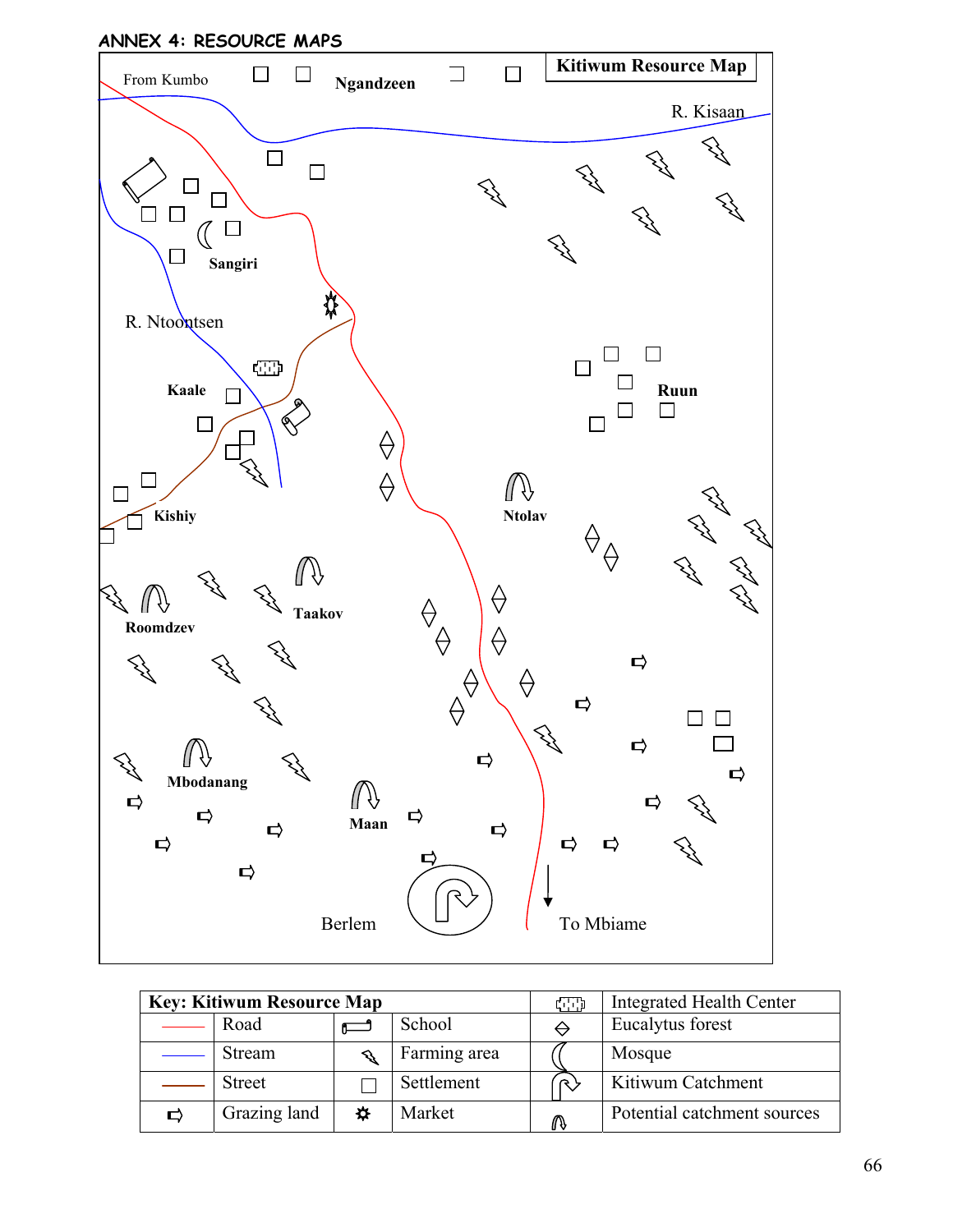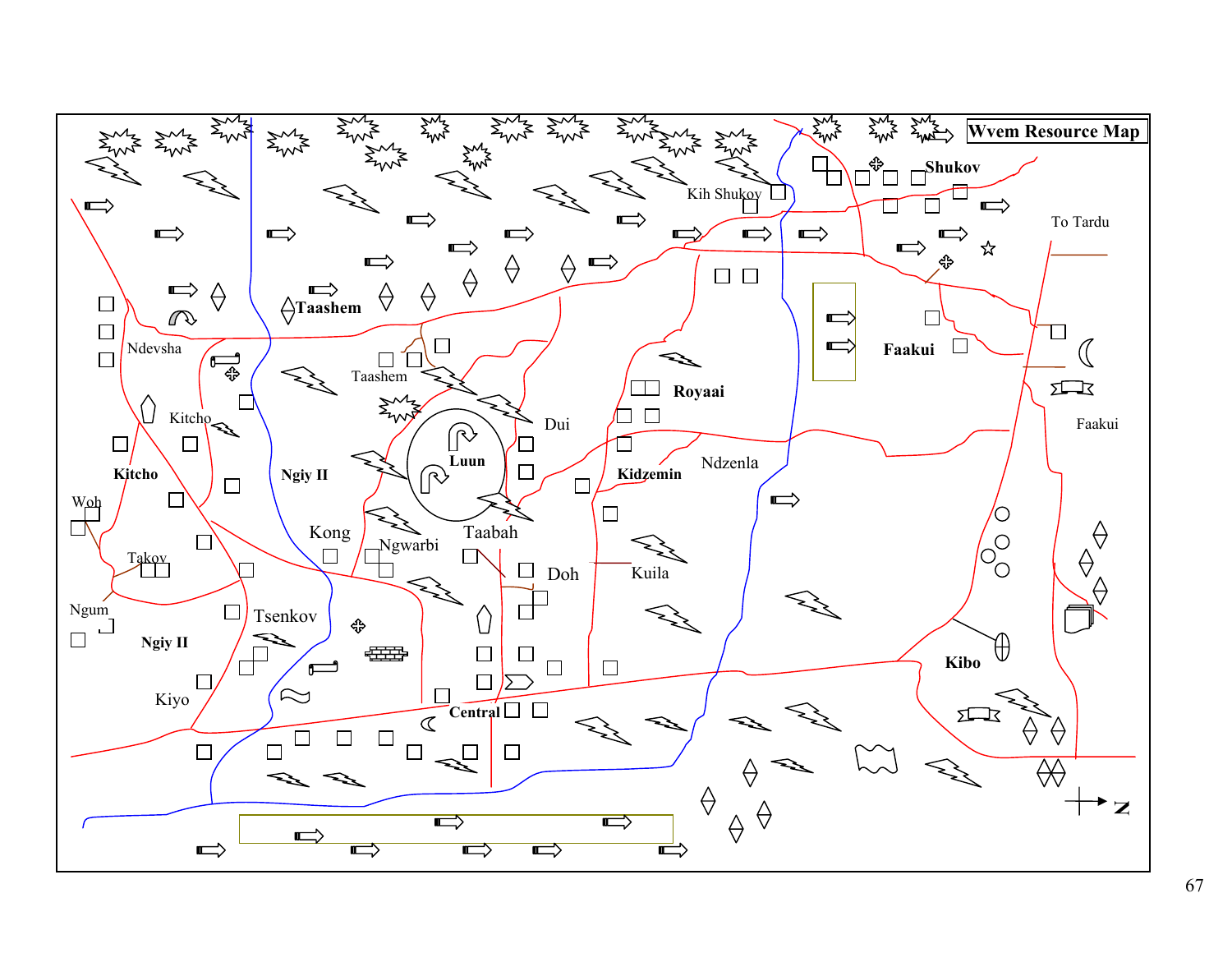# **Key: Wvem Resource Map**

|                         | Earth road                                |
|-------------------------|-------------------------------------------|
|                         | <b>Street</b>                             |
|                         | <b>Stream</b>                             |
|                         | <b>Settlement</b>                         |
|                         | <b>Farm land</b>                          |
| ⋒                       | <b>Luun Water catchment</b>               |
| 器                       | <b>Kilum Forest</b>                       |
|                         | <b>Grazing land</b>                       |
|                         | <b>Eucalyptus forest</b>                  |
|                         | <b>Government Secondary School Wvem</b>   |
| 囗                       | <b>Government Primary School</b>          |
|                         | <b>Islamic Primary School</b>             |
|                         | <b>Catholic Nursery School</b>            |
|                         | <b>Catholic Primary School</b>            |
| 靈                       | <b>Catholic Health Center</b>             |
|                         | <b>Mfuh House</b>                         |
| $\oplus$                | <b>Presbyterian Church</b>                |
|                         | <b>Mosque</b>                             |
| ⊕                       | <b>Catholic Church</b>                    |
| ☆                       | <b>Ardorate</b>                           |
| $\bigcirc$<br>С         | Quary                                     |
| $\sum$                  | <b>Community hall</b>                     |
| IJ,                     | <b>Spring, Potential Catchment Source</b> |
| $\overline{\mathbf{c}}$ | <b>Cow fence</b>                          |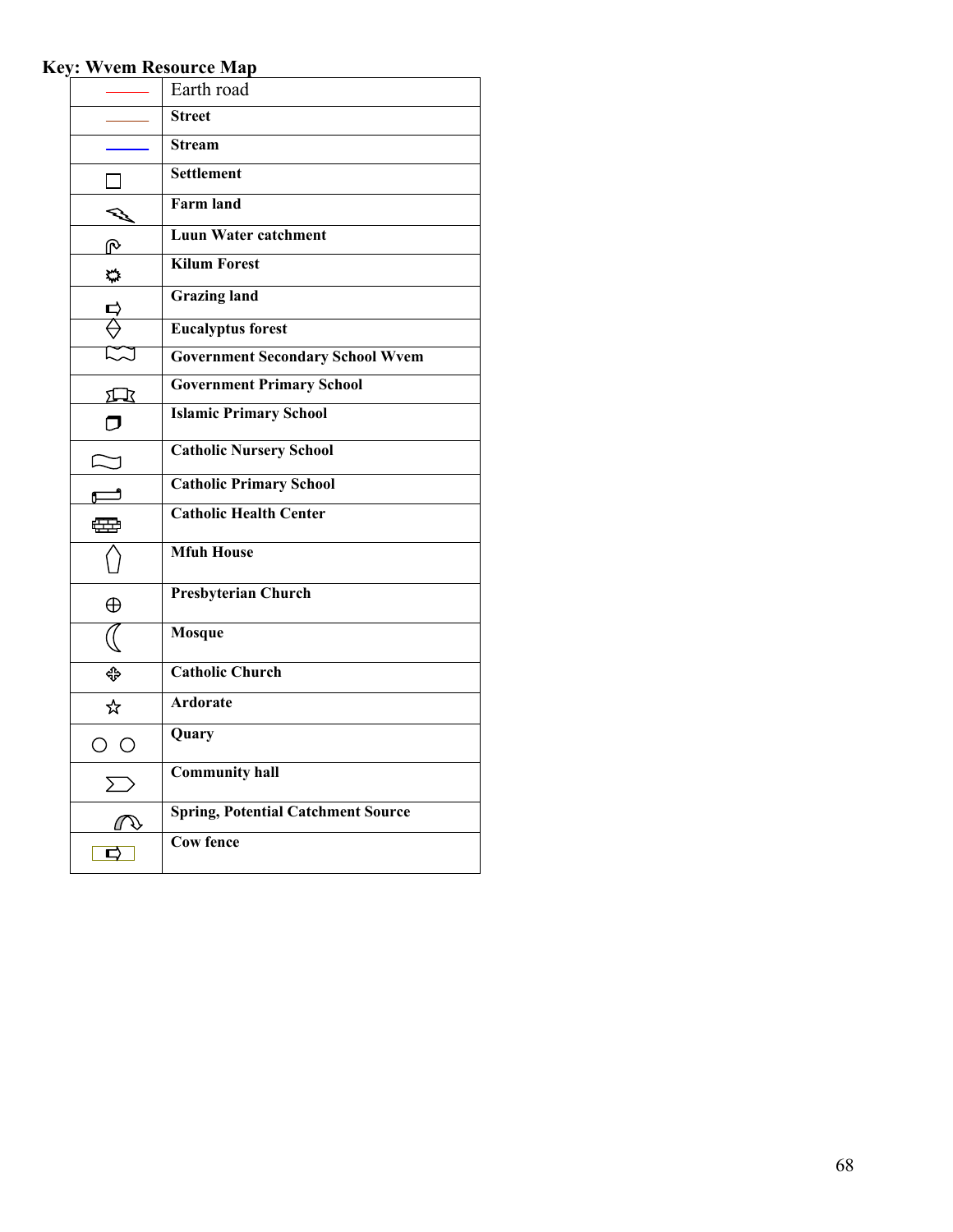